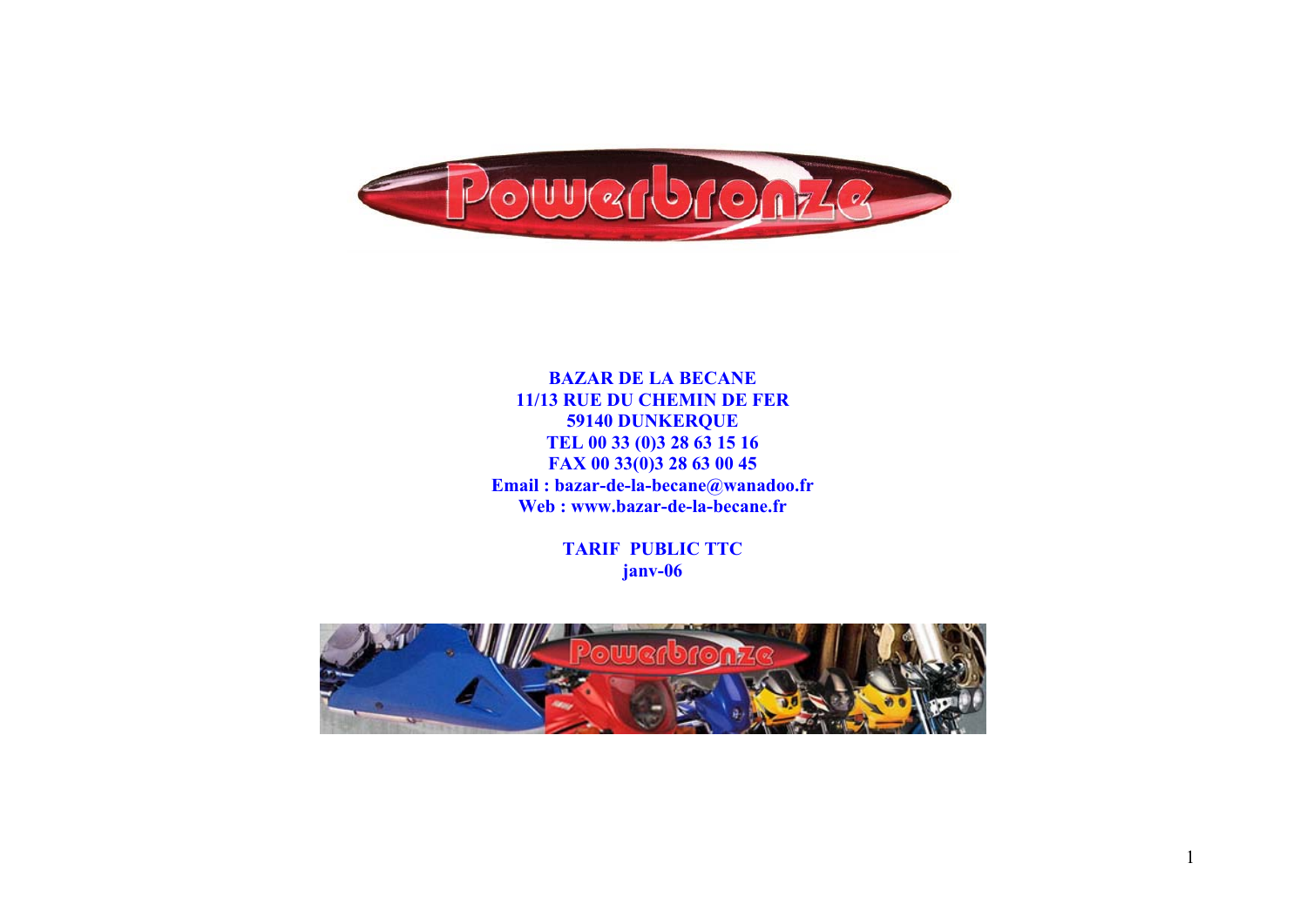

### **Désignation**

- **1. Carénages**
- **2. Bas de carénage**
- **3. Garde Boue Avant**
- **4. Garde Boue Arrière**
- **5. Carter de chaîne platine de repose pied**
- **6. Passage de Roue**
- **7. Ras de Roue**
- **8. Dosseret**
- **9. Sabot Moteur**
- **10. Ecope d'air**
- **11. Eliminator**
- **12. Tampon pare chute**
- **13. Grille de radiateur**
- **14. Bulles Airflow**
- **15. Bulles Toutes marques**
- **16. Pare Brise**
- **17. Sauts de vent**

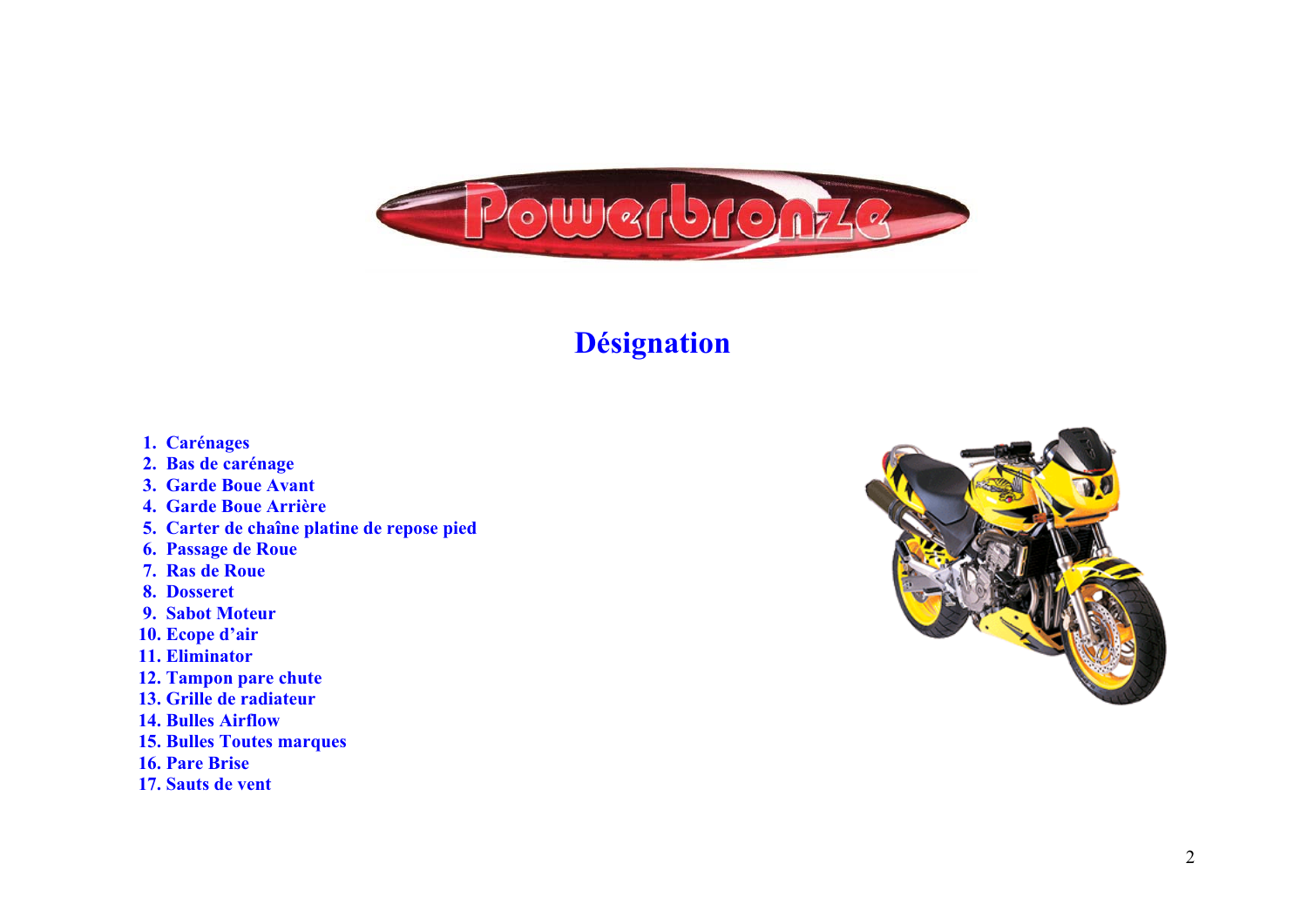### **CARENAGES**

| <b>Carénages</b> |             | <b>Noir</b>  | <b>Carbone</b> | <b>Peint</b> | <b>Autres</b> | <b>Code</b> |  |
|------------------|-------------|--------------|----------------|--------------|---------------|-------------|--|
|                  |             |              | Look           |              |               |             |  |
| <b>INTRUDER</b>  |             | 140,00€      | 200,00€        | N/A          | N/A           | 100-U101    |  |
| <b>TOMAHAWK</b>  |             | 140,00 €     | 200,00€        | N/A          | N/A           | 100-U102    |  |
| <b>VENOM</b>     |             | 365,00 €     | 405,00 €       | N/A          | N/A           | 100-U103    |  |
| <b>PHANTOM</b>   |             | $170,00 \in$ | 210,00 €       | N/A          | N/A           | 100-U104    |  |
| <b>VAMPIRE</b>   |             | 170,00€      | 210,00€        | N/A          | N/A           | 100-U105    |  |
| <b>PREDATOR</b>  |             | 415,00 €     | 455,00 €       | N/A          | N/A           | 100-U106    |  |
| PREDATOR II      |             | 415,00 €     | 455,00€        | N/A          | N/A           | 100-U107    |  |
| <b>MARAUDER</b>  |             | 415,00€      | 455,00 €       | N/A          | N/A           | 100-U108    |  |
| <b>COLT</b>      |             | 480,00€      | 520,00 €       | N/A          | N/A           | 100-U109    |  |
| <b>BOLDOR</b>    |             | $650,00 \in$ | 690,00€        | N/A          | N/A           | 100-U110    |  |
| <b>COBRA</b>     | X           | 760,00€      | 800,00 $\in$   | N/A          | N/A           | 100-U111    |  |
| <b>RAPIER</b>    | X           | 830,00 €     | 870,00€        | N/A          | N/A           | 100-U112    |  |
| <b>DAYTONA</b>   |             | 700,00€      | 770,00€        | N/A          | N/A           | 100-U113    |  |
| <b>VIPER</b>     | $\mathbf X$ | 870,00€      | 940,00€        | N/A          | N/A           | 100-U114    |  |
| <b>SABRE</b>     | $\mathbf X$ | 930,00€      | 1 000,00 €     | N/A          | N/A           | 100-U115    |  |
| <b>ENDURANCE</b> |             | 750,00 €     | 820,00€        | N/A          | N/A           | 100-U116    |  |
| <b>VOYAGER</b>   |             | 915,00 €     | 995,00€        | N/A          | N/A           | 100-U117    |  |
| 2 coffres a cles |             | $107,00 \in$ | N/A            | N/A          | N/A           | 903-U101    |  |
| Voyager          |             |              |                |              |               |             |  |

x livré avec rétros et panneau intérieur

WWW BAZAR-DE-LA-BECANE.FR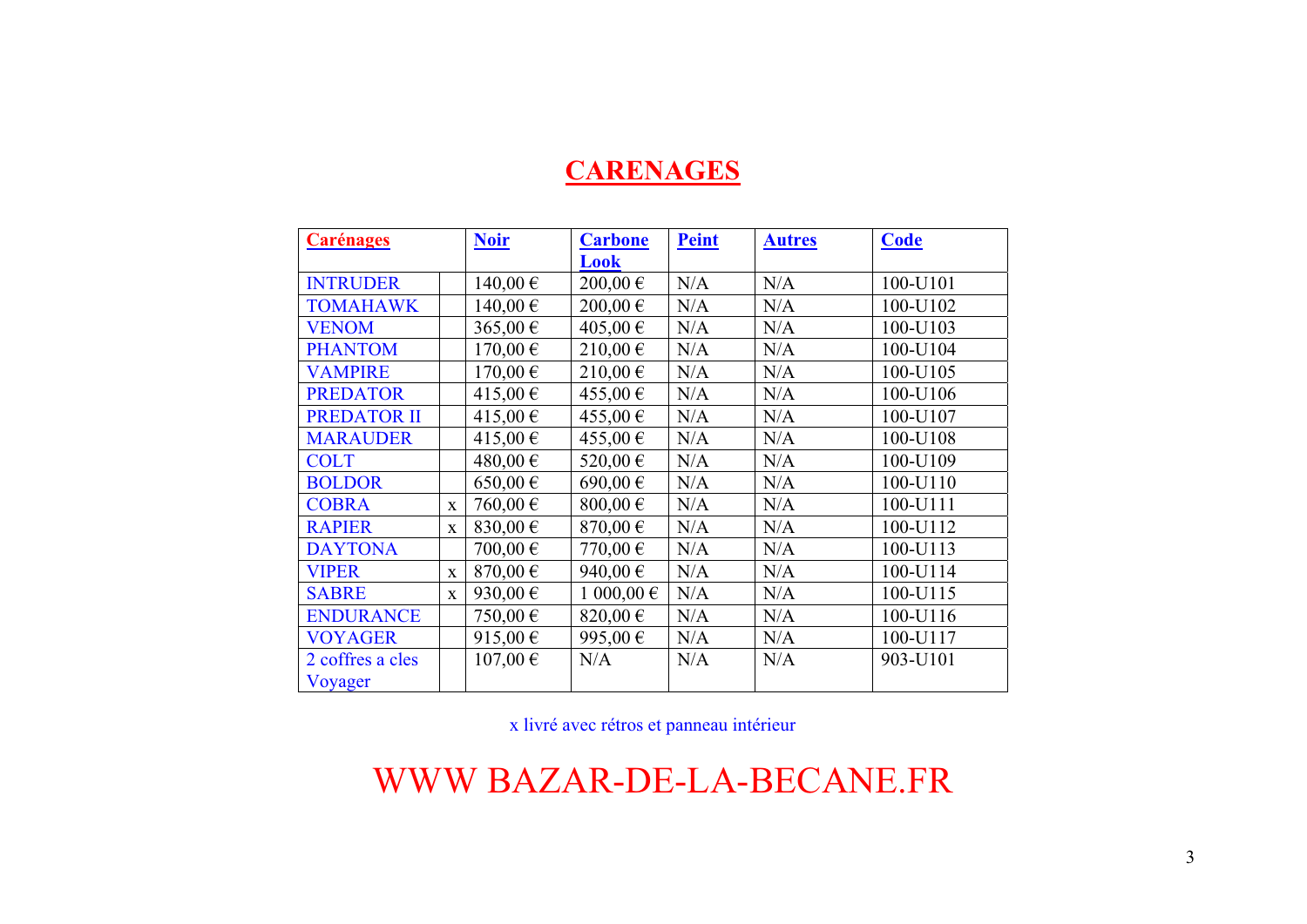| Bas de carénage                  |            |         |           |             |                              |               | <b>Code</b> |  |  |
|----------------------------------|------------|---------|-----------|-------------|------------------------------|---------------|-------------|--|--|
| $FZ-6$                           | $04+$      |         | 260,00€   | N/A         | $400,00 \in$                 | N/A           | 110-Y101    |  |  |
| <b>GSF600</b>                    | $00 - 05$  |         | 260,00€   | N/A         | 400,00€                      | N/A           | 110-S101    |  |  |
| <b>GSF650</b>                    | $05+$      |         | 260,00€   | N/A         | 400,00€                      | N/A           | 110-S102    |  |  |
| <b>SV650S</b>                    | 99-02      |         | 260,00€   | N/A         | 400,00€                      | N/A           | 110-S103    |  |  |
| <b>SV650S</b>                    | $03+$      |         | 260,00€   | N/A         | 400,00€                      | N/A           | 110-S104    |  |  |
| <b>SV1000S</b>                   | $03+$      |         | 260,00€   | N/A         | 400,00 $\overline{\epsilon}$ | N/A           | 110-S105    |  |  |
| <b>VTR1000</b>                   |            |         | 260,00€   | N/A         | 400,00€                      | N/A           | 110-H101    |  |  |
| <b>FIRESTORM</b>                 |            |         |           |             |                              |               |             |  |  |
| <b>GSF1200</b>                   | $01 - 05$  |         | 260,00€   | $\rm N/A$   | 400,00€                      | N/A           | 110-S101    |  |  |
| <b>GSF1200</b>                   | 06         |         | 260,00€   | N/A         | 400,00€                      | N/A           | <b>TBA</b>  |  |  |
| <b>Conversion double optique</b> |            |         |           |             |                              |               | <b>Code</b> |  |  |
| <b>VTR1000 FIRESTORM</b>         |            | 280,00€ | N/A       |             | N/A                          | N/A           | 120-H101    |  |  |
| <b>STREET FIGHTER</b>            |            | 160,00€ | $\rm N/A$ |             | N/A                          |               | 120-U101    |  |  |
| <b>LIGHTS</b>                    |            |         |           |             |                              | Chrome275,00€ |             |  |  |
| <b>Phare et clignotants</b>      |            |         |           |             |                              |               | <b>Code</b> |  |  |
| <b>Flush Mounted</b>             | Petit      |         |           |             |                              | 25,00€        | 900-U101    |  |  |
|                                  |            |         |           |             |                              |               |             |  |  |
| <b>Indicators</b>                |            |         |           |             |                              |               |             |  |  |
|                                  | Large      |         |           |             |                              | $30,00 \in$   | 900-U102    |  |  |
| <b>Mini Stalk Indicators</b>     | Halogène   |         |           |             |                              | 20,00€        | 900-U103    |  |  |
|                                  | <b>LED</b> |         |           |             |                              | 50,00€        | 900-U104    |  |  |
| Eclairage plaque a               | Universel  |         |           |             |                              | 25,00€        | 901-U101    |  |  |
| leds                             |            |         |           |             |                              |               |             |  |  |
| Single LED rear light            |            |         |           |             |                              | 92,00€        | 901-U102    |  |  |
| <b>FEUX AR, DOUBLE</b>           | Ampoule    |         |           |             |                              | 40,00€        | 901-U103    |  |  |
|                                  | <b>LED</b> |         |           |             |                              | $110,00 \in$  | 901-U104    |  |  |
| Divers jonc de bulle (le mètre)  |            |         |           |             |                              |               | Code        |  |  |
|                                  | Standard   |         |           | Transparent |                              | $2,00 \in$    | 902-U101    |  |  |
|                                  | Couleur    |         |           |             | Or/Argent/Bleu métal         | $6,00 \in$    | 902-U102    |  |  |

### **Bas de Carénage**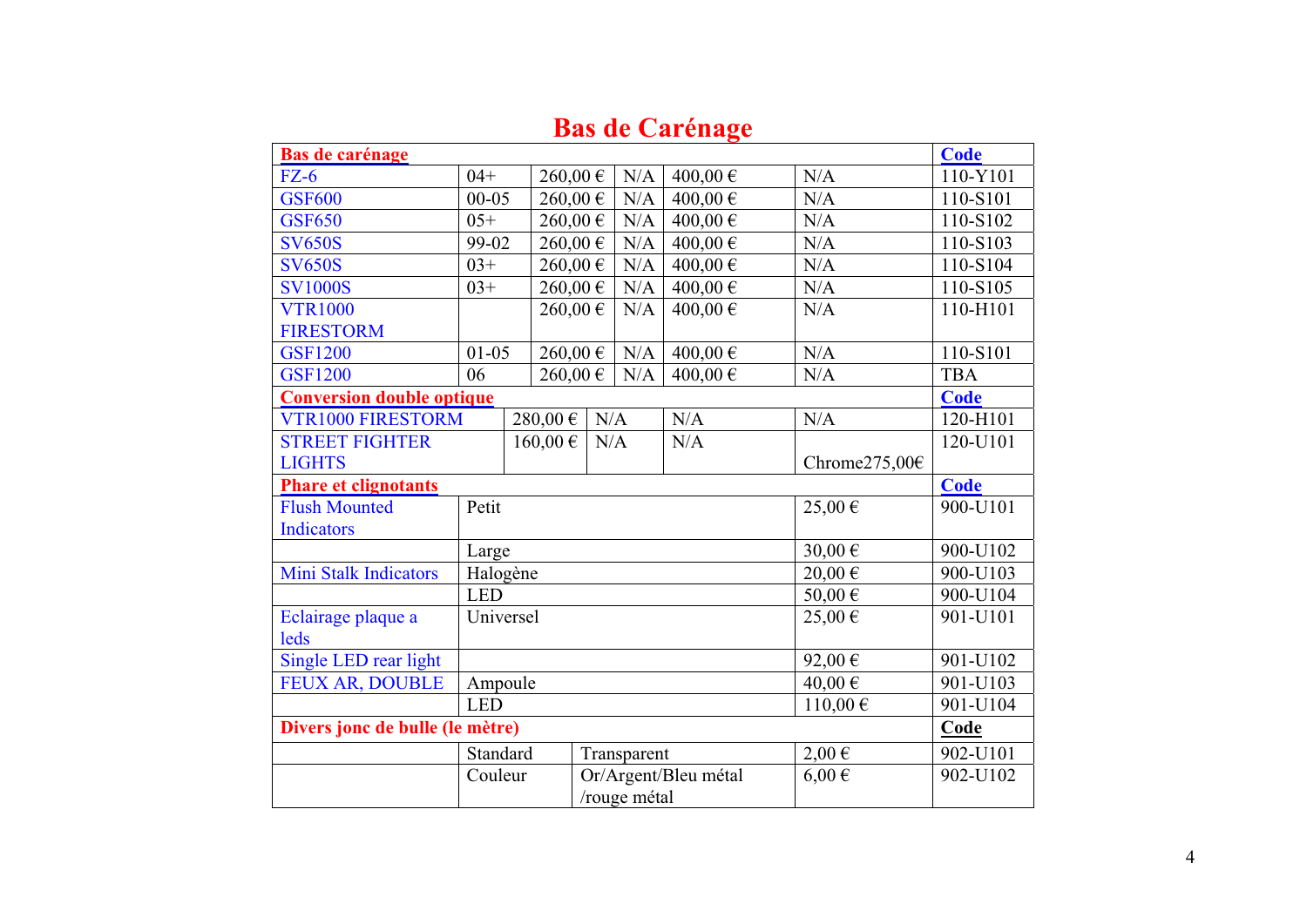|                       | <b>Honda</b> |            |                | <b>Kawasaki</b> |            |                 | <b>Suzuki</b> |            |                  | Yamaha         |            |  |  |
|-----------------------|--------------|------------|----------------|-----------------|------------|-----------------|---------------|------------|------------------|----------------|------------|--|--|
| CB600F                | $04+$        | 200-H101   | ZX6R           | 95-97           | 200-K107   | GSF600          | $00+$         | 200-S104   | YZF-R6           | 99-02          | 200-Y101   |  |  |
| CB600 HORNET          | $98+$        | 200-H101   | ZX6R           | 98-02           | 200-K102   | <b>GSR600</b>   | 06            | <b>TBA</b> | YZF-R6           | 03-04          | 200-Y103   |  |  |
| CBR600FX              | $98+$        | 200-H102   | ZX6R           | 03-04           | 200-K103   | <b>GSXR600</b>  | 96-00         | 200-S106   | YZF-R6           | 0 <sub>5</sub> | 200-Y104   |  |  |
| <b>CBR600FS SPORT</b> | $01 - 02$    | 200-H103   | ZX6R           | $05+$           | 200-K101   | <b>GSXR600</b>  | $01 - 03$     | 200-S101   | YZF-R6           | 06             | <b>TBA</b> |  |  |
| CBR600F               | $01+$        | 200-H103   | ZX7R/RR        | $96+$           | 200-K106   | GSXR600         | $04 - 05$     | 200-S102   | <b>YZF1000R1</b> | 98-01          | 200-Y105   |  |  |
| CBR600RR              | 03-04        | 200-H104   | Z750           |                 | 200-K103   | <b>GSXR600</b>  | $06+$         | 200-S107   | <b>YZF1000R1</b> | 04-05          | 200-Y104   |  |  |
| CBR600RR              | $05+$        | 200-H105   | <b>Z750S</b>   |                 | 200-K103   | SV650           | 03-05         | 200-S103   | <b>FZS1000</b>   | $01 - 05$      | 200-Y102   |  |  |
| CB900 HORNET          | $01+$        | 200-H101   | ZX9R           | 98-01           | 200-K102   | GSF650          | 05-06         | 200-S104   | $FZ-1$           | 06             | 200-Y104   |  |  |
|                       |              |            |                |                 |            |                 |               |            | $FZ-1$           |                |            |  |  |
| CBR900                | 94-97        | 200-H106   | ZX9R           | $02 - 03$       | 200-K105   | GSXR750         | 97-99         | 200-S106   | <b>FAZER</b>     | 06             | 200-Y104   |  |  |
| CBR900                | 98-99        | 200-H106   | ZX10R          | 04-05           | 200-K101   | GSXR750         | 00-03         | 200-S101   |                  |                |            |  |  |
| CBR900                | $00 - 01$    | 200-H107   | ZX10R          | 06              | 200-K101   | GSXR750         | 04-05         | 200-S102   |                  |                |            |  |  |
| <b>CBR900</b>         | 02-03        | 200-H107   | Z1000          | $03+$           | 200-K103   | <b>GSXR750</b>  | $06+$         | 200-S107   |                  |                |            |  |  |
| <b>CBR1000</b>        | 04-05        | 200-H108   | ZX12R          | $00 - 05$       | 200-K104   | <b>RF900</b>    |               | 200-S104   |                  |                |            |  |  |
| <b>CBR1000</b>        | 06           | <b>TBA</b> | <b>ZZR1400</b> | 06              | <b>TBA</b> | GSXR1000        | $01 - 02$     | 200-S101   |                  |                |            |  |  |
| VTR1000 SP1/SP2       | $99+$        | 200-H107   |                |                 |            | GSXR1000        | 03-04         | 200-S102   |                  |                |            |  |  |
| VTR1000 Firestorm     |              | 200-H111   |                |                 |            | GSXR1000        | 05-06         | 200-S107   |                  |                |            |  |  |
| CBR1100XXX            | $96+$        | 200-H110   |                |                 |            | SV1000          | 04-06         | 200-S103   |                  |                |            |  |  |
| CB1300                | $03+$        | 200-H101   |                |                 |            | GSF1200         | $00 - 05$     | 200-S104   |                  |                |            |  |  |
|                       |              |            |                |                 |            | <b>GSF1200</b>  | 06            | <b>TBA</b> |                  |                |            |  |  |
|                       |              |            |                |                 |            | <b>GSX1300R</b> |               | 200-S105   |                  |                |            |  |  |

### **Garde Boue Avant**



**WWW.BAZAR-DE-LA-BECANE.FR Tel 03 28 63 15 16 Fax 03 28 63 00 45**



CBR 1000 04 Carbon Fibre Front Mudguard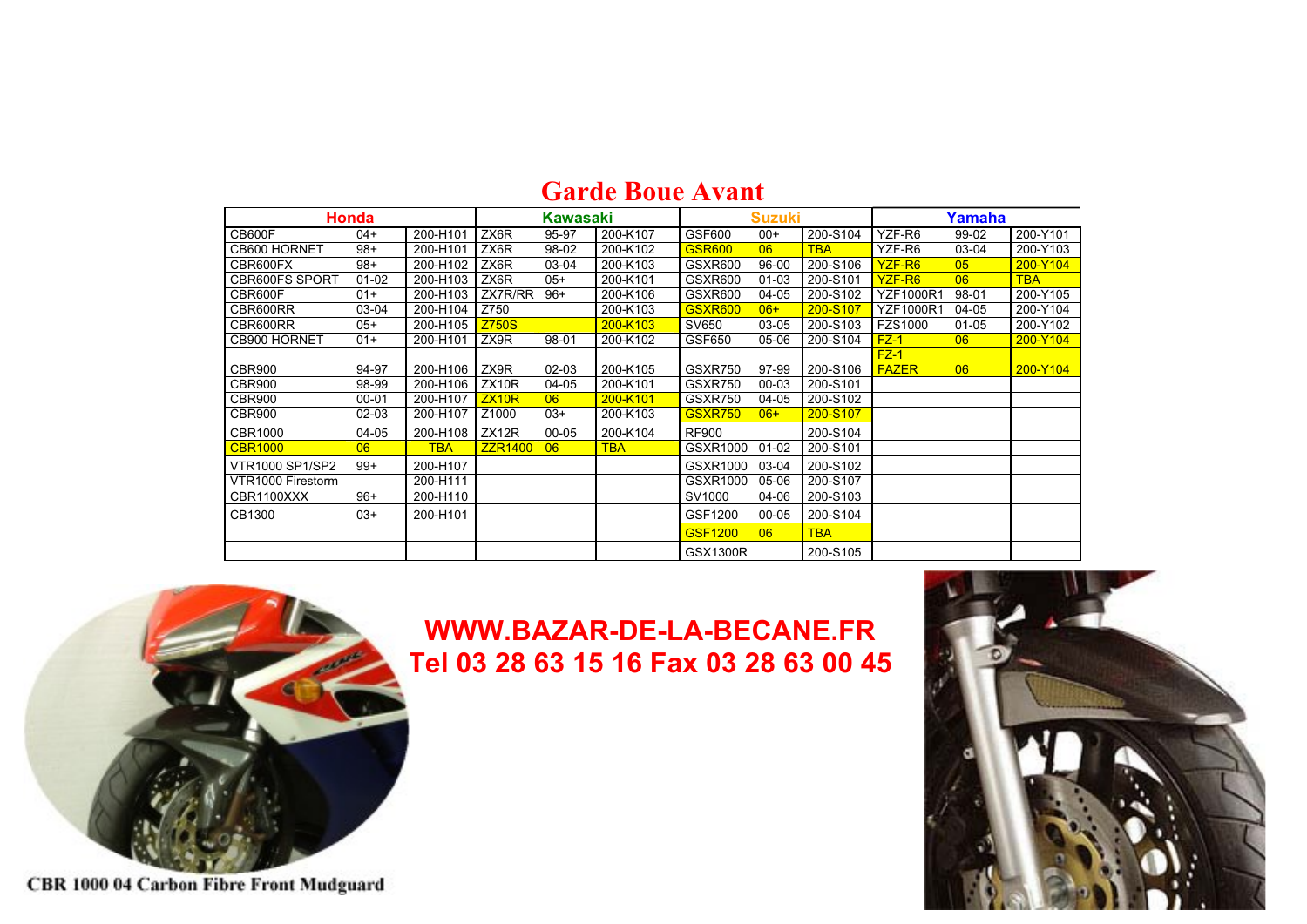### **Garde Arrière Ras de Roue**

#### **Fibre de Carbone 200 Euros tous modèles**

|           | <b>Honda</b> |            | <b>Kawasaki</b> |       | <b>Suzuki</b> |                 |       | Yamaha         |                   |           |          |
|-----------|--------------|------------|-----------------|-------|---------------|-----------------|-------|----------------|-------------------|-----------|----------|
| CBR600RR  | 03-04        | 201-H101   | ZX6R            | $05+$ | l 201-K101    | GSXR600         |       | 04-05 201-S101 | <b>LYZF1000R1</b> | $02 - 03$ | 201-Y101 |
| CBR600RR  | $05+$        | <b>TBA</b> | ZX10R           | 04-05 | l 201-K102    | GSXR600         | 06    | <b>TBA</b>     |                   |           |          |
| CBR900    | $02 - 03$    | 201-H102   | ZX10R           | $06+$ | <b>TBA</b>    | GSXR750         |       | 00-03 201-S102 |                   |           |          |
| CBR1000RR | 04-05        | 201-H103   |                 |       |               | GSXR750         |       | 04-05 201-S101 |                   |           |          |
| CBR1000RR | $06+$        | <b>TBA</b> |                 |       |               | GSXR750         | 06    | <b>TBA</b>     |                   |           |          |
|           |              |            |                 |       |               | GSXR1000        |       | 01-02 201-S102 |                   |           |          |
|           |              |            |                 |       |               | GSXR1000        |       | 03-04 201-S103 |                   |           |          |
|           |              |            |                 |       |               | <b>GSXR1000</b> | $05+$ | <b>TBA</b>     |                   |           |          |



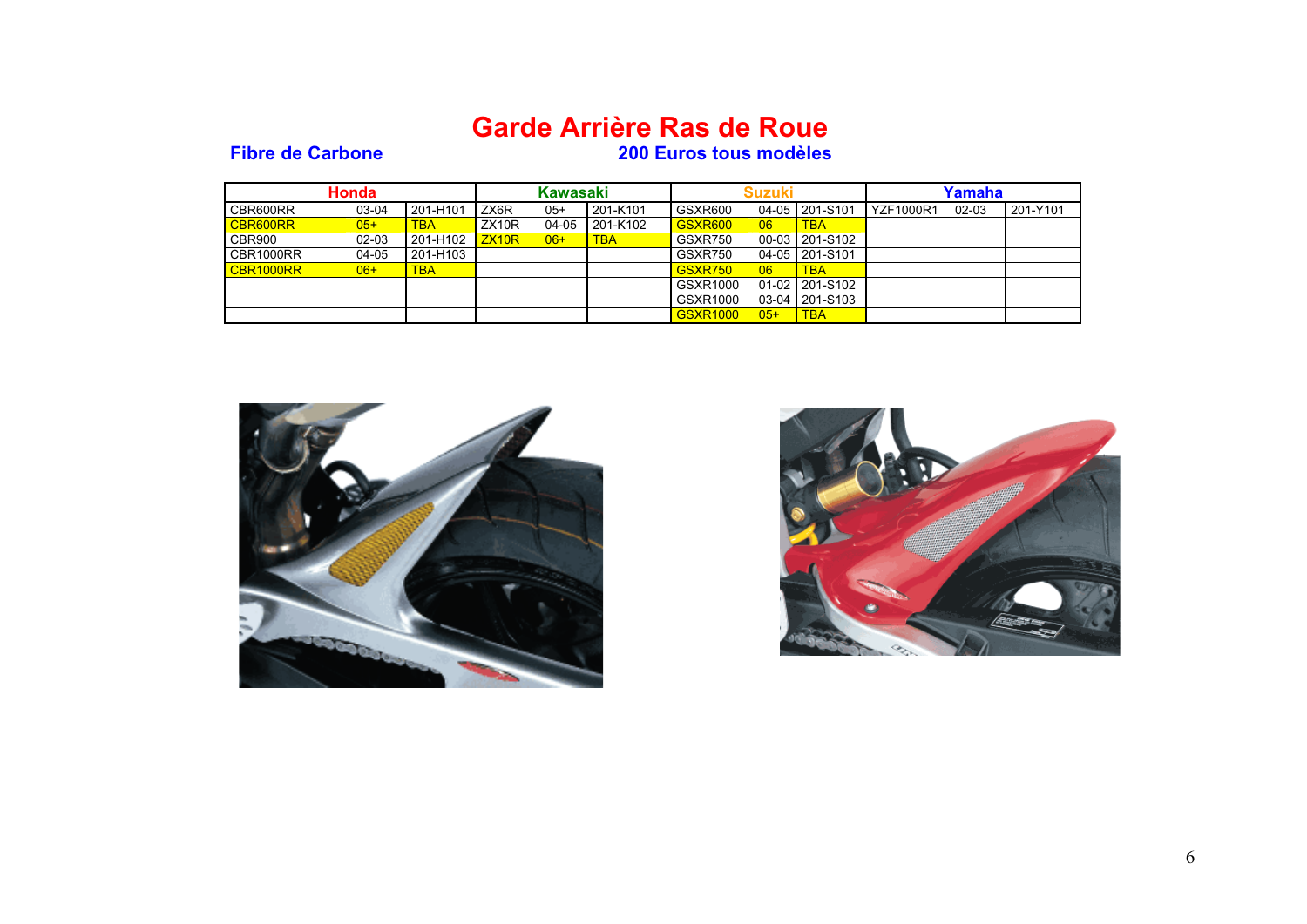| Carter de chaine tous modeles 95Euros (Fibre de Carbone) |              |            |          |           |          |                |               |            |                    |           |            |  |
|----------------------------------------------------------|--------------|------------|----------|-----------|----------|----------------|---------------|------------|--------------------|-----------|------------|--|
|                                                          | <b>Honda</b> |            | Kawasaki |           |          |                | <b>Suzuki</b> |            | Yamaha             |           |            |  |
| CBR600RR                                                 | 03-04        | 202-H102   | ZX6R     | 95-99     | 202-K101 | GSXR600        | 96-99         | 202-S101   | YZF-R6             | 03-05     | 202-S101   |  |
| CBR600RR                                                 | $04 - 05$    | <b>TBA</b> | ZX6R     | $00 - 02$ | 202-K101 | GSXR600        | $00 - 03$     | 202-S101   | YZF-R <sub>6</sub> | $06+$     | <b>TBA</b> |  |
| CBR900                                                   | 94-97        | 202-H101   | ZX6R     | 03-04     | 202-K104 | <b>GSXR600</b> | $04 - 05$     | <b>TBA</b> | <b>YZF1000R1</b>   | 98-01     | 202-S102   |  |
| VTR1000 SP1/SP2                                          | $99+$        | 202-H101   | ZX6R     | $05+$     | 202-K102 | <b>GSXR600</b> | $06+$         | TBA        | <b>YZF1000R1</b>   | $02 - 05$ | 202-S103   |  |
| CBR1000RR                                                | $04 - 05$    | TBA        | ZX7R     |           | 202-K103 | GSXR750        | 00-03         | 202-S101   |                    |           |            |  |

TBA

202-S102

202-S104

+ |TBA

01-02 202-S101

TBA Z750 202-K104 GSXR750 04-05

 $\overline{Z}$ X9R 00-03  $\overline{202}$ -K106  $\overline{GS}$ XR1000

ZX12R 02-05 202-K107 GSX1300R

ZX<sub>10R</sub>

ZX9R 98-99 I 202-K105 <mark>I GSXR750 06+</mark>

ZX12R 00-01 202-K107 GSF1200 00+ 202-S102

CBR1000

06+

### **Carter de chaine tous modeles 95Euros (Fibre de Carbone)**

# **Platines repose pieds 65Euros**

ZX10R 04-05 202-K108 GSXR1000 03-04 202-S103

06 202-K104 GSXR1000 05-06 TBA

|                       | Honda     |            | <b>Kawasaki</b>    |       |            | <b>Suzuki</b>   |           |                | Yamaha           |           |            |  |
|-----------------------|-----------|------------|--------------------|-------|------------|-----------------|-----------|----------------|------------------|-----------|------------|--|
| <b>CBR600FS SPORT</b> | $01 - 02$ | 203-H101   | ZX6R               | 98-02 | 203-K102   | <b>GSXR600</b>  | $04 - 05$ | $1203 - S101$  | YZF-R6           | 98-02     | 203-Y101   |  |
| CBR600RR              | 03-05     | 203-H102   | ZX6R               | 05    | 203-K101   | <b>GSXR600</b>  | $06+$     | <b>TBA</b>     | YZF-R6           | 03-05     | 203-Y102   |  |
| CBR900                | $00 - 01$ | 203-H103   | ZX9R               | 00-03 | 203-K102   | GSXR750         | $00 - 03$ | L203-S103      | YZF-R6           | $06+$     | <b>TBA</b> |  |
| CBR1000RR             | 04-05     | 203-H104   | ZX <sub>10</sub> R | 04-05 | 203-K103   | GSXR750         |           | 04-05 203-S101 | <b>YZF1000R1</b> | $02 - 05$ | 203-Y103   |  |
| CBR1000RR             | $06+$     | <b>TBA</b> | ZX10R              | $06+$ | <b>TBA</b> | <b>GSXR750</b>  | $06+$     | <b>TBA</b>     |                  |           |            |  |
|                       |           |            | ZZR1400 06         |       | <b>TBA</b> | GSXR1000        |           | 01-02 203-S102 |                  |           |            |  |
|                       |           |            |                    |       |            | GSXR1000        |           | 03-04 203-S103 |                  |           |            |  |
|                       |           |            |                    |       |            | <b>GSXR1000</b> | 05-06 TBA |                |                  |           |            |  |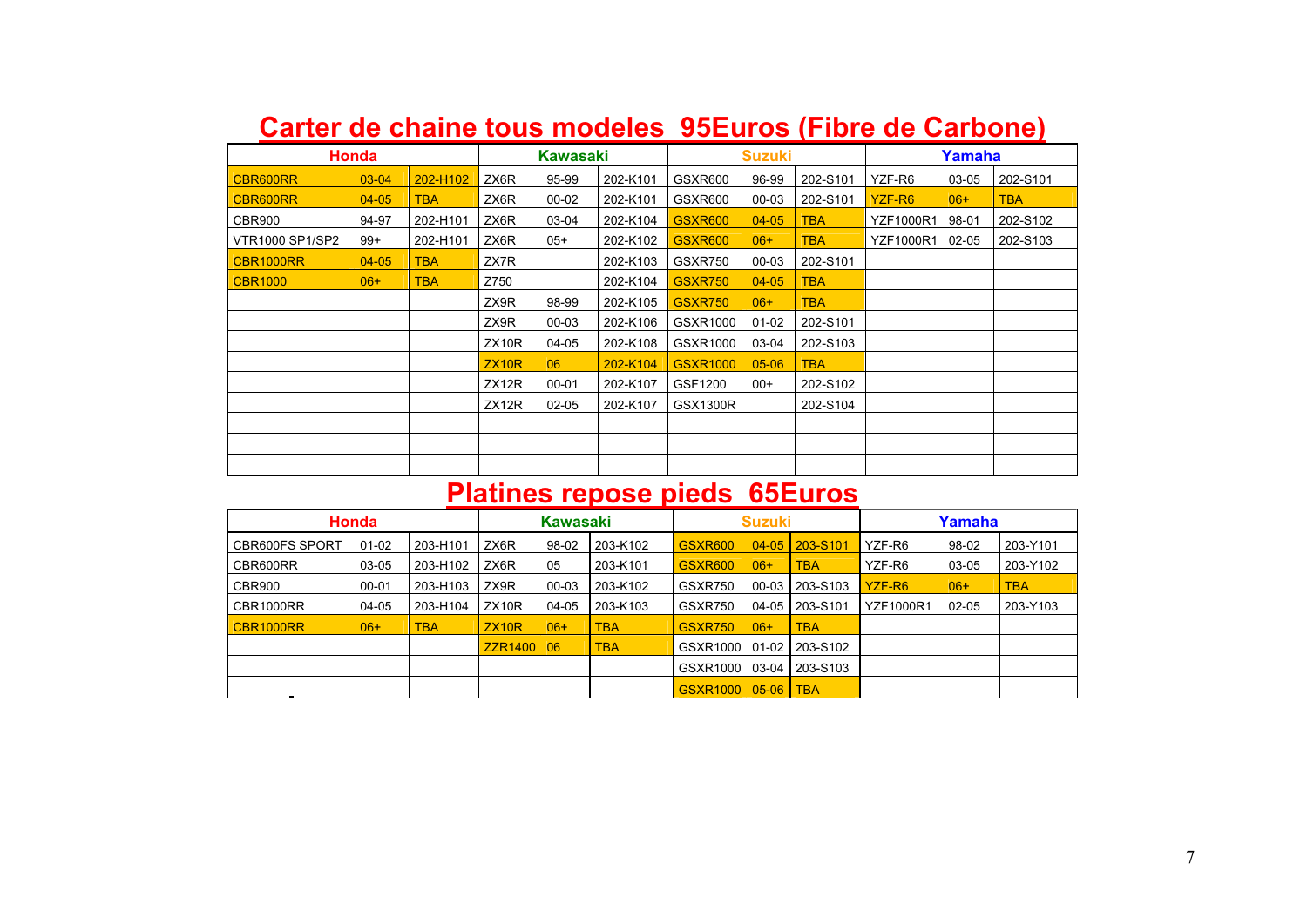## **Passage de Roue**

|                    | <b>Honda</b> |           |     |          |                    |           | <b>Kawasaki</b> |   |            |                 |           | <b>Suzuki</b> |    |          |
|--------------------|--------------|-----------|-----|----------|--------------------|-----------|-----------------|---|------------|-----------------|-----------|---------------|----|----------|
| CB600 HORNET       | 98-02        | $\circ$   |     | 330-H101 | $ER-6$             | $06+$     | $\circ$         |   | <b>TBA</b> | GSF600          | 95-99     | O             | R  | 330-S108 |
|                    |              | <b>SB</b> |     | 331-H101 | ER-6F              | $06+$     | $\circ$         |   | <b>TBA</b> |                 |           | <b>SB</b>     | R  | 331-S104 |
|                    |              | <b>SL</b> |     | 331-H101 | ZX6R               | 95-97     | $\circ$         | G | 330-K101   |                 |           | <b>SL</b>     | R  | 331-S104 |
| CB600 HORNET       | $03-04$      |           |     | 332-H101 | ZX6R               | 98-99     | $\circ$         | G | 330-K102   | GSF600          | $00 - 04$ | O             | R. | 330-S102 |
| CBR600             | 97-98        | $\circ$   | W/R | 330-H102 | ZX6R               | $00 - 02$ | $\circ$         | G | 330-K103   |                 |           | <b>SB</b>     | R  | 331-S101 |
| CBR600F            | $99+$        | $\circ$   | W/R | 330-H103 | ZX7R               | 96-99     | $\circ$         | G | 330-K104   |                 |           | <b>SL</b>     | R  | 331-S101 |
|                    |              | <b>SB</b> | W/R | 331-H102 | ZR7                |           | $\circ$         |   | 330-K105   | <b>GSXR600</b>  | 96-00     | O             | W  | 330-S107 |
|                    |              | <b>SL</b> | W/R | 331-H102 | <b>Z750S</b>       |           | $\circ$         |   | <b>TBA</b> | GSXR600         | $01 - 03$ | <b>SB</b>     | W  | 331-S102 |
| CBR600FS SPORT     | $01 - 02$    | <b>SB</b> |     | 331-H103 | ZX9R               | 94-97     | $\circ$         | G | 330-K106   |                 |           | <b>SL</b>     | W  | 331-S102 |
|                    |              | <b>SL</b> |     | 331-H103 | ZX9R               | 98-01     | т               | G | 330-K107   |                 |           |               | W  | 332-S101 |
| <b>VFR750</b>      | 94-97        | $\circ$   | R   | 330-H104 | ZX9R               | $02 - 03$ | T               | G | 330-K108   | <b>GSXR600</b>  | $04 - 05$ | O             | W  | 330-S110 |
| <b>VFR800</b>      | 98-01        | $\circ$   | R   | 330-H105 | <b>ZRX1100</b>     |           | $\circ$         | G | 330-K109   | <b>SV650N/S</b> | 99-02     | O             |    | 330-S109 |
| <b>CBR900</b>      | 92-95        | $\circ$   |     | 330-H106 | <b>ZRX1200R</b>    |           | $\circ$         | G | 330-K110   | <b>SV650N/S</b> | $03+$     | O             |    | 330-S101 |
| <b>CBR900</b>      | 96-97        | $\circ$   |     | 330-H107 | <b>ZRX1200S</b>    |           | $\circ$         | G | 330-K111   | GSX600          | $98+$     | O             |    | 330-S106 |
| <b>CBR900</b>      | 98-99        | $\circ$   |     | 330-H108 | ZX <sub>12</sub> R | $00 - 01$ | $\circ$         | G | 330-K112   | <b>GSF650</b>   | $05+$     | <b>SB</b>     |    | 331-S105 |
| <b>CBR900</b>      | $00 - 01$    | $\circ$   | W/R | 330-H109 |                    |           |                 |   |            |                 |           | <b>SL</b>     |    | 331-S105 |
| CB900 HORNET       |              |           |     | 332-H102 |                    |           |                 |   |            | GSX750          | $98+$     | $\circ$       |    | 330-S106 |
| VTR1000 FIRESTORM  |              | $\circ$   |     | 330-H110 |                    |           |                 |   |            | GSXR750         | 96-99     | $\circ$       | W  | 330-S107 |
| <b>VTR1000 SP1</b> |              | S         |     | 333-H101 |                    |           |                 |   |            | GSXR750         | 00-03     | <b>SB</b>     | W  | 331-S102 |
| CBR1100XXX*        | 96-98        | $\circ$   |     | 330-H112 |                    |           |                 |   |            |                 |           | <b>SL</b>     | W  | 331-S102 |
| CBR1100XXX*        | $99+$        | $\circ$   |     | 330-H113 |                    |           |                 |   |            |                 |           |               | W  | 332-S101 |
| CB1300             |              | $\circ$   | W   | 330-H114 |                    |           |                 |   |            | GSXR750         | 04-05     | O             | W  | 330-S110 |

|              | Noir   | <b>Carbon Look</b> | <b>Blanc/Rouge/Vert</b> |
|--------------|--------|--------------------|-------------------------|
| Original     | 130,00 | 135,00 €           | 170,00 €                |
| Shotgun Bulb | 170,00 | 180,00 €           | 220,00 €                |
| Shotgun LED  | 280,00 | 290,00 €           | 330,00 €                |
| Single LED   | 230,00 | 230,00 €           | 260,00 €                |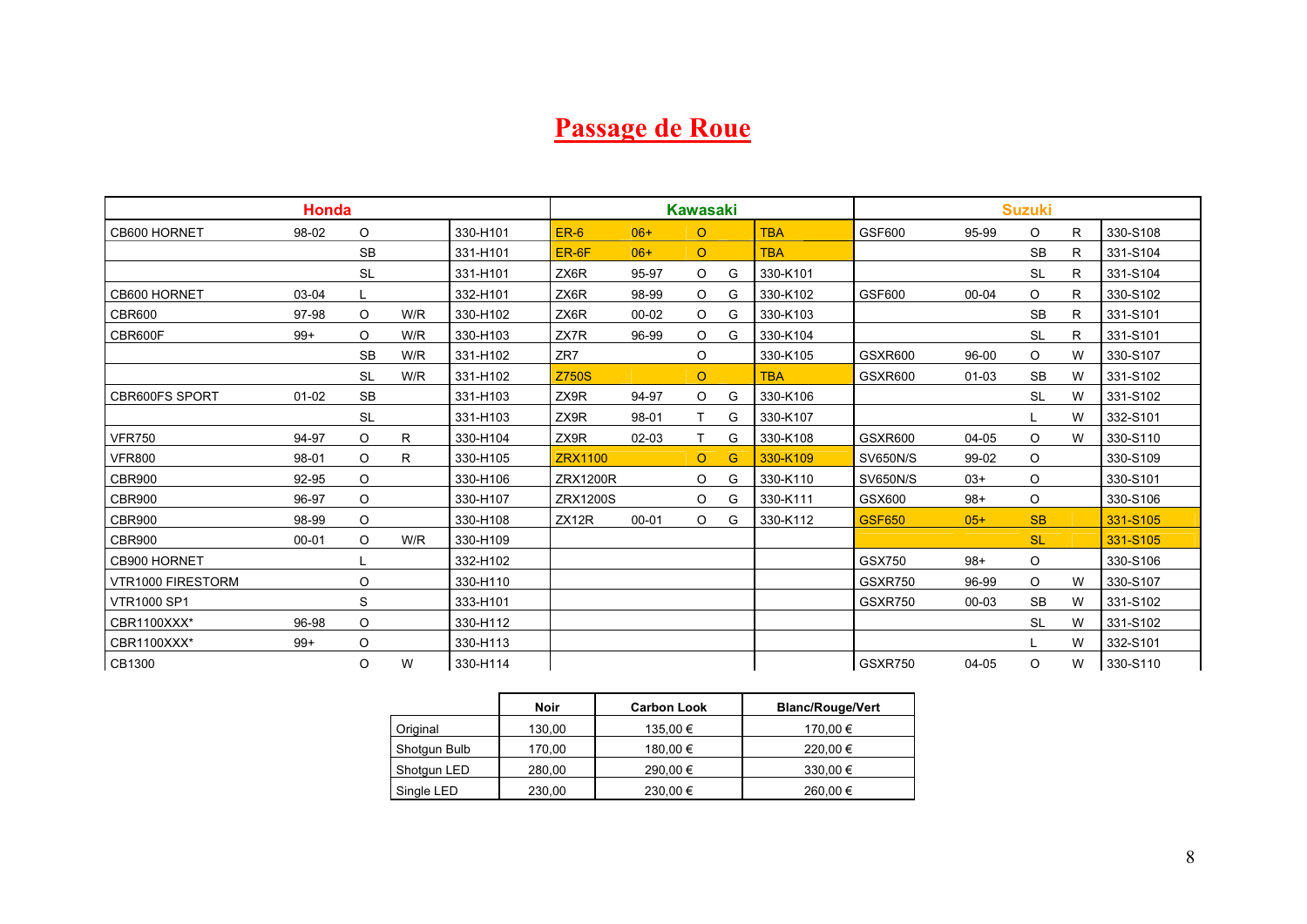## **Passage de Roue**

|                                                                        |  | <b>Suzuki</b>    |           |           |              |            |
|------------------------------------------------------------------------|--|------------------|-----------|-----------|--------------|------------|
|                                                                        |  | <b>TL1000R</b>   |           | O         | W            | 330-S103   |
|                                                                        |  | <b>TL1000S</b>   |           | $\circ$   | R            | 330-S104   |
|                                                                        |  | <b>SV1000N/S</b> | 03-04     | $\circ$   |              | 330-S101   |
| *Non compatible avec un ras de roue                                    |  | <b>SV1000N/S</b> | $05+$     | $\circ$   |              | 330-S101   |
| <b>O=Feux ar d'origine</b>                                             |  | GSXR1000         | 01-02     | <b>SB</b> | W            | 331-S102   |
| S=Shotgun light: double feux d'origine<br><b>Feux double d'origine</b> |  |                  |           | <b>SL</b> | W            | 331-S102   |
| SL=Shotgun led:feux double a leds                                      |  |                  |           |           | W            | 332-S101   |
| SB=Shotgun bulb:feux double a ampoules                                 |  | GSXR1000         | 03-04     | $\circ$   | W            | 330-S111   |
| <b>L=Feux simple a leds</b>                                            |  | GSF1200          | 96-00     | O         | R            | 330-S108   |
| <b>W=Dispo en blanc</b>                                                |  |                  |           | <b>SB</b> | R            | 331-S104   |
| $R = Dispo$ en rouge                                                   |  |                  |           | <b>SL</b> | R            | 331-S104   |
| <b>G=Dispo en vert</b>                                                 |  | GSF1200          | $01 - 05$ | O         | R            | 330-S102   |
|                                                                        |  |                  |           | <b>SB</b> | R            | 331-S101   |
|                                                                        |  |                  |           | <b>SL</b> | $\mathsf{R}$ | 331-S101   |
|                                                                        |  | <b>GSF1200</b>   | 06        | <b>SB</b> |              | 331-S105   |
|                                                                        |  |                  |           | <b>SL</b> |              | 331-S105   |
|                                                                        |  | GSX1300R*        |           | $\circ$   |              | 330-S105   |
|                                                                        |  |                  |           | <b>SB</b> |              | <b>TBA</b> |
|                                                                        |  |                  |           | <b>SL</b> |              | <b>TBA</b> |
|                                                                        |  | GSX1400          |           | SB        | W            | 331-S103   |
|                                                                        |  |                  |           | <b>SL</b> | W            | 331-S103   |

|              | Noir   | <b>Carbon Look</b> | <b>Blanc/Rouge/Vert</b> |
|--------------|--------|--------------------|-------------------------|
| Original     | 130.00 | 135,00 €           | 170,00 €                |
| Shotgun Bulb | 170,00 | 180,00 €           | 220,00 €                |
| Shotqun LED  | 280.00 | 290.00 €           | 330.00 €                |
| Single LED   | 230,00 | 230,00 €           | 260,00 €                |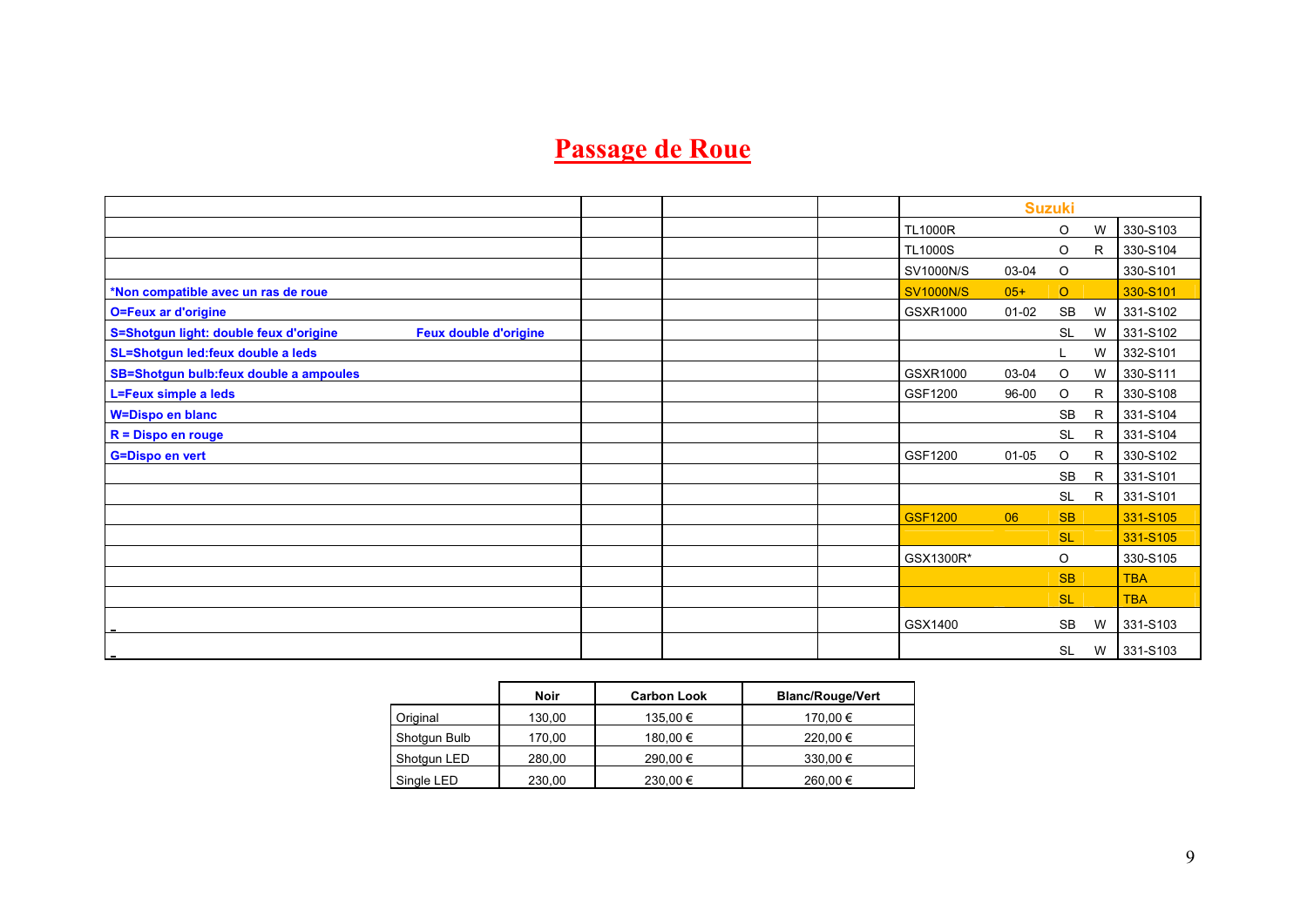|                  | Yamaha    |           |   |          |       |       | <b>Triumph</b> |          |
|------------------|-----------|-----------|---|----------|-------|-------|----------------|----------|
| FZS600 FAZER     | 98-03     | O         |   | 330-Y101 | T509  |       | O              | 330-T101 |
|                  |           | SB        |   | 331-Y101 | T595  |       | O              | 330-T101 |
|                  |           | <b>SL</b> |   | 331-Y101 | T955i | $-00$ | O              | 330-T101 |
| YZF600 T/CAT     | 96-98     | O         |   | 330-Y102 |       |       |                |          |
| YZF-R6           | $97-00$   | <b>SB</b> | W | 331-Y102 |       |       |                |          |
|                  |           | SL        | W | 331-Y102 |       |       |                |          |
| YZF1000 T/ACE    |           | Ω         | W | 330-Y103 |       |       |                |          |
| <b>YZF1000R1</b> | 98-99     | O         |   | 330-Y104 |       |       |                |          |
|                  |           | <b>SB</b> |   | 331-Y103 |       |       |                |          |
|                  |           | SL        |   | 331-Y103 |       |       |                |          |
| YZF1000R1        | $00 - 01$ | O         |   | 330-Y105 |       |       |                |          |
| FZS1000          |           | S         |   | 333-Y101 |       |       |                |          |
| XJR1200          |           |           | R | 330-Y106 |       |       |                |          |
| XJR1300          |           |           | R | 330-Y106 |       |       |                |          |
|                  |           |           |   |          |       |       |                |          |
|                  |           |           |   |          |       |       |                |          |

### **Passage de Roue**

|              | Noir   | <b>Carbon Look</b> | <b>Blanc/Rouge/Vert</b> |
|--------------|--------|--------------------|-------------------------|
| Original     | 130,00 | 135,00 €           | 170,00 €                |
| Shotgun Bulb | 170,00 | 180,00 €           | 220,00 €                |
| Shotgun LED  | 280,00 | 290,00 €           | 330,00 €                |
| Single LED   | 230,00 | 230,00 €           | 260,00 €                |

**\*Non compatible avec un ras de roue O=Feux ar d'origine R = Dispo en rouge S=Shotgun light: double feux d'origine General Community of G=Dispo en vert in the G=Dispo en vert L=Feux simple a leds W=Dispo en blanc** 

**R = Dispo en rouge<br>G=Dispo en vert<br>SB=Shotgun bulb:feux double a lampe**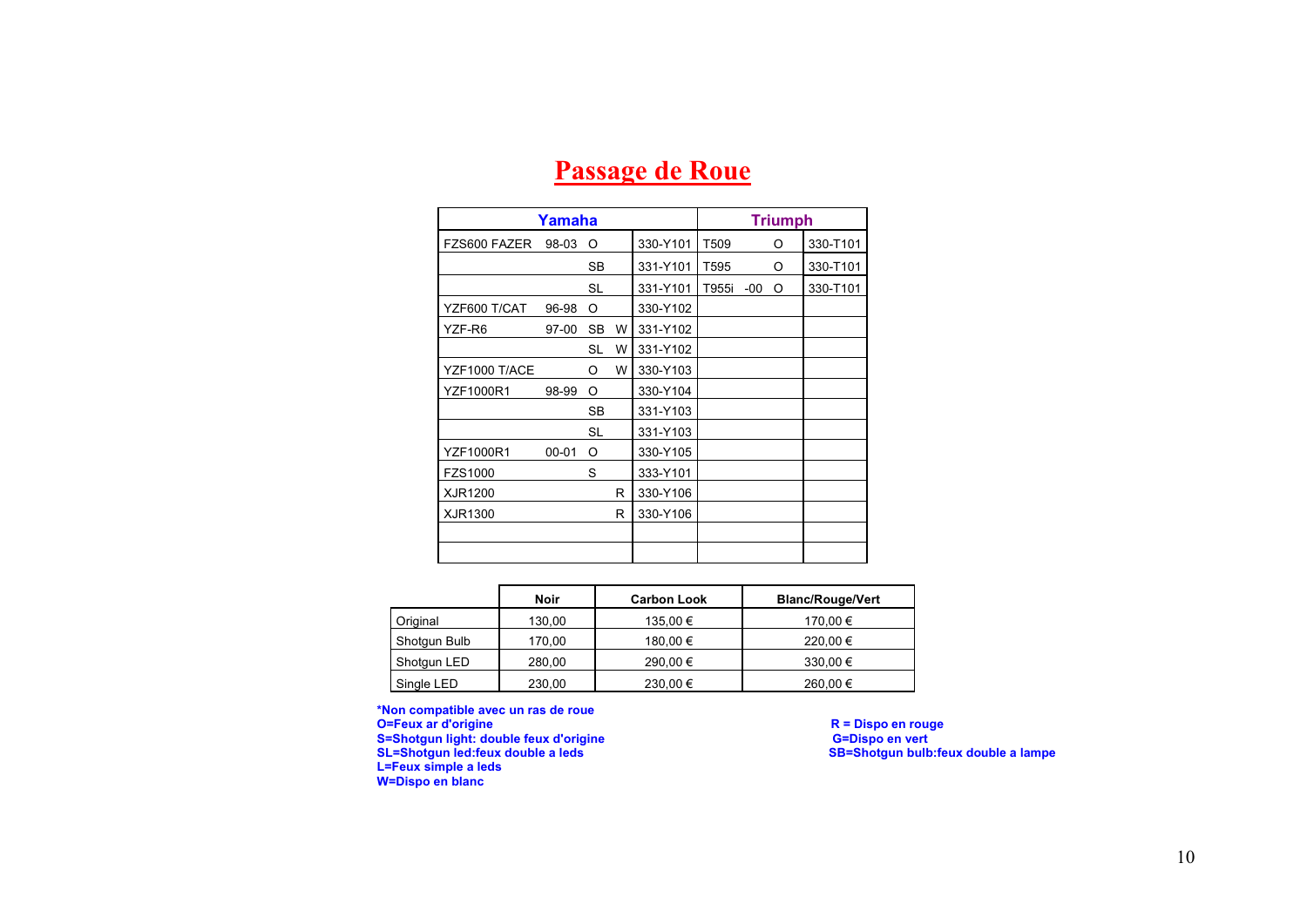#### **\*\*=Sans carter de chaine** <br>At a set of the chaine and set of the set of the set of the set of the SSX1400<sup>\*\*</sup> W

|                              | <b>Ras de Roue</b> |            |                          |                 |     |            |                  |               |            |  |  |  |  |
|------------------------------|--------------------|------------|--------------------------|-----------------|-----|------------|------------------|---------------|------------|--|--|--|--|
| Modèle                       | Année              | Code       | Modèle                   | Année           |     | Code       | Modèle           | Année         | Code       |  |  |  |  |
|                              | Honda              |            |                          | <b>Kawasaki</b> |     |            |                  | <b>Suzuki</b> |            |  |  |  |  |
| <b>CBF500</b>                | $04+$              | <b>TBA</b> | ZX6R F1-F3               | 95-97 V         | G   | 300-K108   | <b>RF600</b>     |               | 300-S103   |  |  |  |  |
| CB600 HORNET                 | 98-02              | 300-H101   | <b>ZX6R G1-G2</b>        | 98-98 V         | G   | 300-K102   | GSF600           |               | 300-S103   |  |  |  |  |
| CB600 HORNET                 | $03+$              | 300-H102   | ZX6R J1-J2               | 00-02 V         | G   | 300-K103   | GSF600           |               | 300-S104   |  |  |  |  |
| CBR600FX-FY                  | 99-00              | 300-H103   | ZX6R B1-B2               | 03-04M/V        | M/G | 301-K101   | GSX600FW         |               | 300-S105   |  |  |  |  |
| CBR600F                      | $01+$              | 300-H104   | ZX6R <sup>**</sup> C1-C2 | 05-06 MV        | M/G | 301-K102   | <b>GSR600</b>    | M             | <b>TBA</b> |  |  |  |  |
| <b>CBR600FS SPORT</b>        | $01 - 02$          | 300-H104   | <b>ER-6</b>              | 06 M            | M   | <b>TBA</b> | GSXR600          | W             | 300-S111   |  |  |  |  |
| CBR600RR**                   | 03-04M/R           | 301-H101   | ER-6F                    | 06 M            | M   | <b>TBA</b> | GSXR600          | W             | 300-S112   |  |  |  |  |
| CBR600RR**                   | $05+MR$            | 301-H102   | ZX7R                     | 96-03 V         | G   | 300-K109   | GSXR600**        | M/W           | 301-S101   |  |  |  |  |
| <b>CBF600</b>                | $04+$              | 301-H118   | $ZR-7$                   | $99+$           |     | 300-K101   | <b>GSXR600**</b> | M/W           | <b>TBA</b> |  |  |  |  |
| <b>VFR750</b>                | 89-97 R            | 300-H105   | Z750**                   |                 |     | 301-K101   | <b>SV650N/S</b>  | $04+$         | 300-S106   |  |  |  |  |
| <b>VFR800*</b>               | 98-01R             | 300-H106   | <b>Z750S</b>             | $04+M$          | M   | <b>TBA</b> | <b>SV650N</b>    |               | 300-S107   |  |  |  |  |
| VFR800 VTEC                  | $02+$              | 300-H107   | ZX9R                     |                 | G   | 300-K104   | <b>SV650S</b>    |               | 300-S108   |  |  |  |  |
| CBR900RR                     | 92-95              | 300-H108   | ZX9R F1-F2               | $02 + V$        | G   | 300-K110   | <b>SV650N/S</b>  |               | 300-S109   |  |  |  |  |
| CBR900RRV                    | 96-99              | 300-H109   | ZX10R**                  | 04-05 M/V       | M/G | 301-K103   | <b>GSF650</b>    | M             | 301-S102   |  |  |  |  |
| CBR900RRY                    | 00-01 R            | 300-H110   | ZX10R**                  | 06 M/V          | M/G | <b>TBA</b> | GSX750FW         |               | 300-S105   |  |  |  |  |
| CBR900RR2-3**                | 02-03 R            | 301-H103   | Z1000**                  | 04+ M/V         | M/G | 301-K101   | GSXR750          | W             | 300-S115   |  |  |  |  |
| CB900 HORNET                 | $01+$              | 300-H111   | ZZR1100D                 | 93-01           |     | 300-K111   | GSXR750**        | M/W           | 301-S103   |  |  |  |  |
| <b>CBF1000</b>               | 06                 | <b>TBA</b> | ZRX1100                  | V               | G   | 300-K105   | GSXR750**        | M/W           | 301-S101   |  |  |  |  |
| CBR1000RR**                  | 04-05 M/R          | 301-H104   | ZRX1200R/S               | $01 + V$        | G   | 300-K106   | GSXR750**        | M/W           | <b>TBA</b> |  |  |  |  |
| <b>CBR1000RR**</b>           | 06 M/R             | <b>TBA</b> | ZX12R                    | 00-06 V         | G   | 300-K107   | <b>RF900</b>     |               | 300-S116   |  |  |  |  |
| VTR1000 FIRESTORM            |                    | 300-H112   | <b>ZZR1400</b>           | 06              |     | <b>TBA</b> | <b>RF900</b>     |               | 300-S117   |  |  |  |  |
| <b>VTR1000 SP1</b>           | 99-01 R            | 300-H113   |                          |                 |     |            | SV1000S          |               | 300-S101   |  |  |  |  |
| CBR1100XXX*                  | $96+$              | 300-H114   |                          |                 |     |            | <b>SV1000N</b>   |               | 300-S102   |  |  |  |  |
| X11                          | 99-02              | 300-H115   |                          |                 |     |            | <b>SV1000S</b>   |               | 300-S102   |  |  |  |  |
| CB1300**                     | $03+N$             | 300-H116   |                          |                 |     |            | GSXR1000**       | M/W           | 301-S103   |  |  |  |  |
|                              |                    |            |                          |                 |     |            | GSXR1000**       | M/W           | 301-S104   |  |  |  |  |
|                              | <b>Clé</b>         |            |                          |                 |     |            | GSXR1000**       | M/W           | 301-S105   |  |  |  |  |
| M= Avec grille or ou argent  |                    |            |                          |                 |     |            | <b>TL1000S</b>   | R             | 300-S111   |  |  |  |  |
| <b>R=Disponible en Rouge</b> |                    |            |                          |                 |     |            | TL1000S German   |               | 300-S113   |  |  |  |  |
| <b>W=Disponible en Blanc</b> |                    |            |                          |                 |     |            | <b>TL1000R</b>   |               | 300-S114   |  |  |  |  |
| <b>V=Disponible en Vert</b>  |                    |            |                          |                 |     |            | GSF1200          |               | 300-S117   |  |  |  |  |

\*Incompatible avec un passage de roue **and a set of the set of the set of the set of the set of the set of the set of the set of the set of the set of the set of the set of the set of the set of the set of the set of the s**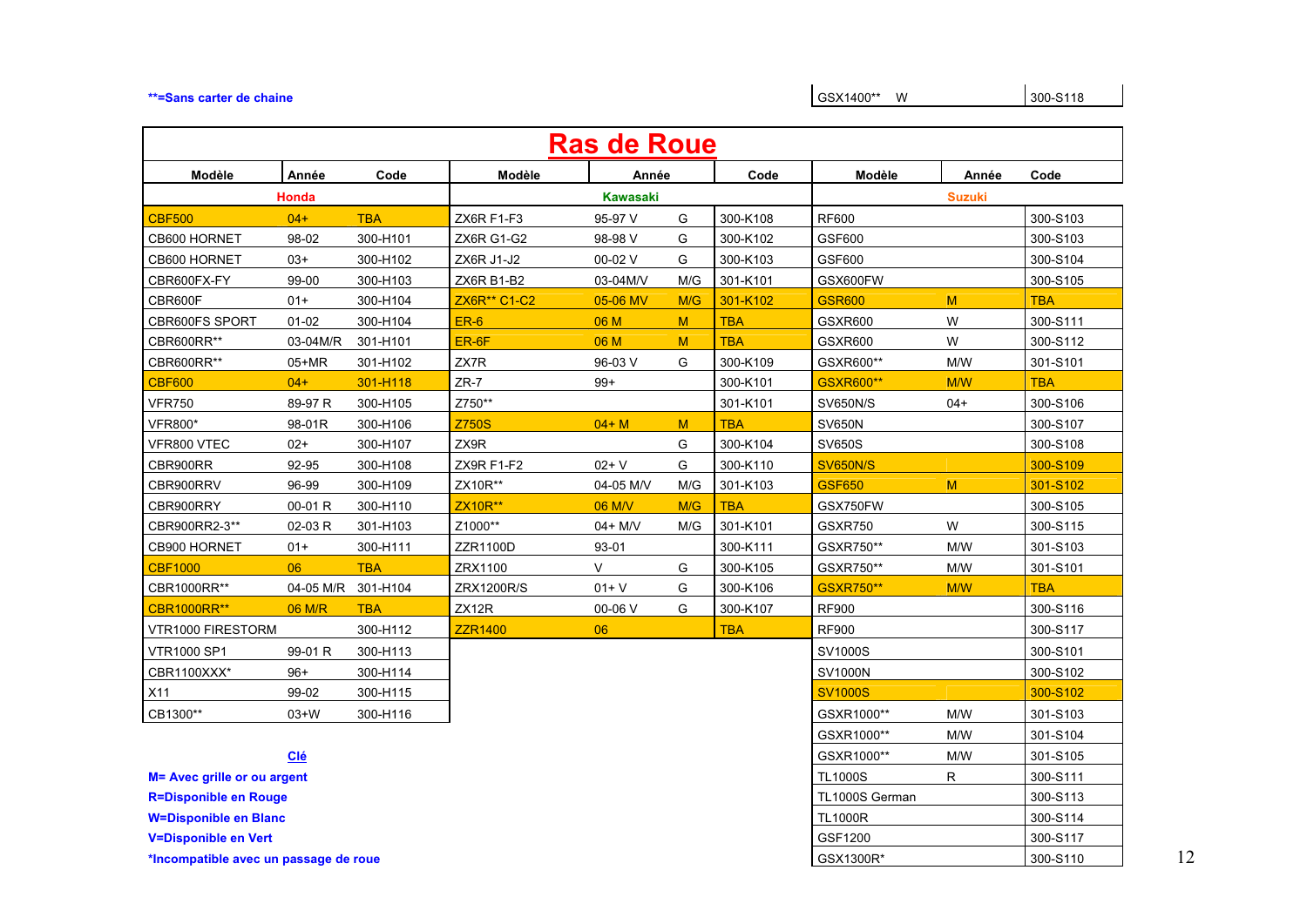### **Ras de Roue**

| Ras de roue ar(suite)   |           | <b>Noir</b> | <b>Carbon Look</b> |                |            | Vert/Rouge/Blanc     |                |            |
|-------------------------|-----------|-------------|--------------------|----------------|------------|----------------------|----------------|------------|
| <b>Standard</b>         |           | 115,00 €    | 125,00€            |                |            | 175,00 €             |                |            |
| Mesh                    |           | 130,00€     | 135,00 €           |                |            | 185,00€              |                |            |
| <b>MODELE</b>           | Année     | Code        | <b>MODELE</b>      | Année          | Code       | <b>MODELE</b>        |                | Code       |
|                         | Yamaha    |             |                    | <b>Triumph</b> |            |                      | <b>BMW</b>     |            |
| FZS600 FAZER            | 98-01     | 300-Y103    | T509               | ALL            | 301-T101   | R1150GS              |                | 300-B101   |
| FZS600 FAZER            | 02-03     | 300-Y102    | T595               | <b>ALL</b>     | 301-T101   | <b>R1200GS</b>       |                | <b>TBA</b> |
| YZF-R6                  | 96-02     | 300-Y107    | TT600              | $00+$          | 300-T102   |                      |                |            |
| YZF-R6**                | 03-05 M   | 301-Y101    | DAYTONA 675**      | M              | <b>TBA</b> |                      |                |            |
| YZF-R6**                | $06+M$    | <b>TBA</b>  | T955I              |                | 300-T101   |                      |                |            |
| <b>TRX850</b>           | 96-99     | 300-Y104    | SPEED III          | <b>ALL</b>     | 300-T101   |                      | <b>Aprilia</b> |            |
| YZF1000R1**             | 02-03M    | 301-Y102    | <b>SPRINT ST</b>   | 98-04          | 300-T101   | <b>RSV1000R**</b>    | M              | 301-A101   |
| <b>YZF1000R1</b>        | 04-06M    | 301-Y103    | <b>SPRINT ST</b>   | $05+$          | 300-T101   | <b>RSV FACTORY M</b> |                | 301-A101   |
| YZF1000 T/ACE           |           | 300-Y106    | <b>SPRINT RS</b>   |                | 300-T102   |                      |                |            |
| FZS1000<br><b>FAZER</b> | $01 - 05$ | 300-Y101    |                    |                |            |                      |                |            |
| $FZ-1$                  | $06+$     | <b>TBA</b>  |                    |                |            |                      |                |            |
| <b>FZ-1 FAZER</b>       | $06+$     | <b>TBA</b>  |                    |                |            |                      |                |            |
| XJR1200**               | R         | 300-Y105    |                    | <b>Ducati</b>  |            |                      |                |            |
| XJR1300**               | R         | 300-Y105    | 748                |                | 300-D101   |                      |                |            |
|                         |           |             | 916                |                | 300-D101   |                      |                |            |
|                         |           |             | 996                |                | 300-D101   |                      |                |            |
|                         |           |             | 998                |                | 300-D101   |                      |                |            |

**Clé**

**M= Avec grille or ou argent R=Disponible en Rouge W=Disponible en Blanc V=Disponible en Vert** 

**\*Incompatible avec un passage de roue** 

**\*\*=Sans carter de chaîne** 

**Tous les modèles sont disponibles en noir ou en look carbone Pour les autres couleurs, voir les indications**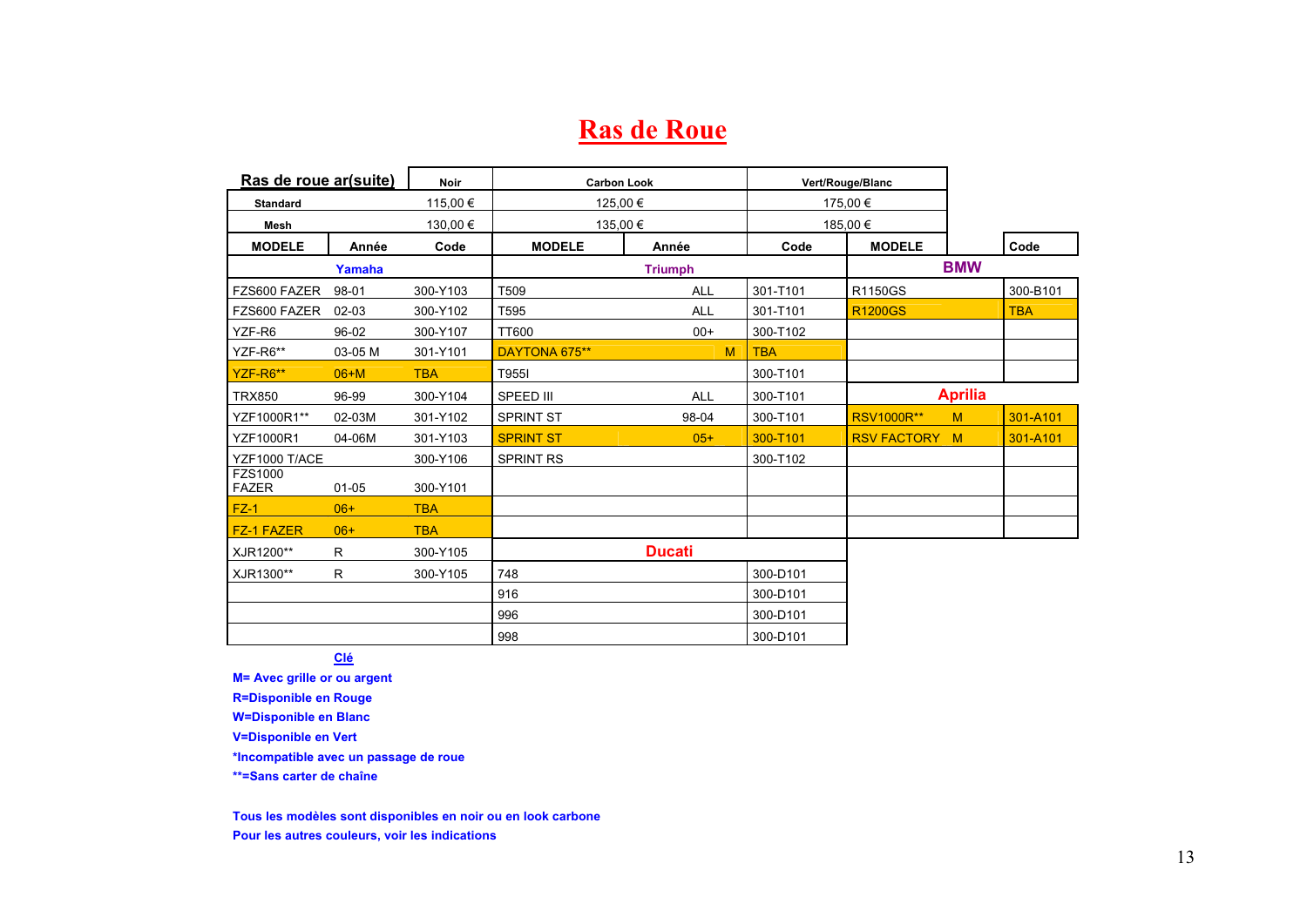#### **Dosseret**

|                    |               | <b>Noir</b>    |                  | <b>Carbon Look</b> |     | <b>Couleurs</b> |                 |               |            |
|--------------------|---------------|----------------|------------------|--------------------|-----|-----------------|-----------------|---------------|------------|
| <b>Sans mousse</b> |               | 105,00€        |                  | 110,00€            |     | 110,00 €        |                 |               |            |
| <b>Avec mousse</b> |               | 115,00 €       |                  | 120,00 €           |     | 120,00 €        |                 |               |            |
| <b>Modèles</b>     | <b>Années</b> | Code           | <b>Modèles</b>   | <b>Années</b>      |     | Code            | <b>Modèles</b>  | <b>Années</b> | Code       |
|                    | Honda         |                |                  | <b>Kawasaki</b>    |     |                 |                 | <b>Suzuki</b> |            |
| CB600 HORNET       | 98-02         | 310-H101       | <b>ZXR400L</b>   |                    |     | 310-K103        | GSF600          | 95-99         | 310-S101   |
| CB600 HORNET       | 03-05         | 310-H102       | ER-6F            | $06+$              |     | <b>TBA</b>      | GSF600          | $00 - 04$     | 310-S105   |
| CBR600F            | 91-94         | R<br>310-H103  | ZX6R*/**         | 95-97              | G   | 310-K101        | <b>GSR600</b>   | $06+$         | <b>TBA</b> |
| CBR600F            | $99+$         | 310-H104       | ZX6R             | 98-02              | G   | 310-K102        | <b>GSF650</b>   | $05+$         | 310-S106   |
| CBR600FS SPORT**   | $01 - 02$     | 310-H105       | ZX6R             | $05+$              | M/G | 311-K101        | SV650N/S*/**    | 99-02         | 310-S102   |
| CB600RR            | $03 - 06$     | 310-H106<br>R  | ZX7R             | 96-00              | G   | 310-K103        | <b>SV650N/S</b> | $03+$         | 310-S103   |
| <b>CBR900</b>      | 92-97         | 310-H107       | <b>Z750S</b>     | $04+$              |     | <b>TBA</b>      | SV1000N/S       | $03+$         | 310-S103   |
| CBR900**           | 98-99         | 310-H108       | <b>ZXR750</b>    | 91-92              | G   | 310-K103        | GSF1200         | 96-00         | 310-S101   |
| CBR900**           | $00 - 01$     | 310-H109       | <b>ZXR750</b>    | 93-96              | G   | 310-K103        | GSF1200         | $01 - 05$     | 310-S105   |
| CBR900**           | 02-03         | 310-H110       | ZX9R             | 98-02              | G   | 310-K104        | <b>GSF1200</b>  | 06            | 310-S106   |
| CB900 HORNET       |               | 310-H111       | ZX10R            | 04-05              | G   | 310-K105        | <b>GSX1400</b>  |               | 310-S104   |
| CBR1000RR          | 04-05         | R.<br>310-H112 | <b>ZX10R</b>     | $06+$              | G   | <b>TBA</b>      |                 |               |            |
| <b>CBR1000RR</b>   | $06+$         | <b>TBA</b>     | <b>ZRX1100</b>   |                    | G   | 310-K106        |                 |               |            |
| CBR1100XXX         |               | 310-H113       | ZRX1200          |                    | G   | 310-K106        |                 |               |            |
| CB1300             |               | 310-H114       | <b>ZZR1400</b>   | 06                 |     | <b>TBA</b>      |                 |               |            |
| <b>Modèles</b>     | <b>Années</b> | Code           | <b>Modèles</b>   | <b>Années</b>      |     | Code            |                 |               |            |
|                    | <b>YAMAHA</b> |                |                  | <b>TRIUMPH</b>     |     |                 |                 |               |            |
| $FZ-6$             | $04+$         | 310-Y104       | <b>SPRINT ST</b> | $05+$              |     | 310-T101        |                 |               |            |
| FAZER 600          | $04 +$        | 310-Y104       |                  |                    |     |                 |                 |               |            |
| YZF600 T/CAT       |               | 310-Y101       |                  |                    |     |                 |                 |               |            |
| YZF-R6*/**         | 98-02         | 310-Y102       |                  |                    |     |                 |                 |               |            |
| YZF1000R1*/**      | 98-99         | 310-Y103       |                  |                    |     |                 |                 |               |            |
| <b>YZF1000R1</b>   | $04+$         | 310-Y104       |                  |                    |     |                 |                 |               |            |
| $FZ-1$             | $06+$         | <b>TBA</b>     |                  |                    |     |                 |                 |               |            |
| <b>FZ-1 FAZER</b>  | $06+$         | <b>TBA</b>     |                  |                    |     |                 |                 |               |            |
| XJR1300            | R             | 310-Y105       |                  |                    |     |                 |                 |               |            |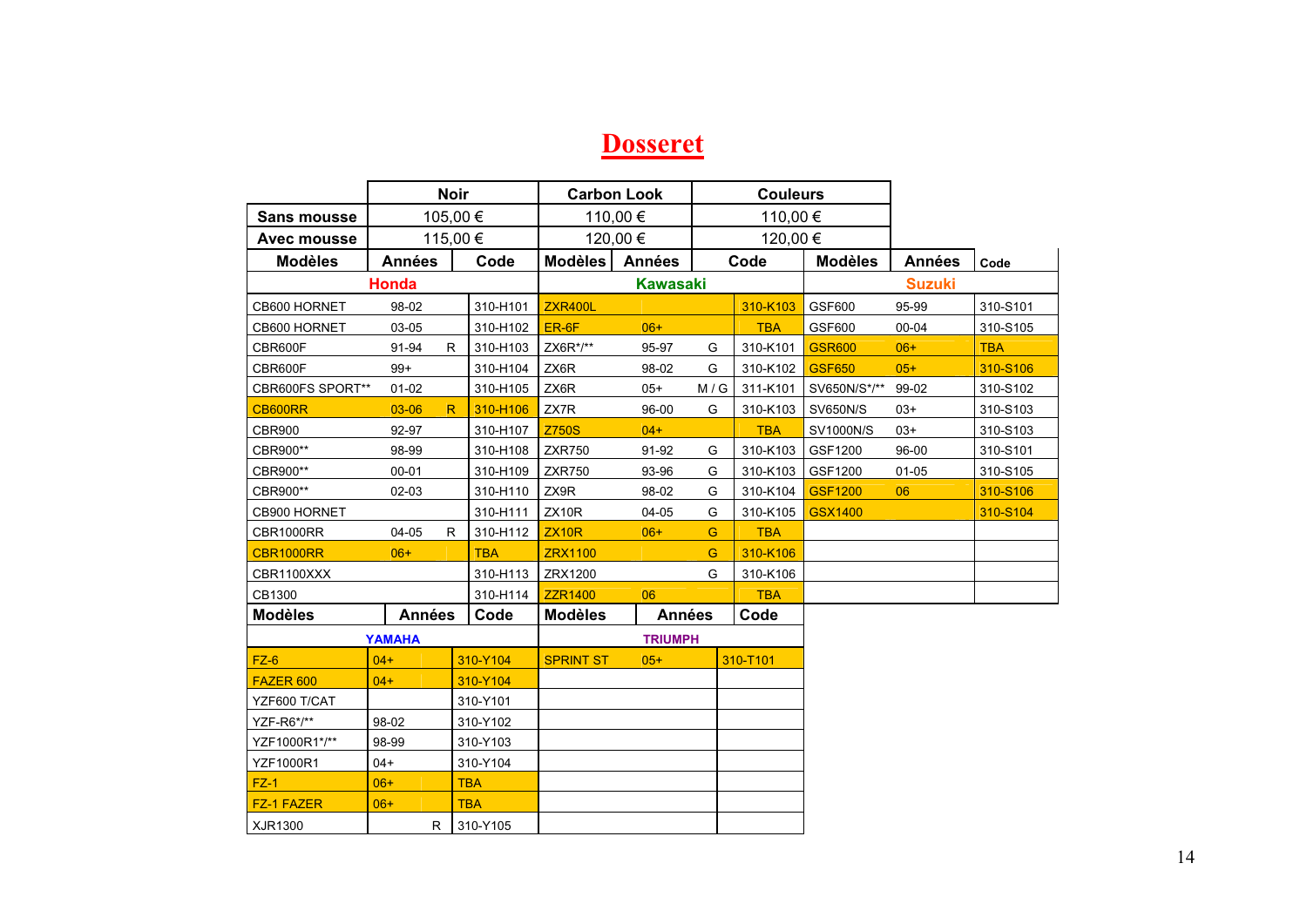### **Sabot Moteur**

#### **Tous modèles dispo en Noir/Carbone Look/Rouge/Blanc/Jaune/Vert**

| <b>Noir</b>      | <b>Carbone Look</b> |          |            |                      |                 | Couleurs   Blanc Rouge Jaune Vert |                |               |  |          |  |
|------------------|---------------------|----------|------------|----------------------|-----------------|-----------------------------------|----------------|---------------|--|----------|--|
| 130,00 €         |                     | 135,00 € |            |                      |                 | 170,00€                           |                |               |  |          |  |
|                  | <b>Honda</b>        |          |            |                      | <b>Kawasaki</b> |                                   |                | <b>Suzuki</b> |  |          |  |
| <b>CB500R</b>    | 94-<br>03           |          | 320-H101   | <b>ER-5</b>          |                 | 320-K101                          | GSF400         |               |  | 320-S101 |  |
| <b>HAWK/BROS</b> |                     |          | 320-H102   | <b>ZEPHYR</b><br>550 |                 | 320-K102                          | <b>GS500E</b>  |               |  | 320-S102 |  |
| CB600 HORNET     |                     |          | 320-H103   | ZR7                  |                 | 320-K103                          | GSF600         | 95-04         |  | 320-S103 |  |
| <b>CBF600</b>    | $04+$               |          | 320-H103   | GT550                |                 | 320-K104                          | <b>GSF650</b>  | 05            |  | 320-S104 |  |
| <b>NTV600</b>    |                     |          | 320-H102   | GT750                |                 | 320-K105                          | SV650          | 99-02         |  | 320-S105 |  |
| <b>NTV650</b>    |                     |          | 320-H102   | <b>ZEPHYR</b><br>750 |                 | 320-K106                          | SV650          | $03+$         |  | 320-S106 |  |
| CB750F2-N        |                     |          | 320-H104   | Z750                 |                 | 320-K107                          | <b>DL650</b>   | 96-06         |  | 320-S106 |  |
| CB900 HORNET     |                     |          | 320-H105   | Z750S                |                 | 320-K108                          | GSX750         | $98+$         |  | 320-S107 |  |
| <b>CBF1000F</b>  |                     |          | <b>TBA</b> | Z1000                |                 | 320-K107                          | <b>TL1000S</b> |               |  | 320-S108 |  |
| X11              |                     |          | 320-H106   | ZEPHYR 1100          |                 | 320-K106                          | GSF1200        | 96-06         |  | 320-S103 |  |
| CB1300           |                     |          | 320-H107   | ZRX1100              |                 | 320-K109                          | GSX1200        | $-99$         |  | 320-S109 |  |
|                  |                     |          |            | ZRX1200              |                 | 320-K109                          | GSX1400        |               |  | 320-S110 |  |
|                  |                     | Yamaha   |            |                      | <b>Triumph</b>  |                                   |                | <b>Ducati</b> |  |          |  |
| <b>XJ600N/S</b>  |                     |          | 320-Y103   | TRIDENT 750          |                 | 320-T101                          | S <sub>4</sub> |               |  | 320-D101 |  |
| FZS600 FAZER     | $98-$<br>03         |          | 320-Y104   | TRIDENT 900          |                 | 320-T101                          |                |               |  |          |  |
| $FZ-6$           | $04+$               | M        | 320-Y102   | SPEED III            | 94-96           | 320-T101                          |                |               |  |          |  |
| FAZER 600        | $04+$               | M        | 320-Y102   | <b>SPRINT</b>        | 92-97           | 320-T101                          |                |               |  |          |  |
| <b>TRX850</b>    |                     |          | 320-Y105   |                      |                 |                                   |                | Cagiva        |  |          |  |
| <b>TDM850</b>    |                     |          | 320-Y106   |                      |                 |                                   | V-RAPTOR 1000  |               |  | 320-S108 |  |
| <b>TDM900</b>    |                     |          | <b>TBA</b> |                      |                 |                                   |                |               |  |          |  |
| FZS1000 FAZER    | $01 -$<br>05        |          | 320-Y107   |                      |                 |                                   |                |               |  |          |  |
| $FZ-1$           |                     |          | <b>TBA</b> |                      |                 |                                   |                |               |  |          |  |
| FZ-1 Fazer       |                     |          | <b>TBA</b> |                      |                 |                                   |                |               |  |          |  |
| XJR1200          |                     |          | 320-Y101   |                      |                 |                                   |                |               |  |          |  |
| XJR1300          |                     |          | 320-Y101   |                      |                 |                                   |                |               |  |          |  |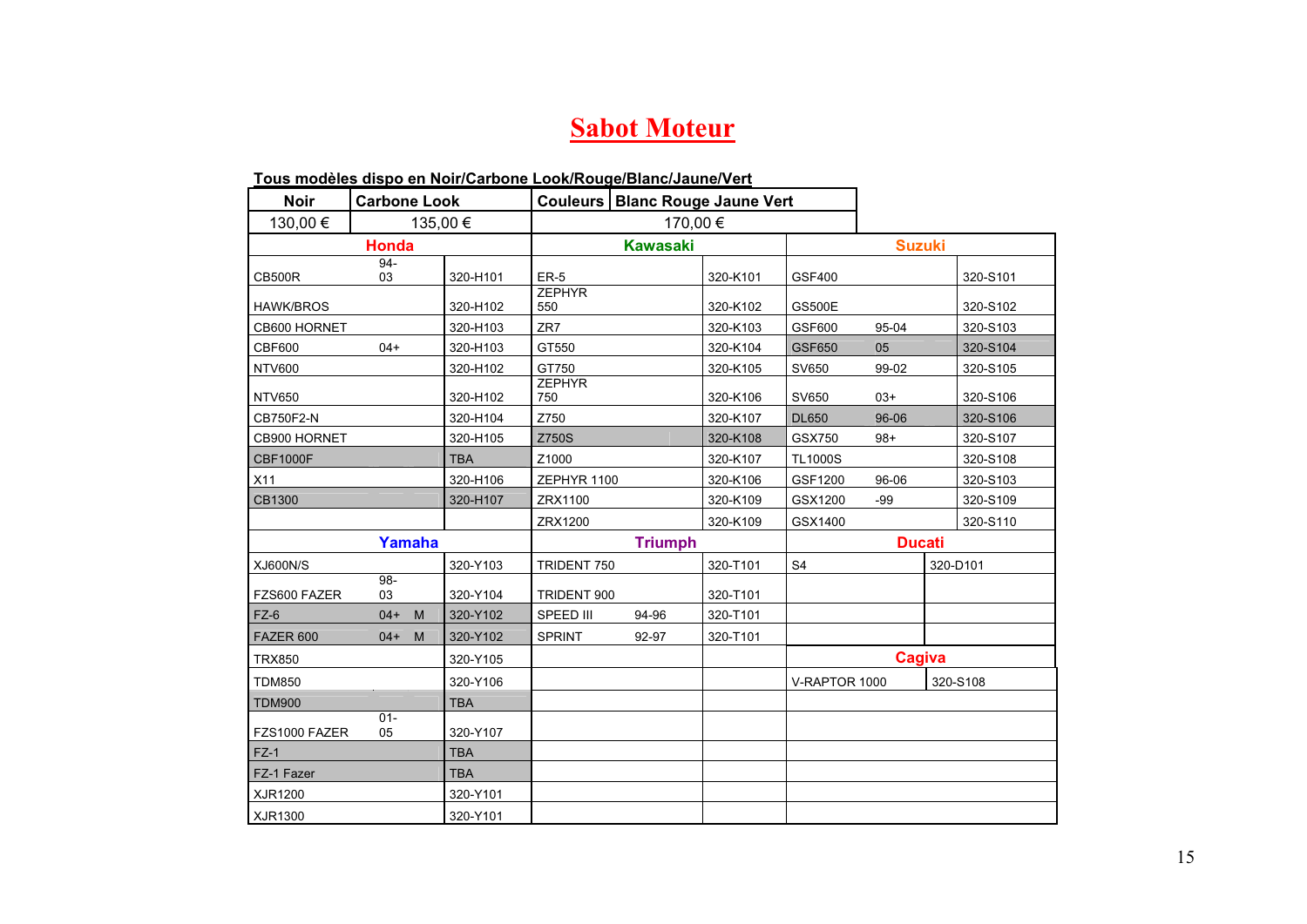# **Ecope D'air**

| <b>Ecopes D'air</b> |           | <b>Noir</b> |                | <b>Carbon Look</b> |          |               |          |
|---------------------|-----------|-------------|----------------|--------------------|----------|---------------|----------|
|                     |           | 130,00€     |                | 135,00 €           |          |               |          |
| <b>Modèles</b>      | Ans       | Code        | <b>Modèle</b>  | <b>Années</b>      | Code     | <b>Années</b> | Code     |
| Honda               |           |             | <b>Suzuki</b>  |                    |          | Yamaha        |          |
| CB600 HORNET        | 98-02     | 340-H101    | <b>SV650N</b>  | 99-02              | 340-S101 | $02-03$       | 340-Y102 |
| CB600 HORNET        | $03+$     | 340-H102    | <b>SV650N</b>  | $03+$              | 340-S102 |               | 340-Y104 |
| CB900 HORNET        |           | 340-H103    | <b>GSX1400</b> |                    | 340-S103 |               | 340-Y103 |
| CB1300              | $02 - 04$ | 340-H104    |                |                    |          |               |          |
|                     |           |             |                |                    |          |               |          |
| <b>Kawasaki</b>     |           |             |                |                    |          |               |          |
| <b>ZRX1100</b>      |           | 340-K1001   |                |                    |          |               |          |
| <b>ZRX1200</b>      |           | 340-K1001   |                |                    |          |               |          |
|                     |           |             |                |                    |          |               |          |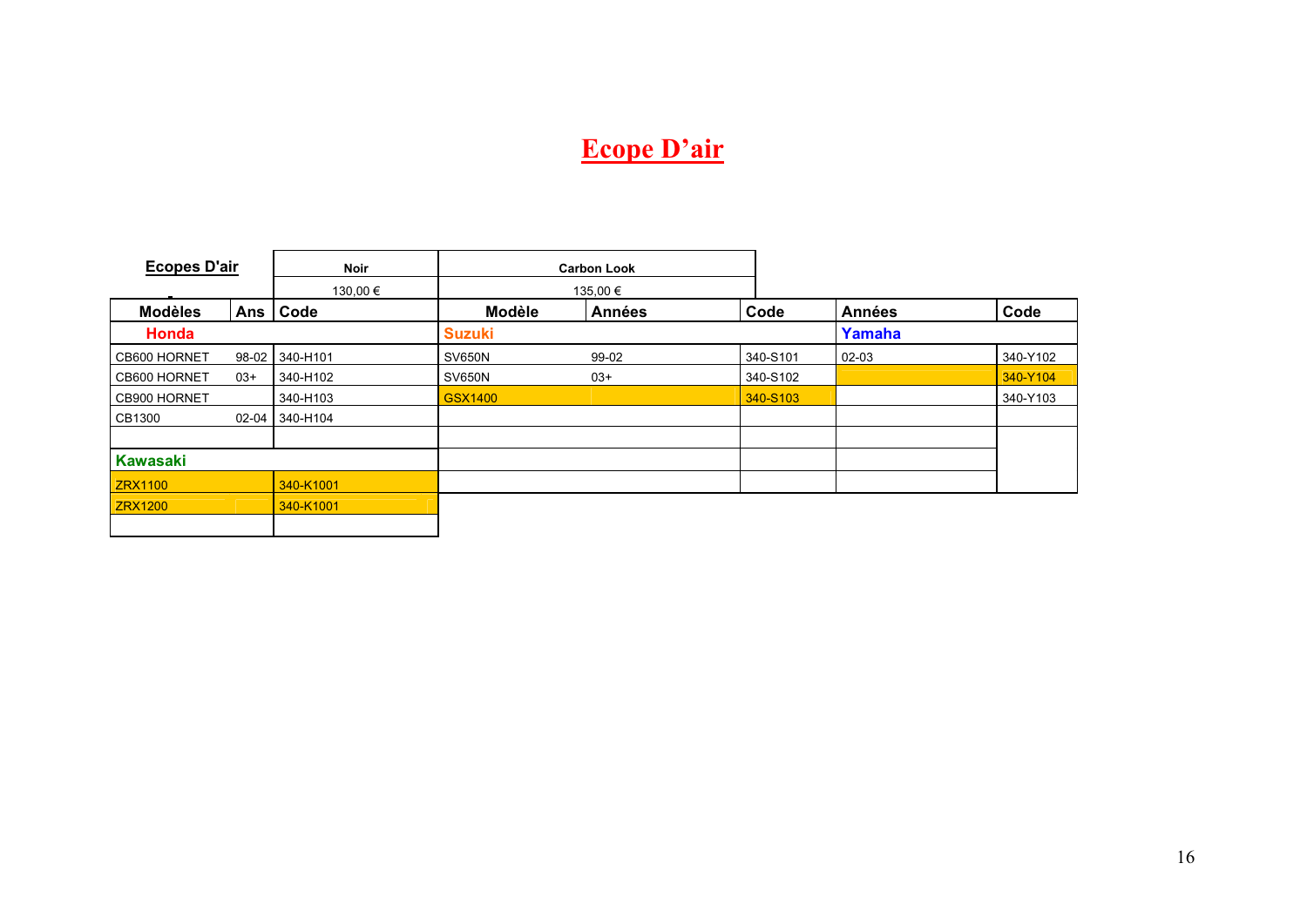## **Eliminator(support de plaque)**

| Honda     |       |          | <b>Kawasaki</b>                |       | <b>Suzuki</b>  |            |                   |       |                |               |
|-----------|-------|----------|--------------------------------|-------|----------------|------------|-------------------|-------|----------------|---------------|
| CBR600RR  | 03-04 | 500-H101 | 130.00 € LZX6R                 | $05+$ | 500-K101       |            | 80.00 € I GSXR600 |       | 04-05 500-U101 | $60.00 \in I$ |
| CBR600RR  | $05+$ | 500-H101 | 130.00 € $\overline{2}$ ZX10R* |       | 04-05 500-K102 |            | 130.00 € GSXR600  | $06+$ | <b>TBA</b>     | <b>TBA</b>    |
| CBR1000RR | 04-05 | 500-H101 | 130.00 € $\mathsf{ZX10R}$      | $06+$ | <b>TBA</b>     | <b>TBA</b> | GSXR750           |       | 04-05 500-U101 | 60.00 $\in$   |
| CBR1000RR | $06+$ | 500-H101 | $130.00 \in$                   |       |                |            | <b>GSXR750</b>    | $06+$ | <b>TBA</b>     | <b>TBA</b>    |
|           |       |          |                                |       |                |            | GSXR1000          | $05+$ | 500-S102       | $80.00 \in I$ |

| Yamaha            | <b>Triumph</b> |            |            | <b>Universel</b>                   |  |            |           |          |            |
|-------------------|----------------|------------|------------|------------------------------------|--|------------|-----------|----------|------------|
| YZF-R6*           | 03-05          | 500-Y101 L |            | 130,00 € Sprint ST 05+ ** 500-T101 |  | 110.00 €   | Universel | 500-U101 | 190.00 € I |
| YZF-R6            | $06+$          | <b>TBA</b> | <b>TBA</b> | Davtona 675                        |  | <b>TBA</b> |           |          |            |
| <b>YZF1000R1</b>  | 04+            | 500-Y102   | 80.00 €    |                                    |  |            |           |          |            |
| $FZ-1$            | $06+$          | <b>TBA</b> | <b>TBA</b> |                                    |  |            |           |          |            |
| <b>FZ-1 Fazer</b> | $06+$          | <b>TBA</b> | <b>TBA</b> |                                    |  |            |           |          |            |

Eliminators conserve l'éclairage de plaque d'origine et est livré avec fixations \*comprends un support alu anodisé \*\*conserve l'éclairage de plaque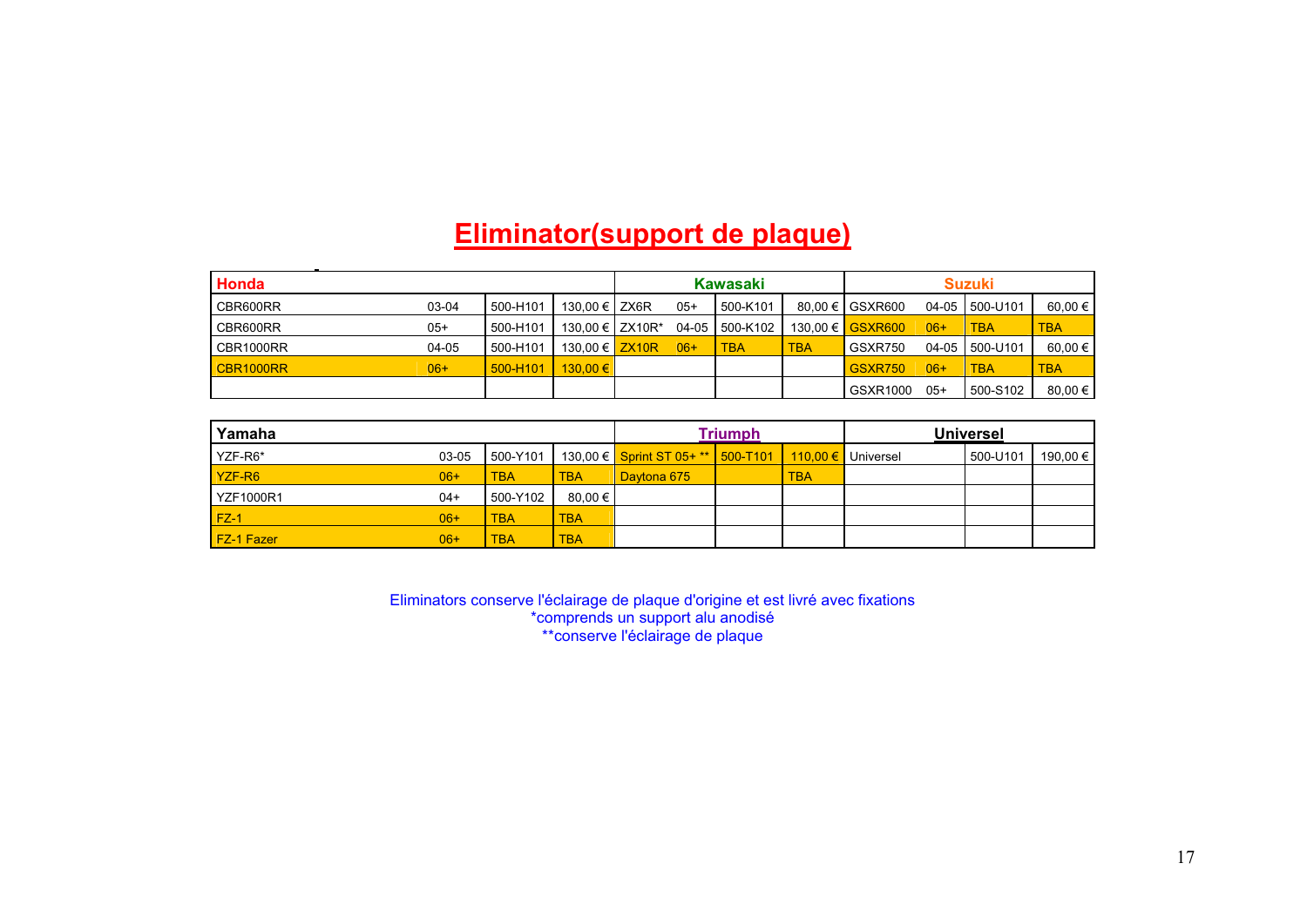## **Tampons Pare Chute 75 Euros Tous modèles**

**Noir/Bleu/Rouge/Vert/Jaune/TitaniumNylon /Aluminium Poli** 

| <b>Honda</b>                    |              |            |                | <b>Kawasaki</b> |            |                                  | <b>Suzuki</b> |            |
|---------------------------------|--------------|------------|----------------|-----------------|------------|----------------------------------|---------------|------------|
| <b>CB500</b>                    |              | 510-H101   | <b>ZXR400</b>  |                 | 510-K101   | <b>GS500E</b>                    |               | 510-S101   |
| <b>CB500S</b>                   |              | 510-H101   | $ER-5$         |                 | 510-K102   | GSF600                           | $95+$         | 510-S102   |
| <b>CBF500</b>                   | $04+$        | 510-H101   | $ER-6$         |                 | <b>TBA</b> | <b>GSR600</b>                    | $06+$         | <b>TBA</b> |
| CB600 HORNET                    |              | 510-H102   | $ER-6F*$       |                 | <b>TBA</b> | GSXR600                          | 96-00         | 510-S103   |
| <b>CBF600</b>                   | $04+$        | 510-H102   | <b>ZZR600*</b> |                 | 510-K103   | GSXR600*                         | 01-03         | 510-S104   |
| CBR600*                         | $91 -$<br>98 | 510-H103   | $ZX6R*$        | 03-04           | 510-K104   | GSXR600                          | 04-05         | 510-S105   |
| CBR600F*                        | $99+$        | 510-H104   | ZX6R*          | $05+$           | 512-K101   | <b>GSXR600*</b>                  | $06+$         | <b>TBA</b> |
| CBR600FS SPORT*                 | $01 -$<br>02 | 510-H104   | ZX7R*          |                 | 512-K101   | <b>GSF650</b>                    | $05+$         | 510-S106   |
| CBR600RR*                       | $03 -$<br>04 | 512-H101   | ZXR750*        | 91-95           | 510-K105   | <b>DL650 V-</b><br><b>STROM</b>  |               | <b>TBA</b> |
| CBR600RR*                       | $05+$        | <b>TBA</b> | $ZR-7$         |                 | 510-K105   | <b>SV650N/S</b>                  | 99-02         | 510-S107   |
| CB750                           |              | 510-H105   | ZR750 ZEPHYR   |                 | 510-K106   | <b>SV650N/S</b>                  | $03+$         | 510-S108   |
| CB900 HORNET                    |              | 510-H106   | Z750(s)        | $04+$           | 510-K107   | GSX750                           |               | 510-S102   |
| CBR900*                         | $92 -$<br>99 | 510-H107   | <b>ZX10R*</b>  | $04 - 05$       | <b>TBA</b> | GSXR750                          | 96-99         | 510-S103   |
| <b>CBR900</b>                   | $00 -$<br>03 | 510-H108   | <b>ZX10R*</b>  | $06+$           | 510-K106   | GSXR750*                         | 00-03         | 510-S104   |
| <b>CBR1000RR*</b>               | $04 -$<br>05 | 512-H102   | Z1000          | $03+$           | 510-K107   | GSXR750                          | 04-05         | 510-S105   |
| <b>CBR1000RR*</b>               | $06+$        | <b>TBA</b> | ZR1100 ZEPHYR  |                 | 510-K108   | <b>GSXR750*</b>                  | $06+$         | <b>TBA</b> |
| <b>CB1000 BIG</b>               |              | 510-H109   | ZRX1100        |                 | 510-K108   | GSXR1000*                        | $01-02$       | 510-S104   |
| <b>CBF1000F</b>                 | $06+$        | <b>TBA</b> | <b>ZRX1200</b> |                 | <b>TBA</b> | GSXR1000                         | 03-04         | 510-S109   |
| VTR1000 FIRESTORM*              |              | 510-H110   | ZZR1200*       |                 |            | <b>GSXR1000</b>                  | $05+$         | 510-S10    |
| CBR1100XXX*                     |              | 510-H112   | ZZR1400*       | 06              | <b>TBA</b> | <b>TL1000S</b>                   |               | 510-S11    |
| CB1300                          | $03+$        | 510-H113   |                |                 |            | TL1000R*                         |               | 510-S12    |
|                                 |              |            |                |                 |            | <b>SV1000N/S</b>                 | $03+$         | 510-S108   |
|                                 |              |            |                |                 |            | <b>DL1000 V-</b><br><b>STROM</b> | $02+$         | <b>TBA</b> |
|                                 |              |            |                |                 |            | GSF1200                          | $95+$         | 510-S102   |
| *le carenage doit etre<br>percé |              |            |                |                 |            | GSX1200<br><b>INAZUMA</b>        |               | 510-S102   |
| **avec bas de carenage          |              |            |                |                 |            | GSX1300R*                        |               | 510-S113   |
|                                 |              |            |                |                 |            | GSX1400                          |               | 510-S114   |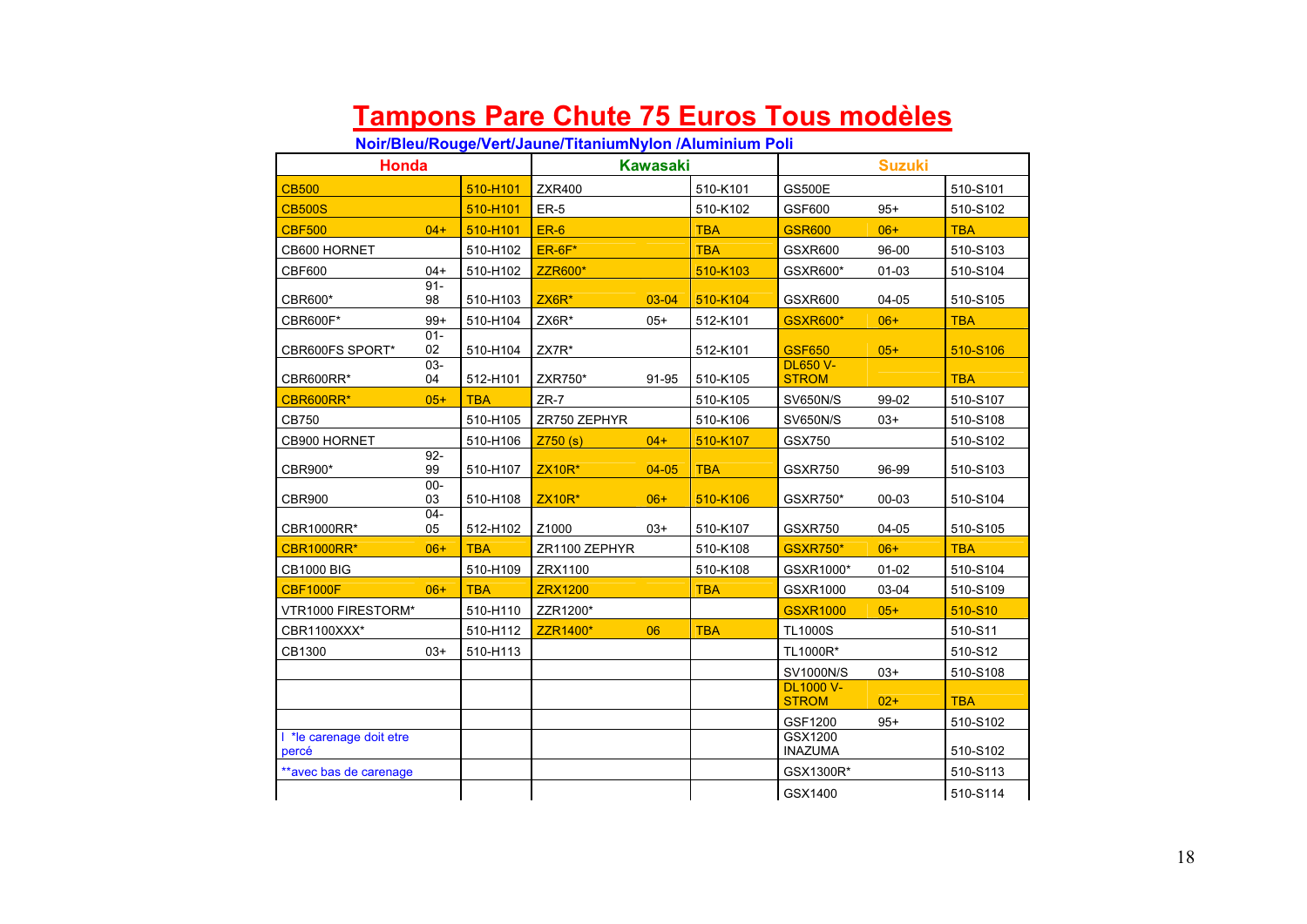### **Tampons Pare Chute 75 Euros Tous modèles**

#### **Noir/Bleu/Rouge/Vert/Jaune/TitaniumNylon /Aluminium Poli**

|                      | Yamaha       |            |                  | Yamaha (cont) |            |                                | <b>Triumph</b> |            |  |
|----------------------|--------------|------------|------------------|---------------|------------|--------------------------------|----------------|------------|--|
| FZS600 FAZER         | 98-03        | 510-Y101   | YZF1000 T/ACE    |               | 510-Y110   | T509                           |                | 510-T101   |  |
| <b>FZ-6 FAZER</b>    | $04 - 05$    | 510-Y102   | FZS1000 FAZER    | $00+$         | 510-Y111   | DAYTONA 600*                   |                | <b>TBA</b> |  |
| FZ-6 FAZER*/**       | $04 - 05$    | 510-Y103   | YZF1000R1*       | 98-99         | 512-Y102   | <b>DAYTONA 675</b>             |                | <b>TBA</b> |  |
| YZF600 T/CAT         | 96-98        | <b>TBA</b> | YZF1000R1*       | $00 - 01$     | 510-Y112   | SPEED III                      | $00 - 01$      | 510-T101   |  |
| YZF-R6*              | 98-02        | 510-Y104   | <b>YZF1000R1</b> | $02 - 03$     | 510-Y113   | SPEED III                      | $05+$          | <b>TBA</b> |  |
| YZF-R6*              | 03-05        | 510-Y105   | <b>YZF1000R1</b> | $04-05$       | 510-Y114   | <b>SPEED FOUR</b>              |                | <b>TBA</b> |  |
| YZF-R6               | $06+$        | 510-Y106   | $FZ-1$           | $06+$         | <b>TBA</b> | T595*                          |                | 510-T102   |  |
| <b>TRX850</b>        |              | <b>TBA</b> | FZ-1 FAZER       | $06+$         | <b>TBA</b> | T955I                          | 98-03          | 510-T101   |  |
| <b>TDM850</b>        | 91-99        | <b>TBA</b> | XJR1200          |               | 510-Y115   | T955I DAYTONA*                 | 98-03          | 510-T102   |  |
| <b>TDM850</b>        | $00 - 01$    | 510-Y107   | XJR1300          |               | 510-Y115   | <b>SPRINT ST</b>               | $-04$          | 510-T104   |  |
| <b>TDM900</b>        | $02+$        | 510-Y108   | <b>FJR1300</b>   | $06+$         | <b>TBA</b> | <b>SPRINT ST</b>               | 05             | 510-T105   |  |
|                      |              |            | V-MAX            |               | 510-Y116   | <b>THUNDERBIRD SPORT</b>       |                | 510-T103   |  |
|                      |              |            |                  |               |            | <b>TIGER</b>                   | $02+$          | <b>TBA</b> |  |
| <b>Ducati</b>        |              |            |                  | Cagiva        |            |                                |                |            |  |
| Monster M            | 93-99        | 510-D101   | RAPTOR 650       |               | 512-C101   | te carenage doit etre<br>percé |                |            |  |
| 600/620/750          |              |            | RAPTOR 1000      |               | 512-C101   | **avec bas de carenage         |                |            |  |
| Monster              | All<br>years | 510-D102   |                  |               |            |                                |                |            |  |
| 600/620/750/800/900  | All          |            |                  |               |            |                                |                |            |  |
| 800/900/1000 SS & DS | years        | 510-D103   |                  |               |            |                                |                |            |  |
| Monster S4           | $01+$        | 510-D104   |                  |               |            |                                |                |            |  |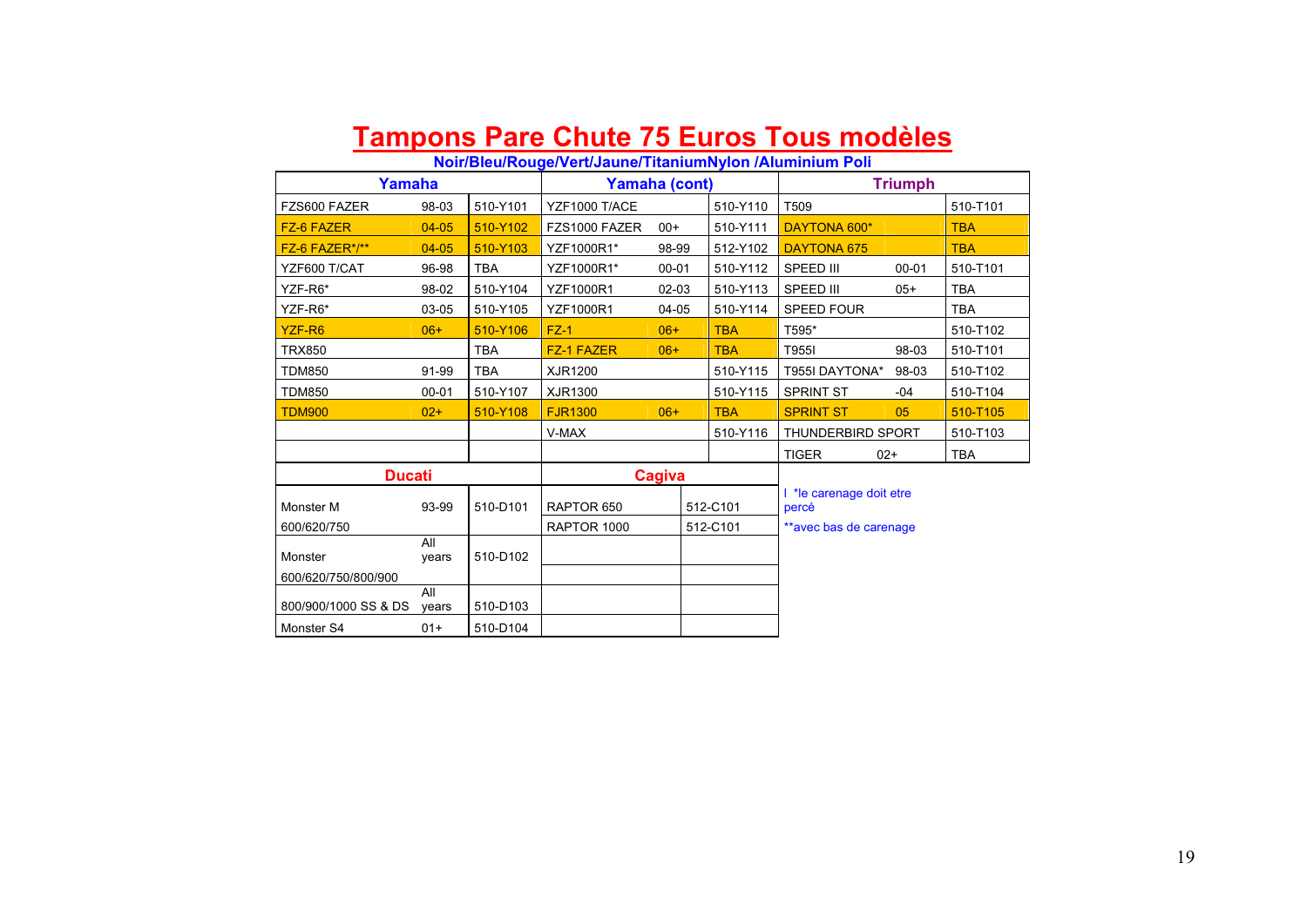### **Grille De Radiateur**

|                   | <b>Honda</b>  |                |               |                                          | <b>Kawasaki</b> |          |                           |                               | Yamaha        |                    |             |
|-------------------|---------------|----------------|---------------|------------------------------------------|-----------------|----------|---------------------------|-------------------------------|---------------|--------------------|-------------|
| CB600 HORNET      | 98-02         | 520-H101       | 85.00 € ZR-7  |                                          |                 | 520-K101 |                           | 85,00 € FZS600 FAZER          | 98-03         | 520-Y101           | 85,00 €     |
| CB600 HORNET 03+  |               | 520-H102       |               | 85,00 € ZEPHYR 750                       |                 | 520-K101 | 85,00 € <mark>FZ-6</mark> |                               | $04 +$        | 520-Y102           | $85,00 \in$ |
| CB750             |               | 520-H103       |               | 85,00 € Z750/750S                        | $04+$           | 520-K102 |                           | $85,00 \in$ FZ-6 FAZER        | $04+$         | 520-Y102           | 85,00€      |
| CB900 HORNET      |               | 520-H104       | 85,00 € Z1000 |                                          | $03+$           | 520-K102 |                           | 85,00 € TDM850                | 96-01         | 520-Y103           | 85,00 €     |
| X11               |               | 520-H105       |               | 152,00 € ZR1100 ZEPHYR                   |                 | 520-K103 |                           | 85,00 € FZR1000 EXUP          | 91-95         | 520-Y104           | 85,00 €     |
| CB1300            | $03+$         | 520-H106       | $85.00 \in$   | <b>ZRX1100</b>                           |                 | 520-K104 |                           | $85,00 \in$ FZS1000 FAZER     | $04 - 05$     | 520-Y105           | 85,00 €     |
| F-6 VALKYRIE      |               | 520-H107       |               | 85,00 € ZRX1200                          |                 | 520-K104 | $85,00 \in$               | $FZ-1$                        | 06            | <b>TBA</b>         |             |
| VTX1800           |               | 520-H108       | 152,00 €      |                                          |                 |          |                           | <b>FZ-1 FAZER</b>             | 06            | <b>TBA</b>         |             |
|                   |               |                |               |                                          |                 |          |                           | XJR1200                       |               | 520-Y106           | 85,00 €     |
|                   |               |                |               |                                          |                 |          |                           | XJR1300                       |               | 520-Y107           | 85,00 €     |
|                   |               |                |               |                                          |                 |          |                           | V-MAX                         |               | 520-Y108           | 85,00 €     |
|                   |               |                |               |                                          |                 |          |                           |                               |               |                    |             |
|                   | <b>Suzuki</b> |                |               |                                          | <b>TRIUMPH</b>  |          |                           |                               | <b>DUCATI</b> |                    |             |
| GSF600N/S         | ALL           | 520-S101       | $85.00 \in I$ | SPEED III 955i***                        | $00 - 01$       | 520-T101 |                           | 45,00 € 750/800/900/1000      | $01+$         | 520-D101           | 85,00 €     |
| <b>GSXR600</b>    | 05            | 520-S112       | <b>TBA</b>    | SPEED III 955i***                        | $02+$           | 520-T102 |                           | 45,00 € (M/S/SS/SD 2-VALVE)** |               |                    |             |
| <b>GSF650</b>     | 05            | 520-S111       | <b>TBA</b>    | TIGER 955i***                            |                 | 520-T103 |                           | $45,00 \in$ MONSTER S4        |               | 520-D102   85,00 € |             |
| XF650 FREEWIND    |               | 520-S101       | 85,00 €       |                                          |                 |          |                           |                               |               |                    |             |
| <b>SV650N</b>     |               | 99-02 520-S102 | 85.00 €       |                                          | <b>Cagiva</b>   |          |                           |                               |               |                    |             |
| <b>SV650S</b>     |               | 99-02 520-S103 |               | 85,00 € RAPTOR 1000*                     |                 | 520-S107 | 45,00€                    |                               |               |                    |             |
| SV650N/S***       | $03+$         | 520-S104       | $33.00 \in I$ | V-RAPTOR 1000*                           |                 | 520-S107 | 45.00€                    |                               |               |                    |             |
| GSX750            |               | 520-S105       | 85,00€        |                                          |                 |          |                           |                               |               |                    |             |
| SV1000N/S***      | $03+$         | 520-S106       | 33,00 €       |                                          |                 |          |                           |                               |               |                    |             |
| TL1000S*          |               | 520-S107       | 45,00€        |                                          |                 |          |                           |                               |               |                    |             |
| DL1000 V-STROM*   |               | 520-S107       | 45,00 €       |                                          |                 |          |                           |                               |               |                    |             |
| GSX1200           |               | 520-S105       | 85,00€        |                                          |                 |          |                           |                               |               |                    |             |
| GSF1200N/S        | $95-00$       | 520-S105       |               | 85,00 €   *radiateur d'huile seulement   |                 |          |                           |                               |               |                    |             |
| <b>GSF1200N/S</b> | $01+$         | 520-S108       | 85,00 €       | ** avec radiateur plat                   |                 |          |                           |                               |               |                    |             |
| GSX1300R*         |               | 520-S109       |               | 85.00 € $\mathsf{I}$ *** tous radiateurs |                 |          |                           |                               |               |                    |             |
| GSX1400           |               | 520-S110       | 85,00 €       |                                          |                 |          |                           |                               |               |                    |             |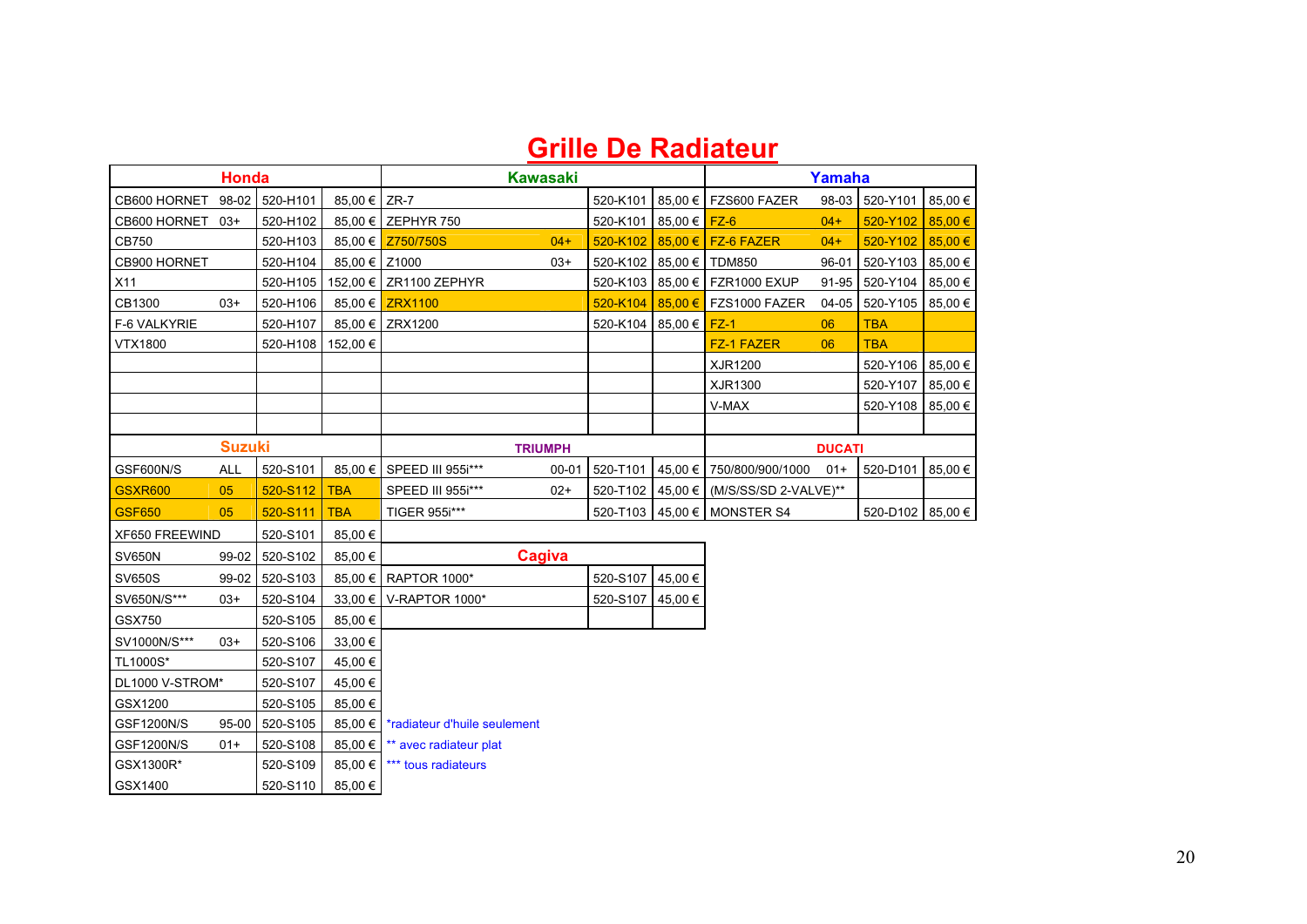# **Bulles Airflow (double courbure)**

| <b>Modèle</b>          | Année     | Code       | <b>Modèle</b>    | Année     | Code       | <b>Modèle</b>          | Année Code |            |
|------------------------|-----------|------------|------------------|-----------|------------|------------------------|------------|------------|
| <b>Aprilia</b>         |           |            | <b>BMW</b>       |           |            | <b>Suzuki</b>          |            |            |
| <b>RSV MILLE</b>       | 98-00     | 400-A101   | <b>F800S</b>     | $06+$     | <b>TBA</b> | <b>GS500F</b>          | $04+$      | <b>TBA</b> |
| <b>RSV MILLE</b>       | $01 - 03$ | 400-A102   | <b>R1100S</b>    | 98-05     | <b>TBA</b> | <b>RF600</b>           | 93-97      | 400-S101   |
| <b>RSV FACTORY</b>     | $04+$     | 400-A103   | <b>K1200S</b>    | 05        | <b>TBA</b> | GSF600S Bandit         | $00 - 05$  | 400-S102   |
| <b>RSV1000R</b>        | $04+$     | 400-A103   | <b>Buell</b>     |           |            | GSXR600RV-W            | 96-97      | 400-S103   |
| <b>RSV TUONO</b>       |           | 400-A104   | Firebolt         |           | 410-E101   | GSXR600                | 98-00      | 400-S103   |
|                        |           |            |                  |           |            | GSXR600                | $01 - 03$  | 400-S104   |
| <b>Ducati</b>          |           |            | <b>Triumph</b>   |           |            | GSXR600                | 04-05      | 400-S105   |
| 916/748/996/998        |           | 400-D101   | <b>TT600</b>     | 00-03     | 400-T101   | <b>GSXR600</b>         | $06+$      | <b>TBA</b> |
| 996R                   | 01        | 400-D101   | Daytona 600      | 03-05     | 400-T102   | <b>GSF650 Bandit</b>   | $05+$      | 400-S106   |
| Multi Strada           |           | 400-D102   | Daytona 675      | $06+$     | <b>TBA</b> | <b>SV650S</b>          | 99-02      | 400-S107   |
| 999/749 (No cut out)   | 03-04     | 400-D103   | T595             |           | 400-T103   | <b>SV650S</b>          | $03+$      | 400-S108   |
| 999/749 (With cut out) | 03-04     | 400-D104   | T955I Daytona    | $-00$     | 400-T103   | GSXR750 WT/V           | 96-97      | 400-S103   |
| 999/749 (No cut out)   | $05+$     | <b>TBA</b> | T955I Daytona    | $01 - 03$ | 400-T104   | GSXR750 WW/X           | 98-99      | 400-S103   |
| 999/749 (With cut out) | $05+$     | <b>TBA</b> | T955I Daytona    | 04-05     | 400-T105   | GSXR750 WY             | 00-03      | 400-S104   |
| 1000/800/750SSI        | 98-06     | 400-D105   | Sprint ST        | 98-04     | 400-T106   | GSXR750                | 04-05      | 400-S105   |
| 800/620 Sport          |           | <b>TBA</b> | <b>Sprint ST</b> | $05+$     | 400-T107   | <b>GSXR750</b>         | $06+$      | <b>TBA</b> |
| (fuel injection)       |           |            | Sprint RS        |           | 400-T108   | <b>RF900</b>           | 94-99      | 400-S101   |
|                        |           |            |                  |           |            | SV1000S                | 03-05      | 400-S109   |
|                        |           |            |                  |           |            | <b>TL1000S</b>         |            | 400-S110   |
| <b>My Augusta</b>      |           |            |                  |           |            | <b>TL1000R</b>         |            | 400-S111   |
| F4 750/1000            |           | 400-M101   |                  |           |            | GSXR1000               | $01 - 02$  | 400-S104   |
|                        |           |            |                  |           |            | GSXR1000               | 03-04      | 400-S112   |
|                        |           |            |                  |           |            | GSXR1000               | $05+$      | 400-S113   |
|                        |           |            |                  |           |            | GSF1200S Bandit        | $00 - 05$  | 400-S102   |
|                        |           |            |                  |           |            | <b>GSF1200S Bandit</b> | $06+$      | <b>TBA</b> |
|                        |           |            |                  |           |            | GSX1300R Hayabusa      |            | 400-S114   |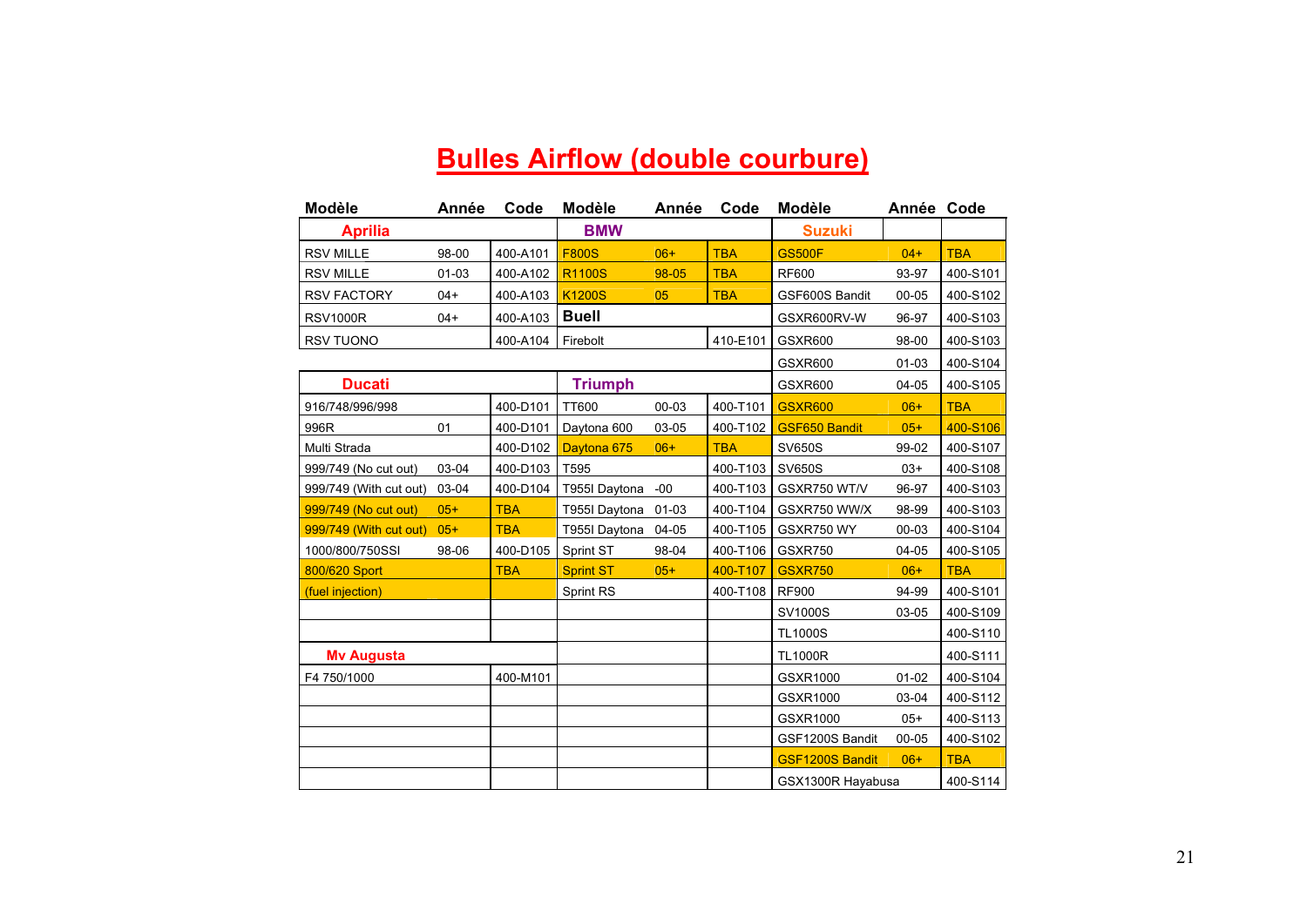# **Bulles Airflow (double courbure)**

| <b>Modèle</b>         | Année     | Code              | <b>Modèle</b>     | Année     | Code       | Modèle           | Année Code |            |
|-----------------------|-----------|-------------------|-------------------|-----------|------------|------------------|------------|------------|
| <b>Honda</b>          |           |                   | Kawasaki          |           |            | Yamaha           |            |            |
| <b>CBR125R</b>        | $04+$     | <b>TBA</b>        | ZXR400L           |           | 400-K101   | FZS600 Fazer     | 98-01      | 400-Y101   |
| <b>NC30 VFR400</b>    |           | 400-H101          | ZZR600 E1-E7      | $93+$     | 400-K102   | FZS600 Fazer     | 02-03      | 400-Y102   |
| <b>CB600F HORNET</b>  | 99-03     | 400-H102          | ZX6R F1-F3        | 95-97     | 400-K103   | YZF600R T/Cat    |            | 400-Y103   |
| CBR600 FM/N/P/R       | 91-94     | 400-H103          | <b>ZX6R G1-G2</b> | 98-99     | 400-K104   | YZF-R6           | 98-02      | 400-Y104   |
| CBR600 FS/T/V/W       | 95-98     | 400-H104          | ZX6R J1-J2        | 00-02     | 400-K105   | YZF-R6           | 03-05      | 400-Y105   |
| CBR600 FX/Y           | 99-00     | 400-H105          | ZX6R              | 03-04     | 400-K106   | YZF-R6           | $06+$      | <b>TBA</b> |
| <b>CBR600FS SPORT</b> | $01-02$   | 400-H106          | ZX <sub>6</sub> R | $05+$     | 400-K107   | YZF750 RSP       | 93-97      | 400-Y106   |
| CBR600F               | $01+$     | 400-H106          | ZX7-R             |           | 400-K108   | YZF750R          | 93-97      | 400-Y106   |
| CBR600RR              | 03-04     | 400-H107          | <b>Z750S</b>      | $05+$     | 400-K109   | <b>TDM900</b>    |            | 400-Y107   |
| CBR600RR              | $05+$     | 400-H108          | ZX9R B1-B4        | 94-97     | 400-K110   | FZS1000 Fazer    | $01 - 05$  | 400-Y108   |
| VFR750 FR S/T         | 94-97     | 400-H109          | ZX9R C1-C2        | 98-99     | 400-K111   | FZ-1 Fazer       | $06+$      | <b>TBA</b> |
| VFR800F               | 98-01     | 400-H110          | ZX9R E1-E2, F1-F2 | 00-03     | 400-K112   | YZF1000R T/Ace   |            | 400-Y109   |
| VFR800 V-TEC          | $02+$     | 400-H111          | ZX10R             | 04-05     | 400-K113   | <b>YZF1000R1</b> | 98-99      | 400-Y110   |
| <b>CBR900 RR</b>      | 92-93     | 400-H112          | <b>ZX10R</b>      | $06+$     | <b>TBA</b> | <b>YZF1000R1</b> | $00 - 01$  | 400-Y111   |
| CBR900 RRR            | 94-97     | 400-H113          | ZZR1100 D1-9      | 93-02     | 400-K114   | <b>YZF1000R1</b> | $02 - 03$  | 400-Y112   |
| CBR900 RRW            | 98-99     | 400-H114          | <b>ZRX1200S</b>   | $01 - 04$ | 400-K115   | <b>YZF1000R1</b> | $04+$      | 400-Y113   |
| CBR900 RRY            | $00 - 01$ | 400-H115          | $ZX12-R$          | $00 - 01$ | 400-K116   |                  |            |            |
| <b>CBR900 RR2</b>     | 02-03     | 400-H116   ZX12-R |                   | 02-06     | 400-K117   |                  |            |            |
| <b>CBR1000RR</b>      | 04-05     | 400-H117          | ZZR1200           | $02 - 04$ | 400-K118   |                  |            |            |
| CBR1000RR             | $06+$     | <b>TBA</b>        | <b>ZZR1400</b>    | $06+$     | <b>TBA</b> |                  |            |            |
| VTR1000 FIRESTORM     |           | 400-H118          |                   |           |            |                  |            |            |
| VTR1000 SP1/SP2       |           | 400-H119          |                   |           |            |                  |            |            |
| CBR1100XXX BLACKBIRD  |           | 400-H120          |                   |           |            |                  |            |            |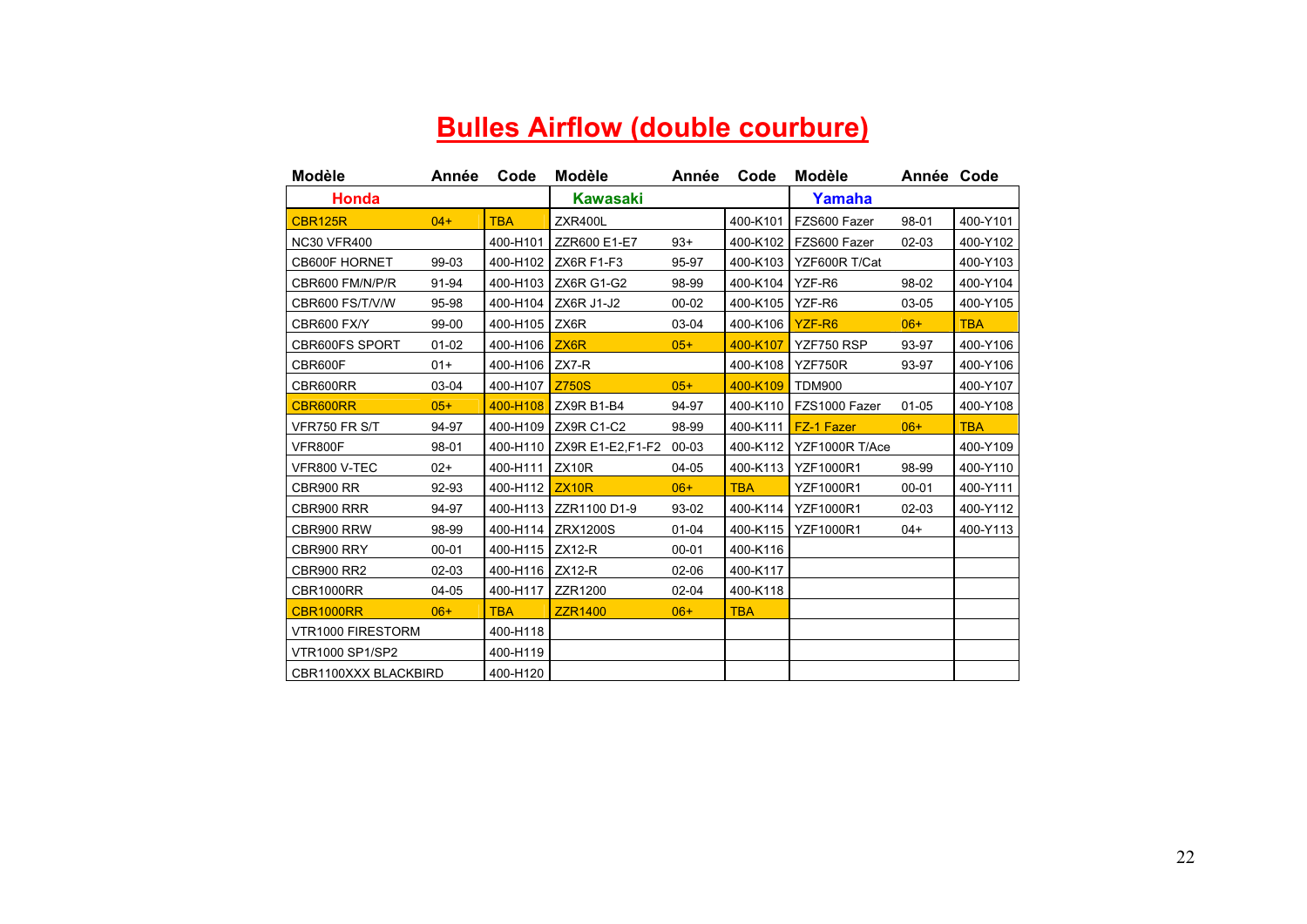### **TARIF IRIDIUM**

| Iridium Arc en ciel                      |  |                           | 150,00 €   Iridium Bleu Nuit   140,00 € |          |
|------------------------------------------|--|---------------------------|-----------------------------------------|----------|
| Iridium Rouge                            |  |                           | 140,00 €   Iridium Jaune                | 140,00 € |
| Iridium Violet                           |  |                           | 140,00 € Iridium Vert                   | 120,00 € |
| Iridium Bleu Clair   140,00 €   Titanium |  |                           | 120,00 €                                |          |
| Iridium Cuivré                           |  | 140.00 € Tous Cache Phare | 55,00 €                                 |          |

**Couleurs Standart:Claire/Teintée Claire/Teintee Foncée/Noire Autres Couleurs ;Ajouter 8 Euros** 







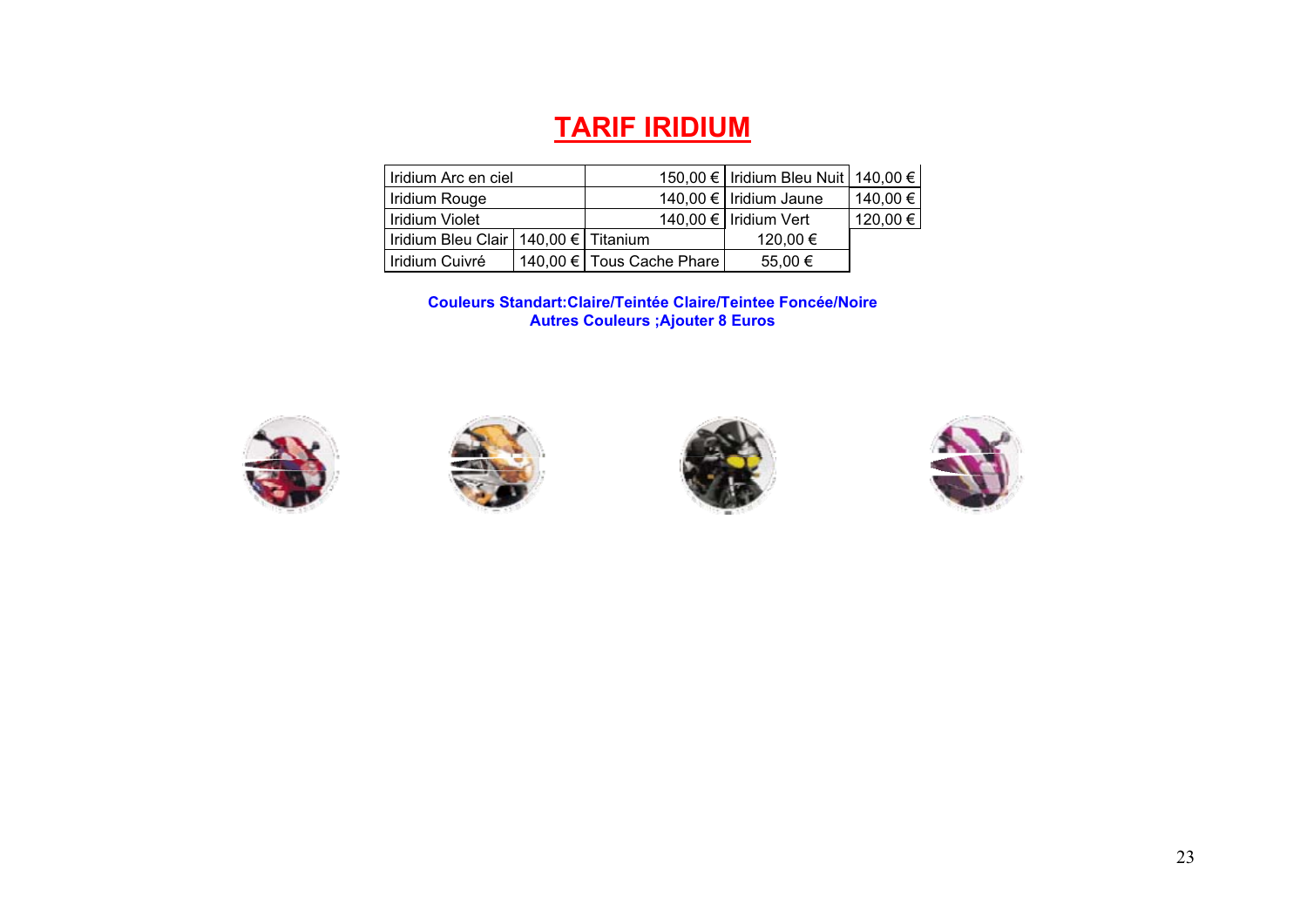### **BULLES APRILIA**

| <b>MODEL</b>         |           | années Standard Code haute Code |   |  | Lens     | Code |
|----------------------|-----------|---------------------------------|---|--|----------|------|
| <b>RS50</b>          | 96-97     | 410-A101                        | С |  |          |      |
| <b>RS50</b>          | $98+$     | 410-A102                        | C |  |          |      |
| <b>EXTREMA RS125</b> | 93        | 410-A103                        | C |  |          |      |
| EXTREMA RS125R       | 94-97     | 410-A101                        | С |  |          |      |
| <b>RS125R</b>        | $98+$     | 410-A102                        | C |  |          |      |
| <b>RS250R</b>        | 95-97     | 410-A101                        | C |  |          |      |
| <b>RS250R</b>        | 98+       | 410-A102                        | С |  |          |      |
| <b>RSV MILLE</b>     | 98-00     | 410-A104                        | C |  | 440-U137 | Е.   |
| <b>RSV MILLE</b>     | $01 - 03$ | 410-A105                        | C |  |          |      |
| <b>RSV FACTORY</b>   | $04+$     | <b>TBA</b>                      | С |  |          | E    |
| <b>RSV1000R</b>      | $04+$     | <b>TBA</b>                      | C |  |          | E    |
| <b>RSV TUONO</b>     |           | 410-A106                        | C |  |          |      |
|                      |           |                                 |   |  |          |      |

**Lens=Cache Phare** 

| Tarif bulles |    |         |         |         |                  |
|--------------|----|---------|---------|---------|------------------|
|              | 50 | 65.00 € | 75,00 € | 90,00 € | 40,00 € 125,00 € |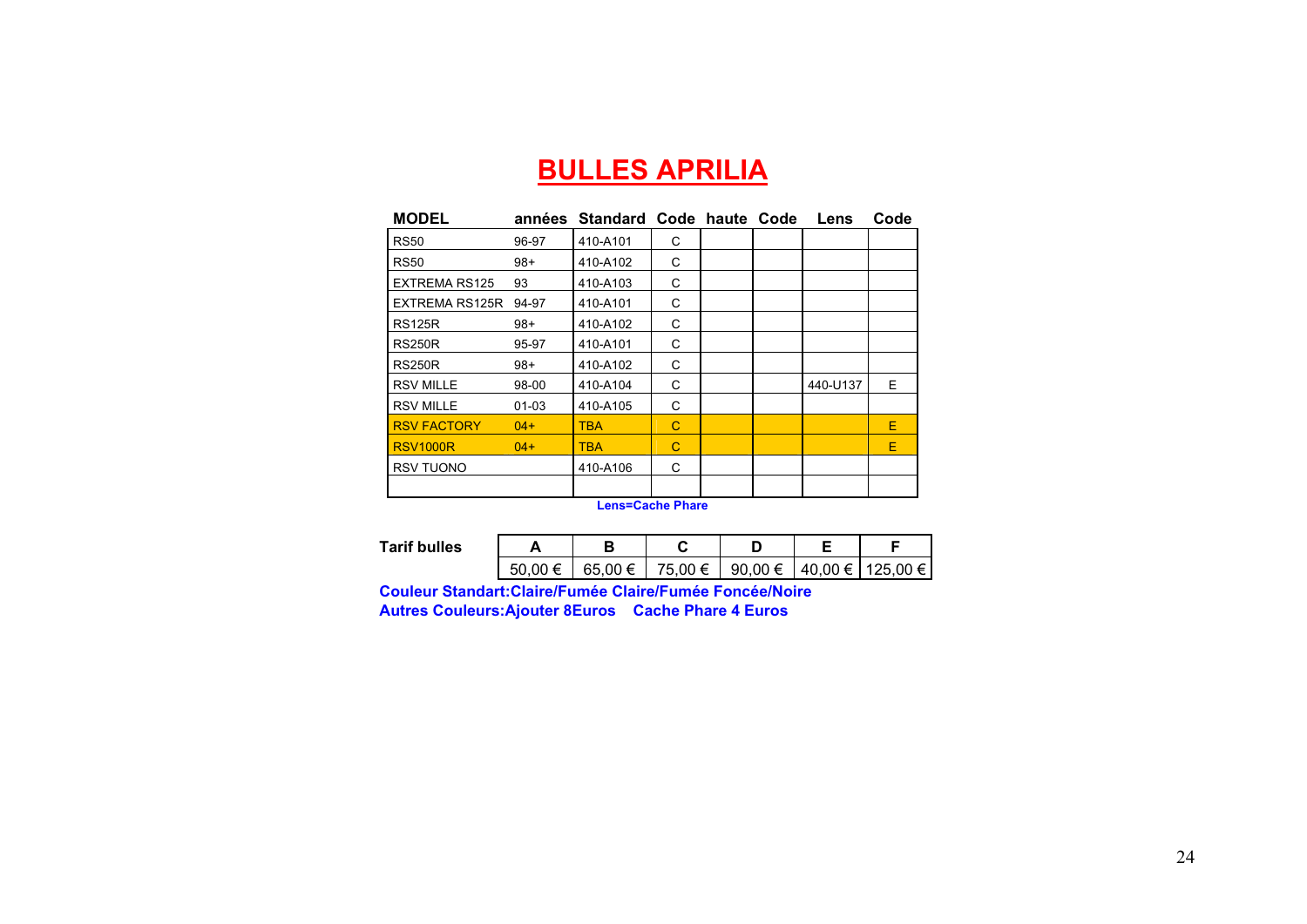#### **Bulle BMW**

| <b>MODEL</b>                   | années | <b>Standard Code</b> |    | haute      | Code | Lens       | Code |
|--------------------------------|--------|----------------------|----|------------|------|------------|------|
| <b>K75S</b>                    |        |                      |    | 420-B101   | D    | 440-U024   | E    |
| K75RT/100LT                    |        | 410-B101             | F  | 420-B102   | F    | 440-U016   | E    |
| K100RT                         |        |                      |    | 420-B103   | F    |            |      |
| K100RS/K1100RS                 |        |                      |    | 420-B104   | F    | 440-U016   | E.   |
| <b>R100RS</b>                  |        | 400-B102             | C  | 420-B105   | C    |            |      |
| R80/100RT Twin Shock           |        | 410-B103             | F  | 420-B106   | F    | 440-U043   | E    |
| <b>R80/100RT Mono</b>          |        | 410-B104             | F  | 420-B107   | F    | 440-U043   | E    |
| R80/100/GS                     |        |                      |    |            |      | 440-U043   | E    |
| R80/100GS PD                   |        |                      |    | 420-B108   | F    | 440-U043   | E    |
| <b>F800S</b>                   | $06+$  | <b>TBA</b>           |    | <b>TBA</b> |      | <b>TBA</b> |      |
| <b>R1100S</b>                  | 98-04  | <b>TBA</b>           |    | <b>TBA</b> |      | <b>TBA</b> |      |
| R1100GS                        |        |                      |    |            |      | 440-U072   | E.   |
| <b>R90S</b>                    |        |                      |    | 420-B109   | C    |            |      |
| R1100RS                        |        |                      |    | 420-B110   | C    | 440-U068   | E    |
| R1150GS                        |        |                      |    | 420-B111   | D    |            |      |
| R1150GS Adventure <sup>^</sup> |        |                      |    | 420-B111   | D    |            |      |
| <b>K1200S</b>                  |        |                      |    |            |      |            |      |
| <b>R1200GS</b>                 |        |                      |    | <b>TBA</b> | D    |            |      |
| F650 Funduro                   |        | 410-B105             | D  | 420-B112   | D    | 440-U024   | E    |
| F650 Strada                    |        | 410-B106             | D. | 420-B113   | D    |            |      |

**Lens=Cache Phare** 

| Tarif bulles |          |         |         |                  |                    |  |
|--------------|----------|---------|---------|------------------|--------------------|--|
|              | 50<br>÷. | 65.00 € | 75,00 € | 90,00 $\epsilon$ | 40,00 €   125,00 € |  |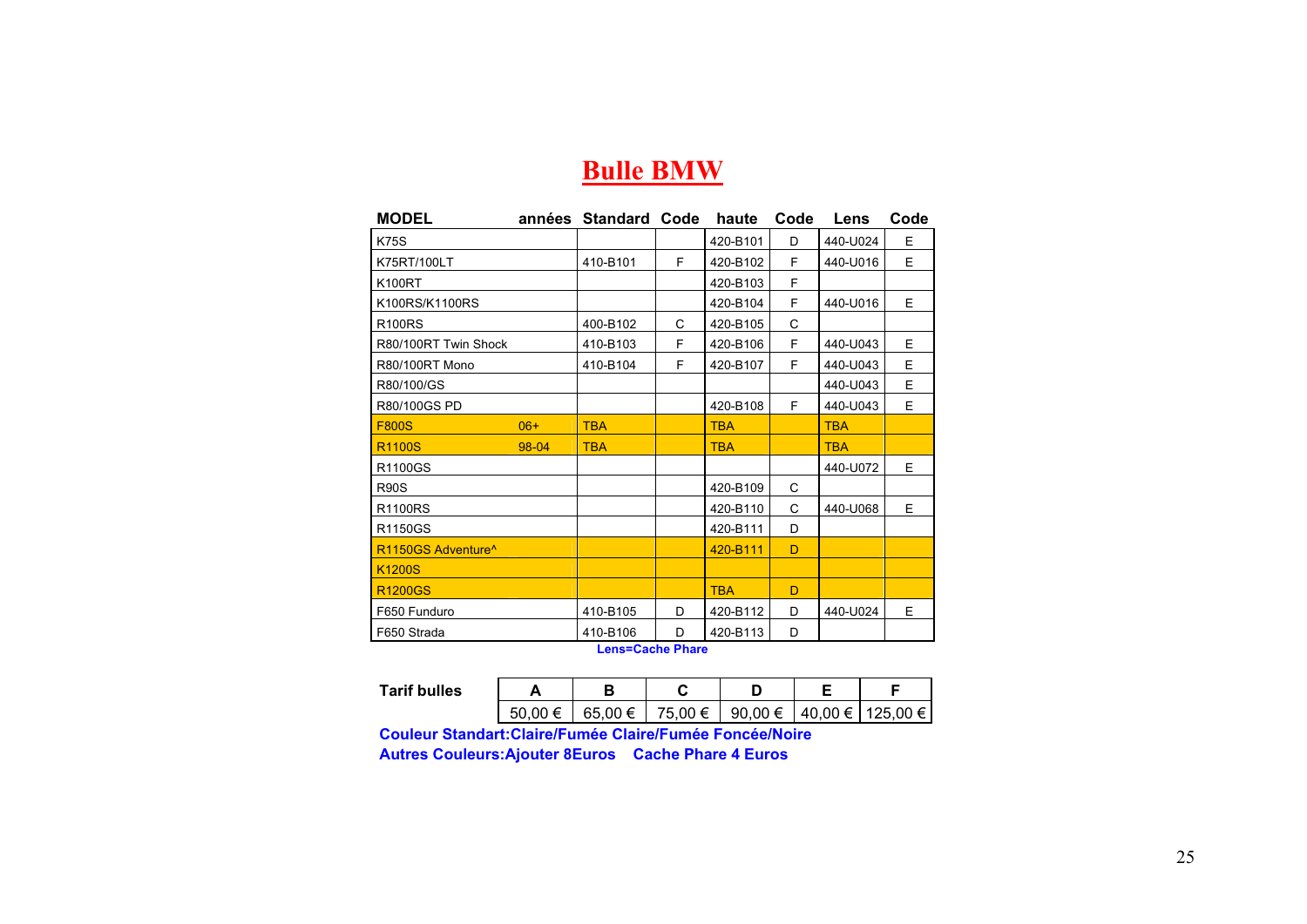### **BULLES CAGIVA**

| Modèles        |             | Années Standard Code Haute |                                                                                              |          | Code | Lens     | Code |
|----------------|-------------|----------------------------|----------------------------------------------------------------------------------------------|----------|------|----------|------|
| l Mito 50      |             | 410-C102                   | в                                                                                            |          |      |          |      |
| Mito 2         | 91-94       | 410-C102                   | в                                                                                            |          |      |          |      |
| Mito Evolution | $(916$ Rep) | I410-C101                  | C                                                                                            |          |      |          |      |
| l Mito 125     |             | 410-C102                   | в                                                                                            |          |      |          |      |
| <b>Elefant</b> |             | 410-C103                   | в                                                                                            | 420-C101 | в    | 440-U026 |      |
|                |             |                            | $\mathbf{A}$ . The set of $\mathbf{A}$ is the set of $\mathbf{B}$ is the set of $\mathbf{A}$ |          |      |          |      |

**Lens=Cache Phare** 

 **Tarif bull** 

| les |  |                                                                |  |
|-----|--|----------------------------------------------------------------|--|
|     |  | $50,00 \in$   65,00 €   75,00 €   90,00 €   40,00 €   125,00 € |  |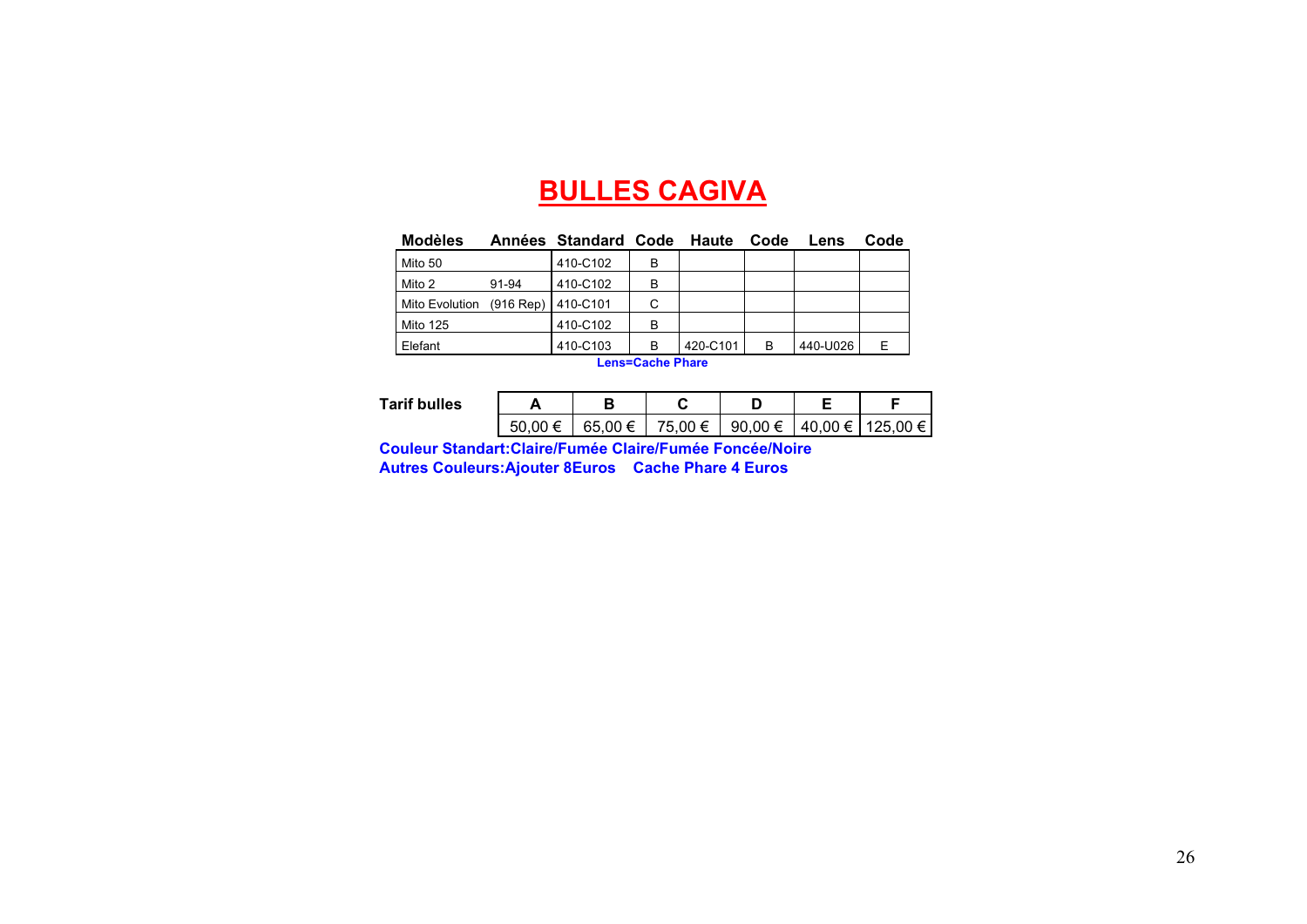### **Bulle Ducati**

| <b>Modèles</b>            | <b>Années</b> | <b>Standard</b> | Code         | <b>Haute</b> | Code         | Lens     | Code         |
|---------------------------|---------------|-----------------|--------------|--------------|--------------|----------|--------------|
| 916/748/996/998           |               | 410-D101        | C            | 420-D101     | С            | 440-U074 | Е            |
| 996R                      | 01            | 410-D102        | C            | 420-D102     | С            |          |              |
| 851 Strada                | 88-91         | 410-D103        | C            | 420-D103     | C            | 440-U046 | E.           |
| 888 Strada                | 92-94         | 410-D104        | C            | 420-D104     | С            | 440-U046 | E.           |
| 900SS/750/600/400         | 89-98         | 410-D105        | C            | 420-D105     | C            | 440-U046 | E.           |
| 900/750SSI                | 98-06         | 410-D106        | B            |              |              |          |              |
| 999/749 (No cut out)      | 03-04         | 410-D107        | C            |              |              |          |              |
| 999/749 (With cut out)    | 03-04         | 410-D108        | С            |              |              |          |              |
| 999/749 (No cut out)      | $05+$         | <b>TBA</b>      | $\mathbf C$  |              |              |          |              |
| 999/749 (With cut out)    | $05+$         | <b>TBA</b>      | $\mathbf{C}$ |              |              |          |              |
| <b>All Faired Monster</b> |               | 410-D109        | $\mathbf{C}$ | 420-D106     | $\mathbf{C}$ | 420-D106 | $\mathbf{C}$ |
| ST2/ST4                   |               | 410-D110        | C            |              |              |          |              |
| ST <sub>3</sub>           |               | <b>TBA</b>      | C            |              |              |          |              |
| <b>1000DS</b>             | $06+$         | 410-D106        | C            |              |              |          |              |
| 1000/800/750SSI           | 98-06         | 410-D111        | С            |              |              |          |              |
| 800/620 Sport             | 03-04         | <b>TBA</b>      | C            | <b>TBA</b>   | E            |          |              |

**Lens=Cache Phare** 

| <b>Tarif bulles</b> |             | o       | . .     |         |  |                    |
|---------------------|-------------|---------|---------|---------|--|--------------------|
|                     | 50.00<br>±. | 65.00 € | 75,00 € | 90,00 € |  | 40,00 €   125,00 € |

**Couleur Standart:Claire/Fumée Claire/Fumée Foncée/Noire** 

**Autres Couleurs:Ajouter 8Euros Cache Phare 4 Euros**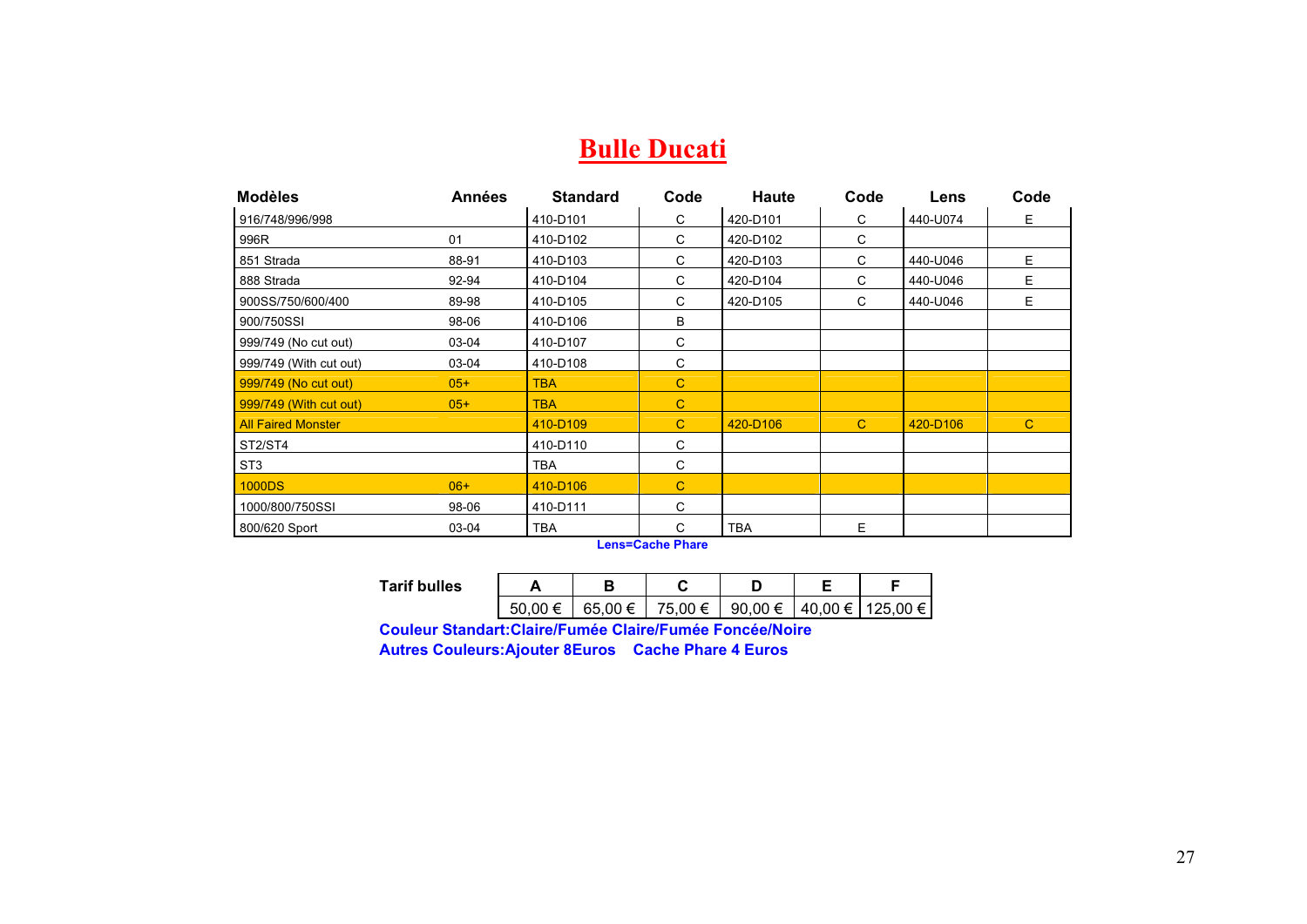### **Bulle Triumph**

| <b>Modèles</b>                 | <b>Années</b> | <b>Standard</b> | Code         | Haute      | Code | Lens       | Code |
|--------------------------------|---------------|-----------------|--------------|------------|------|------------|------|
| TT600                          | 00-03         | 410-T101        | B            |            |      | 440-U195   | E.   |
| Daytona 600                    | 03-05         | 410-T102        | C            |            |      |            |      |
| Daytona 675                    | $06+$         | <b>TBA</b>      | $\mathbf{C}$ | <b>TBA</b> |      | <b>TBA</b> | E.   |
| Sprint                         | 92-97         | 410-T103        | B            | 420-T101   | B    | 440-U021   | E.   |
| Trophy                         | 91-95         | 410-T104        | B            | 420-T102   | B    | 440-U047   | E.   |
| Trophy 900/1200 Touring        | 95-98         | 410-T105        | D            | 420-T103   | D    | 440-U081   | E.   |
| <b>Trophy Touring</b>          | 99-03         |                 |              | 420-T104   | D    |            |      |
| Daytona/Daytona III            |               | 410-T106        | C            | 420-T105   | C    | 440-U021   | E.   |
| Tiger                          | 92-97         |                 |              | 420-T106   | B    | 440-U021   | E.   |
| Tiger 900                      | 98-06         | 410-T107        | B            | 420-T107   | В    |            |      |
| Speed III/Trident Twin (CIBIS) |               |                 |              |            |      | 440-U073   | E.   |
| T595                           |               | 410-T108        | C            |            |      | 440-U088   | E.   |
| T955I Daytona                  | $-00$         | 410-T108        | C            |            |      | 440-U088   | E.   |
| T955I Daytona                  | 01-03         | 410-T109        | C            |            |      | 440-U320   | E.   |
| <b>T955I Daytona</b>           | $04 - 05$     | <b>TBA</b>      | $\mathbf C$  |            |      | <b>TBA</b> | E.   |
| Sprint ST                      | 98-04         | 410-T110        | C            |            |      |            |      |
| <b>Sprint ST</b>               | $05+$         |                 |              |            |      |            | E    |
| <b>Sprint RS</b>               |               | 410-T111        | C            |            |      |            |      |

**Lens=Cache Phare** 

| Tarif bulles |         |         |         |                              |  |
|--------------|---------|---------|---------|------------------------------|--|
|              | 50.00 € | 65.00 € | 75,00 € | 90.00 €   40.00 €   125.00 € |  |

**Couleur Standart:Claire/Fumée Claire/Fumée Foncée/Noire** 

**Autres Couleurs:Ajouter 8Euros Cache Phare 4 Euros**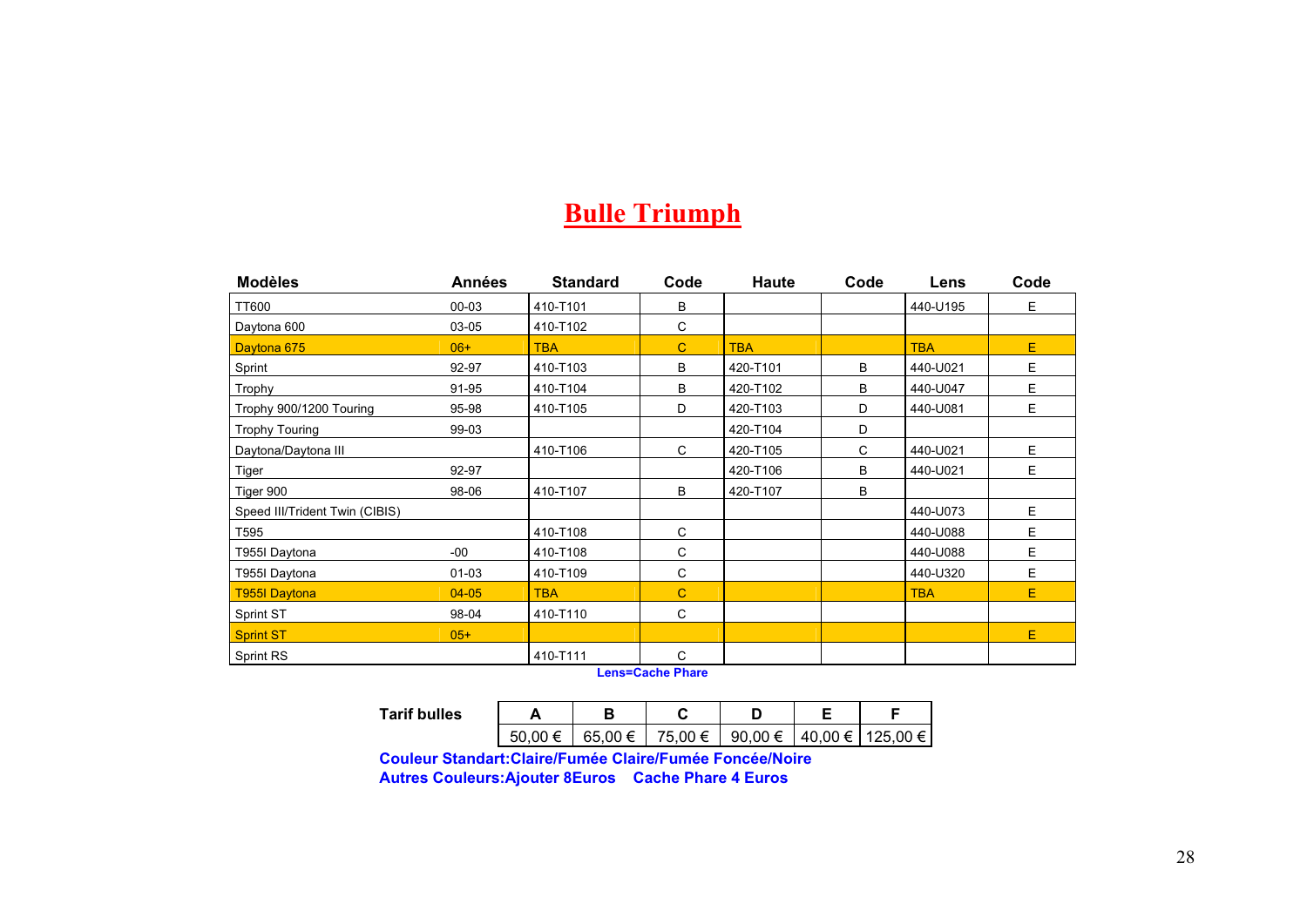### **Bulle Honda**

| <b>MODELES</b>             | Années    | Standard   | Code l      | Haute      | Code   Lens |                   | Code  |
|----------------------------|-----------|------------|-------------|------------|-------------|-------------------|-------|
| <b>NS125F</b>              | 86-87     | 410-H101   | A           |            |             | 440-U012          | E     |
| <b>NS125R</b>              | 88-93     | 410-H103   | A           |            |             |                   |       |
| NSR125R                    | 90-92     | 410-H104   | A           |            |             |                   |       |
| NSR125RR TWIN H/LAMP 94-03 |           | 410-H102   | B           |            |             | 440-U400          | E     |
| CBR250RR MC22              |           | 410-H105   | B           |            |             |                   |       |
| NC23 AERO                  |           | 410-H106   | C           |            |             | 440-U014          | E     |
| <b>NC23 TRI ARM</b>        |           | 410-H107   | B           |            |             | 440-U108          | E.    |
| <b>NC24</b>                |           | 410-H108   | B           |            |             | 440-U014/440-U108 | $E^*$ |
| NC29 GULL ARM CBR400       |           | 410-H109   | B           |            |             | 440-U104/440-U108 | $E^*$ |
| <b>NC30 VFR400</b>         |           | 410-H110   | C           |            |             | 440-U108          | E.    |
| <b>NC35 RVF400</b>         |           | 410-H111   | C           |            |             |                   |       |
| <b>VF500F</b>              | 85-87     | 410-H112   | B           | 420-H101   | B           |                   |       |
| GL500/600 SILVER WING      |           | 410-H150   | D           | 420-H129   | D           | 440-U073          | E     |
| <b>CBX550</b>              | 84-86     | 410-H113   | B           | 420-H102   | B           | 440-U073          | E     |
| CBF600                     | 04-06     | <b>TBA</b> | C           | <b>TBA</b> | C           | <b>TBA</b>        | E     |
| CBR600 FH/J/K/L            | 87-90     | 410-H114   | C           | 420-H103   | C           | 440-U014          | E     |
| CBR600 FM/N/P/R            | 91-94     | 410-H115   | C           | 420-H104   | C           | 440-U041          | E     |
| CBR600 FS/T/V/W            | 95-98     | 410-H116   | C           | 420-H105   | C           | 440-U078          | E     |
| <b>CBR600 FX/Y</b>         | 99-00     | 410-H117   | C           |            |             | 440-U174          | E     |
| <b>CBR600FS SPORT</b>      | $01 - 02$ | 410-H118   | C           |            |             | 440-U200          | E     |
| CBR600F                    | $01+$     | 410-H118   | C           |            |             | 440-U200          | E     |
| CBR600RR                   | 03-04     | 410-H119   | C           |            |             | 440-U404          | E     |
| CBR600RR                   | $05+$     | 410-H120   | $\mathbf C$ |            |             | 440-U404          | E     |
| NTV600 REVERE              |           |            | С           |            |             | 440-U073          | E     |

**Lens=Cache Phare** 

| Tarif bulles |         |         |         |         |                      |  |
|--------------|---------|---------|---------|---------|----------------------|--|
|              | 50.00 € | 65.00 € | 75,00 € | 90,00 € | ∣ 40,00 €   125,00 € |  |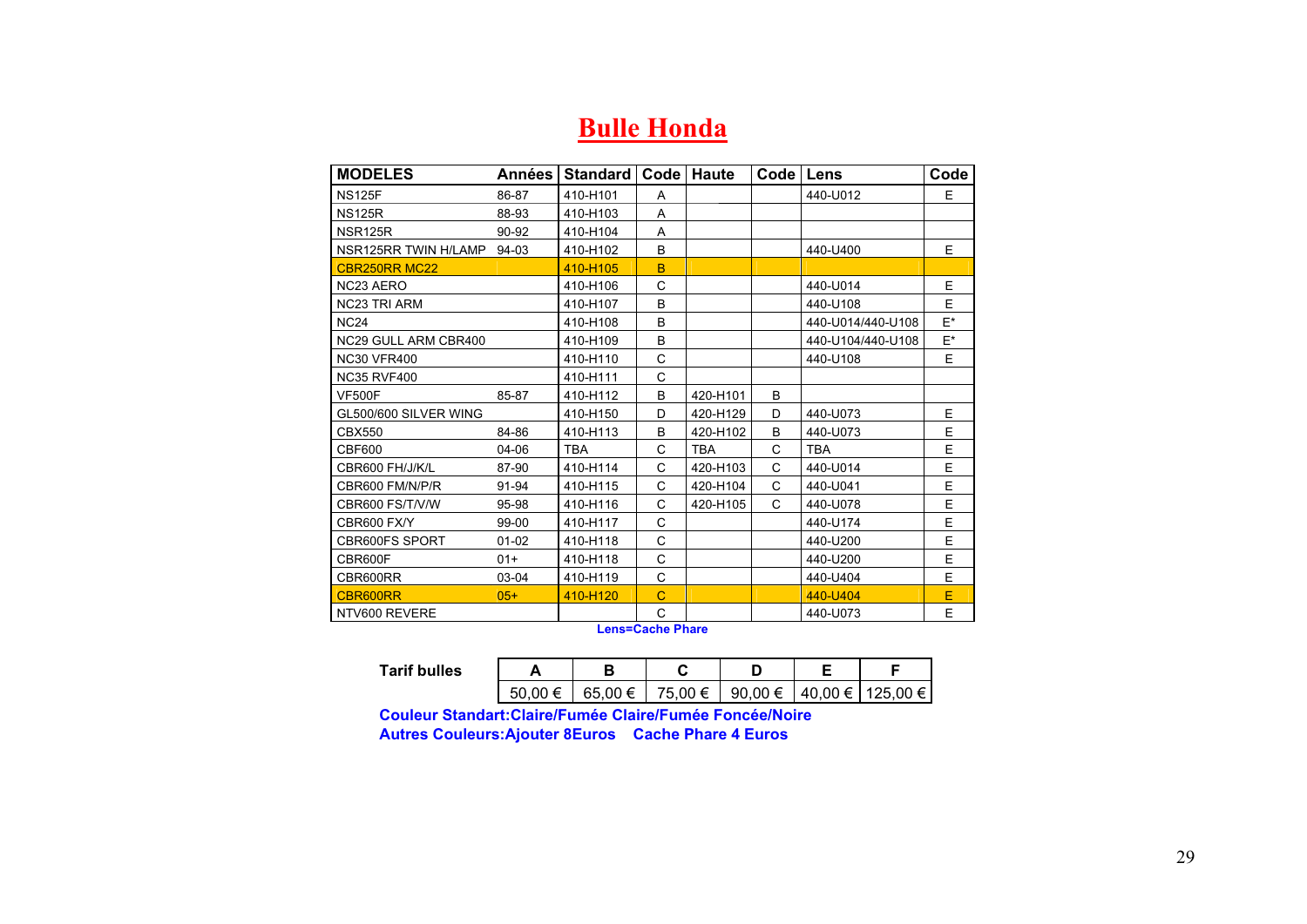| <b>MODELES</b>              | Années    | Standard | Code | <b>Haute</b> | Code | Lens     | Code |
|-----------------------------|-----------|----------|------|--------------|------|----------|------|
| NTV650 DEAUVILLE            |           | 410-H121 | C    | 420-H106     | C    | 440-U114 | E    |
| XL600V TRANSALP H-P         | 87-93     | 410-H122 | B    | 420-H107     | B    | 440-U024 | Е    |
| <b>XL600V TRANSALP VR-S</b> | 94-99     | 410-H123 | B    | 420-H108     | В    | 440-U069 | E    |
| <b>XL650 V TRANSALP</b>     | $00 - 05$ | 410-H124 | C    | 420-H109     | C    |          |      |
| AFRICA TWIN L.M.N           | 89-92     | 410-H151 | B    | 420-H130     | B    | 440-U049 | E.   |
| AFRICA TWIN P.R.S           | 93-95     | 410-H152 | B    | 420-H131     | B    | 440-U049 | E.   |
| AFRICA TWIN T.W.V           | 96-05     | 410-H125 | B    | 420-H110     | B    | 440-U049 | E.   |
| NT700 DEAUVILLE             | $06+$     |          | C    | <b>TBA</b>   | C    |          |      |
| <b>CBX750</b>               |           | 410-H126 | B    | 420-H111     | B    | 440-U023 | E    |
| RC30/45                     |           | 410-H127 | B    |              |      | 440-U049 | E    |
| <b>VF750</b>                | 84-86     | 410-H128 | B    | 420-H112     | B    | 440-U024 | E    |
| VFR750 FG/H                 | 86-87     | 410-H129 | C    | 420-H113     | C    | 440-U014 | E    |
| VFR750 FJ/K                 | 88-89     | 410-H130 | C    | 420-H114     | C    | 440-U014 | E    |
| VFR750 FL/M/N/P             | 90-93     | 410-H131 | C    | 420-H115     | C    | 440-U032 | E.   |
| VFR750 FR S/T               | 94-97     | 410-H132 | C    | 420-H116     | C    | 440-U066 | E.   |
| VFR800F                     | 98-01     | 410-H133 | C    | 420-H117     | C    | 440-U116 | E.   |
| VFR800 V-TEC                | $02+$     |          |      |              |      | 440-U319 | E    |

#### **Bulle Honda**

**Lens=Cache Phare** 

| Tarif bulles |                 |         |         |                  |                  |
|--------------|-----------------|---------|---------|------------------|------------------|
|              | 50<br>00<br>≔ ו | 65.00 € | 75,00 € | 90,00 $\epsilon$ | 40,00 € 125,00 € |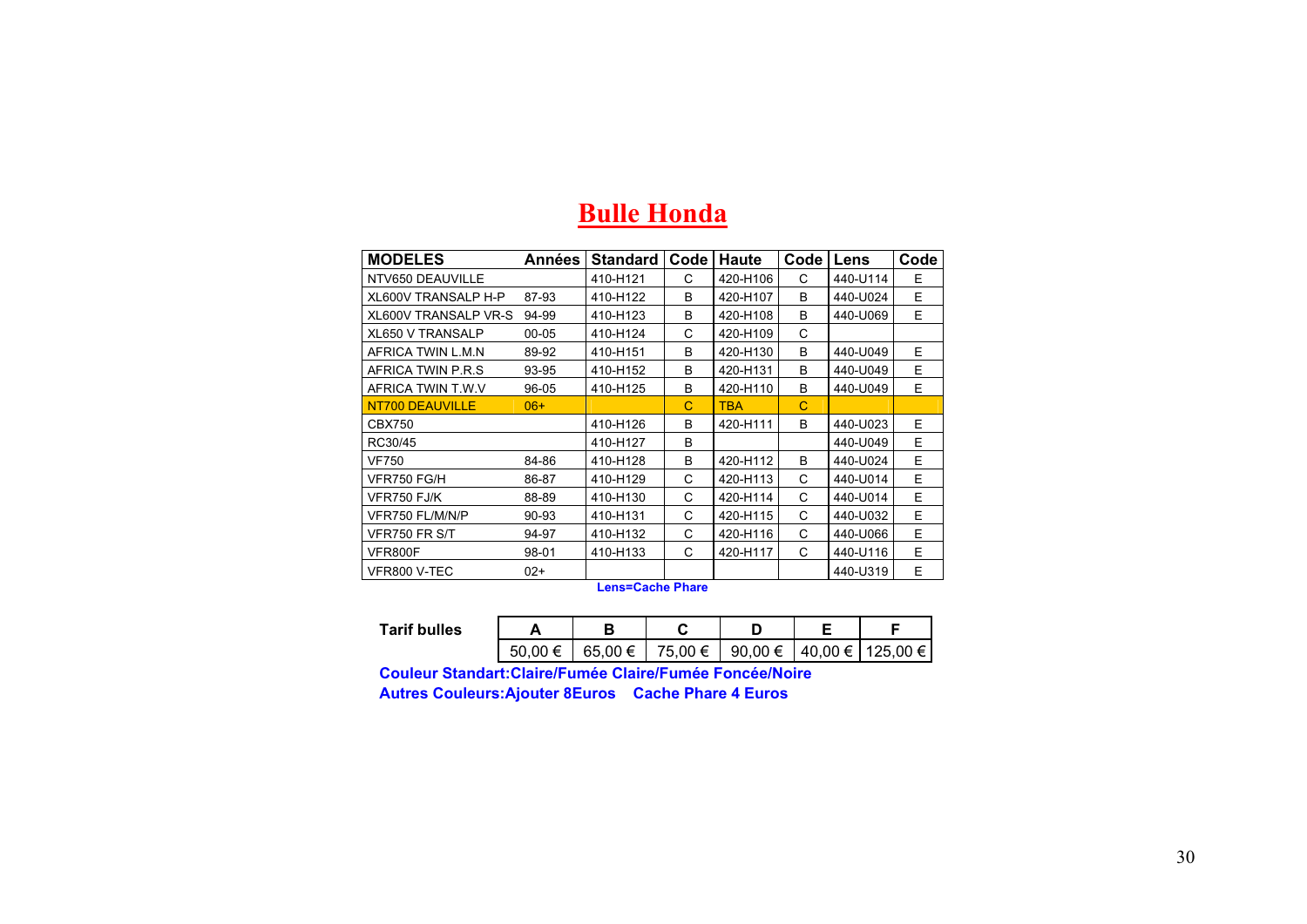#### **Bulle Honda**

| <b>MODELES</b>          | Années     | <b>Standard Code</b> |             | Haute      | Code | Lens              | Code |
|-------------------------|------------|----------------------|-------------|------------|------|-------------------|------|
| CBR900 RR               | 92-93      | 410-H134             | C.          | 420-H118   | C    | 440-U149/440-U049 | E*   |
| CBR900 RRR              | 94-97      | 410-H135             | C           | 420-H119   | C    | 440-U067          | E    |
| CBR900 RRW              | 98-99      | 410-H136             | C           |            |      | 440-U117          | E    |
| CBR900 RRY              | $00 - 01$  | 410-H137             | C           |            |      | 440-U182          | E    |
| <b>CBR900 RR2</b>       | $02 - 03$  | 410-H138             | C           |            |      | 440-U147          | E    |
| CBR1000RR               | $04-05$    | 410-H139             | C           |            |      | 440-U404          | E    |
| <b>CBR1000RR</b>        | $06+$      | <b>TBA</b>           | $\mathbf C$ |            |      |                   | E    |
| <b>CBF1000</b>          | $06+$      | <b>TBA</b>           | $\mathbf C$ | <b>TBA</b> | C    |                   | E    |
| <b>CBR1000 F/H/J</b>    | 87-88      | 410-H140             | C           | 420-H120   | C    | 440-U015          | Ε    |
| <b>CBR1000 FK/L/M/N</b> | 89-92      | 410-H141             | C           | 420-H121   | C    | 440-U022          | E    |
| <b>CBR1000 FP/W</b>     | 93-00      | 410-H142             | C           | 420-H122   | C    | 440-U057          | E    |
| VTR1000 FIRESTORM       |            | 410-H143             | C           |            |      | 440-U110          | E    |
| <b>VTR1000 SP1/SP2</b>  |            | 410-H144             | C           |            |      | 440-U196          | E    |
| VARADERO                | 99-02      | 410-H145             | C           | 420-H123   | C    | 440-U173          | E    |
| VARADERO                | 03-05      | 410-H146             | C           | 420-H124   | C    | 440-U173          | E    |
| CBR1100XXX BLACKBIRD    |            | 410-H147             | C           | 420-H125   | C    | 440-U087          | E    |
| ST1100                  | <b>ALL</b> | 410-H153             | F           | 420-H126/7 | D    | 440-U034          | E    |
| ST1300                  | $02+$      | 410-H148             | F           | 420-H128   | F    |                   |      |
| GL1100                  |            | 410-H154             | D           | 410-H132   | D    | 440-U073          | E    |
| GL1200                  |            | 410-H155             | D           | 410-H133   | D    | 440-U027          | Ε    |
| GL1500                  |            | 410-H149             | F           |            |      | 440-U028          | E    |

**Lens=Cache Phare** 

| <b>Tarif bulles</b> |         |         |         |             |                    |
|---------------------|---------|---------|---------|-------------|--------------------|
|                     | 50.00 € | 65.00 € | 75,00 € | 90,00 $\in$ | 40,00 €   125,00 € |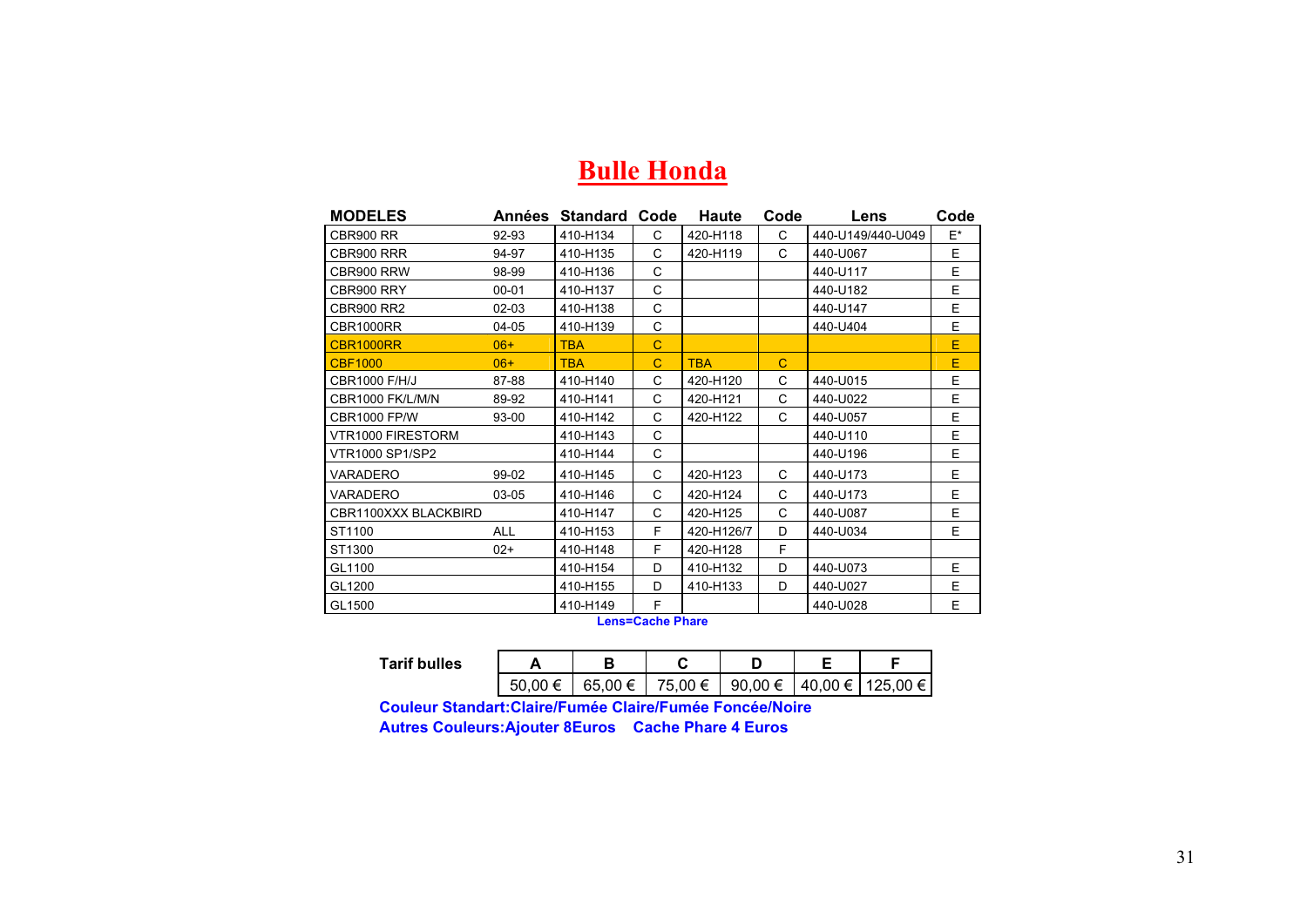|  | <b>Bulle Kawasaki</b> |  |
|--|-----------------------|--|
|  |                       |  |

| <b>MODELES</b>              | Années    | Standard                                    | Code | <b>Haute</b> | Code | Lens       | Code |
|-----------------------------|-----------|---------------------------------------------|------|--------------|------|------------|------|
| GPX250                      | 88-96     | 410-K101                                    | A    | 420-K101     | B    | 440-U020   | E.   |
| KR1/KRIS                    | 89-93     | 410-K102                                    | B    |              |      |            |      |
| <b>ZZR250</b>               | 90-93     | 410-K103                                    | B    |              |      | 440-U036   | E    |
| GPZ305                      | 88-96     | 410-K104                                    | A    | 420-K102     | A    | 440-U071   | E    |
| ZXR400 H (GI)               |           | 410-K105                                    | B    |              |      | 440-U106   | E    |
| ZXR400L                     |           | 410-K106                                    | B    |              |      | 440-U107   | E    |
| <b>KLE500</b>               | 91-93     | 410-K107                                    | B    | 420-K103     | B    |            |      |
| <b>KLE500</b>               | 94-96     | 410-K108                                    | B    | 420-K104     | B    |            |      |
| <b>KLE500</b>               | 05        | <b>TBA</b>                                  | C    | <b>TBA</b>   | C    | <b>TBA</b> | E    |
| <b>GPZ500S</b>              | 87-93     | 410-K109                                    | B    | 420-K105     | B    | 440-U020   | E    |
| GPZ500S                     | 94-03     | 410-K110                                    | B    | 420-K106     | B    | 440-U056   | E    |
| GPZ550 H1.D1 (NOSE FAIRING) |           | 410-K111                                    | A    | 420-K107     | A    | 440-U024   | E    |
| ZX550 UNITRAC               | 86-88     | 410-K112                                    | B    | 420-K108     | B    | 440-U024   | E    |
| GPZ600R                     | 86-89     | 410-K113                                    | B    | 420-K109     | В    | 440-U018   | E    |
| GPX600R                     | 88-96     | 410-K114                                    | B    | 420-K110     | B    | 440-U017   | E    |
| ZZR600 D1-D3                | 90-92     | 410-K115                                    | C    | 420-K111     | C    | 440-U031   | E    |
| ZZR600 E1-E7                | 93-01     | 410-K116                                    | C    | 420-K112     | C    | 440-U056   | E    |
| <b>ZX6R F1-F3</b>           | 95-97     | 410-K117                                    | C    | 420-K113     | B    | 440-U065   | E    |
| ZX6R G1-G2                  | 98-99     | 410-K118                                    | C    |              |      | 440-U119   | E    |
| ZX6R J1-J2                  | $00 - 02$ | 410-K119                                    | C    |              |      | 440-U184   | E    |
| ZX6R                        | 03-04     | 410-K120<br><b>The Second Control Print</b> | C    |              |      | 440-U407   | E    |

**Lens=Cache Phare** 

| Tarif bulles |     |         |         |                  |                    |
|--------------|-----|---------|---------|------------------|--------------------|
|              | ⊨ ۱ | 65,00 € | 75,00 € | 90,00 $\epsilon$ | 40.00 €   125.00 € |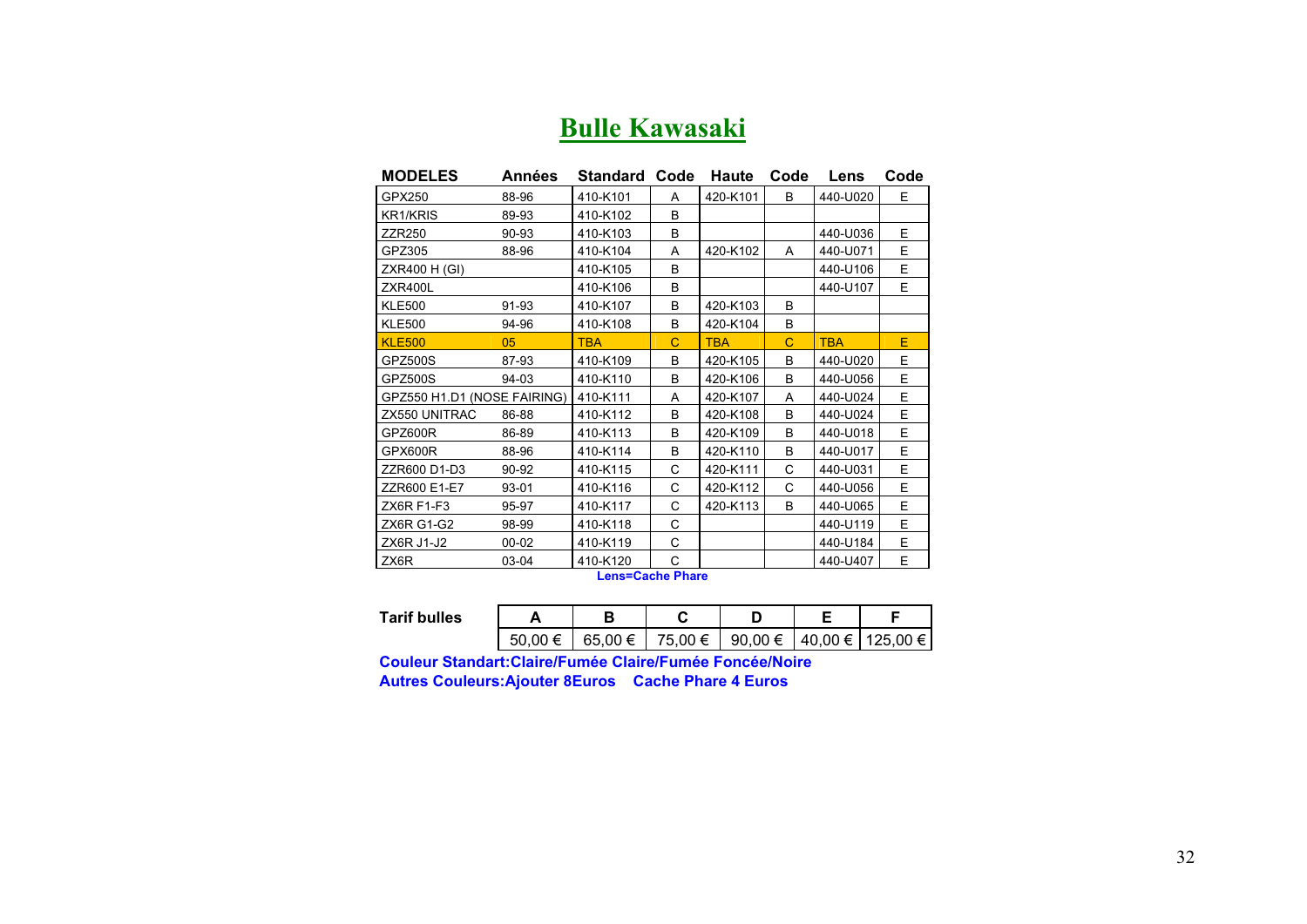#### **Bulle Kawasaki**

| <b>MODELES</b>     | Années    | Standard   | Code | Haute      | Code          | Lens       | Code |
|--------------------|-----------|------------|------|------------|---------------|------------|------|
| ZX <sub>6</sub> R  | $05+$     | 410-K121   | C    |            |               | 440-U438   | Е    |
| ER-6F              | $06+$     | <b>TBA</b> | C    | <b>TBA</b> | $\mathbf C$   | <b>TBA</b> | E    |
| <b>KLR650</b>      | 87-96     | 410-K122   | B    | 420-K114   | B             |            |      |
| GPX750             |           | 410-K123   | B    | 420-K115   | B             | 440-U017   | E    |
| GPZ750 BIKINI      |           | 410-K124   | A    | 420-K128   | A             | 440-U024   | E.   |
| GPZ750R            |           | 410-K125   | B    | 420-K117   | B             | 440-U024   | E    |
| ZX750              |           | 410-K126   | B    | 420-K118   | B             | 440-U024   | E.   |
| ZXR750 H1-2        | 89-90     | 410-K127   | B    |            |               | 440-U021   | E    |
| <b>ZXR750 J/K</b>  | 91-92     | 410-K128   | B    | 420-K119   | B             | 440-U021   | E.   |
| <b>ZXR750 L/M</b>  | 93-96     | 410-K129   | B    | 420-K120   | B             | 440-U021   | E    |
| $ZX7-R$            |           | 410-K130   | B    | 420-K121   | B             | 440-U105   | E    |
| <b>Z750S</b>       |           | 410-K131   | C    |            |               |            | Ē    |
| ZX9R B1-B4         | 94-97     | 410-K132   | C    | 420-K122   | B             | 440-U065   | E    |
| ZX9R <sub>C1</sub> | 98-99     | 410-K133   | C    |            |               | 440-U119   | E    |
| <b>ZX9R E1-E2</b>  | $00 - 03$ | 410-K134   | C    |            |               | 440-U184   | E    |
| GPZ900R            |           | 410-K135   | B    | 420-K123   | B             | 440-U024   | E    |
| GPZ1000RX          | 85-89     | 410-K136   | B    | 420-K124   | B             | 440-U018   | E.   |
| ZX10               | 88-91     | 410-K137   | С    | 420-K125   | C             | 440-U018   | E    |
| ZX10R              | $04 - 05$ | 410-K138   | C    |            |               | 440-U437   | E    |
| ZX10R              | $06+$     | <b>TBA</b> | C    |            |               |            |      |
| GTR1000            | 88-03     | 410-K139   | D    | 420-K126   | D *NOT FOR A1 | 440-U018   | E.   |
| Z <sub>1000</sub>  | 03-05     | 410-K140   | C    | 420-K127   | C             | 440-U406   | E    |
| GPZ1100 BIKINI     |           | 410-K141   | A    | 420-K128   | C             | 440-U024   | E.   |

**Lens=Cache Phare** 

| Tarif bulles |         |        | v             | . .        |         |          |
|--------------|---------|--------|---------------|------------|---------|----------|
|              | 50.00 € | 65.00€ | 75<br>75.00 € | 90.00<br>€ | 40.00 € | 125.00 € |

**Couleur Standart:Claire/Fumée Claire/Fumée Foncée/Noire** 

**Autres Couleurs:Ajouter 8Euros Cache Phare 4 Euros**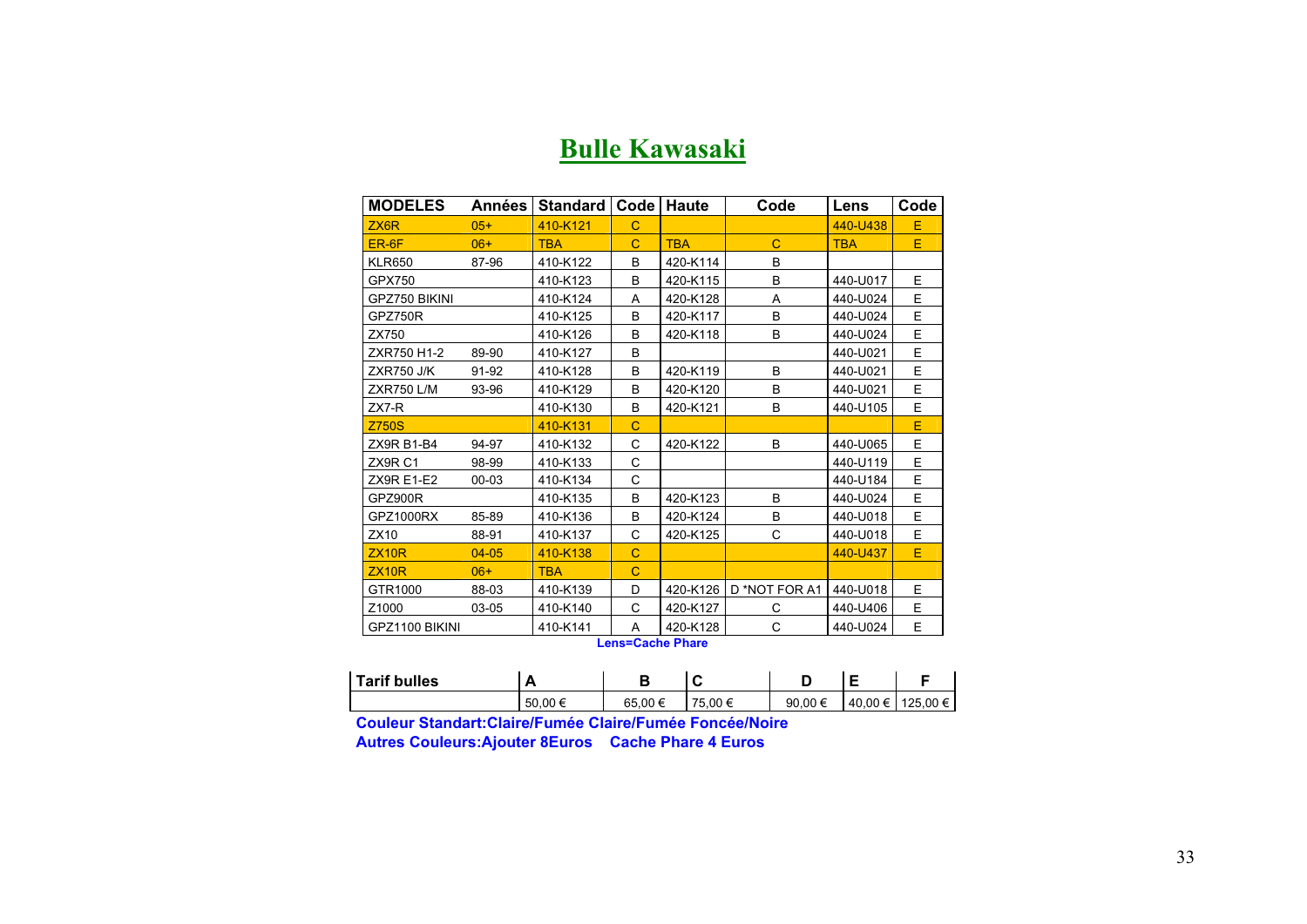| <b>MODELES</b>         | Années    | <b>Standard</b> | Code | <b>Haute</b> | Code | Lens     | Code |
|------------------------|-----------|-----------------|------|--------------|------|----------|------|
| ZX1100/TURBO/UNITRACK  |           | 410-K126        | B    | 420-K118     | B    | 440-U024 | Е    |
| ZZR1100 C1-3           | 90-92     | 410-K142        | C    | 420-K119     | C    | 440-U030 | E.   |
| ZZR1100 D1-6           | 93-01     | 410-K143        | C    | 420-K120     | C    | 440-U054 | Е    |
| ZRX1100                | $97-01$   | 410-K144        | B    | 420-K121     | B    | 440-U024 | E    |
| GPZ1100                | 95-99     | 410-K145        | С    | 420-K122     | C    | 440-U031 | E    |
| ZRX1200R               | $01 - 05$ | 410-K146        | B    | 420-K123     | B    | 440-U031 | E    |
| <b>ZRX1200S</b>        | $01 - 05$ | 410-K147        | C    | 420-K124     | C    | 440-U401 | F    |
| $ZX12-R$               | $00 - 01$ | 410-K148        | C    |              |      | 440-U187 | F    |
| $ZX12-R$               | $02 - 05$ | 410-K149        | C    |              |      |          |      |
| ZZR1200                | $02 - 05$ | 410-K150        | C    |              |      | 440-U146 | E    |
| <b>ZZR1400</b>         | $06+$     | <b>TBA</b>      | С    |              |      |          | F    |
| <b>ANCIENS MODELES</b> |           |                 |      |              |      | 440-U073 | Е    |

### **Bulle Kawasaki**

**Lens=Cache Phare** 

| Tarif bulles | n       |        | ◡             |             |                         |          |
|--------------|---------|--------|---------------|-------------|-------------------------|----------|
|              | 50.00 € | 65.00€ | 75<br>′5.00 € | 90.00 $\in$ | $.40.00 \in \mathsf{′}$ | 125.00 € |

**Couleur Standart:Claire/Fumée Claire/Fumée Foncée/Noire Autres Couleurs:Ajouter 8Euros Cache Phare 4 Euros**

#### **Bulle Suzuki**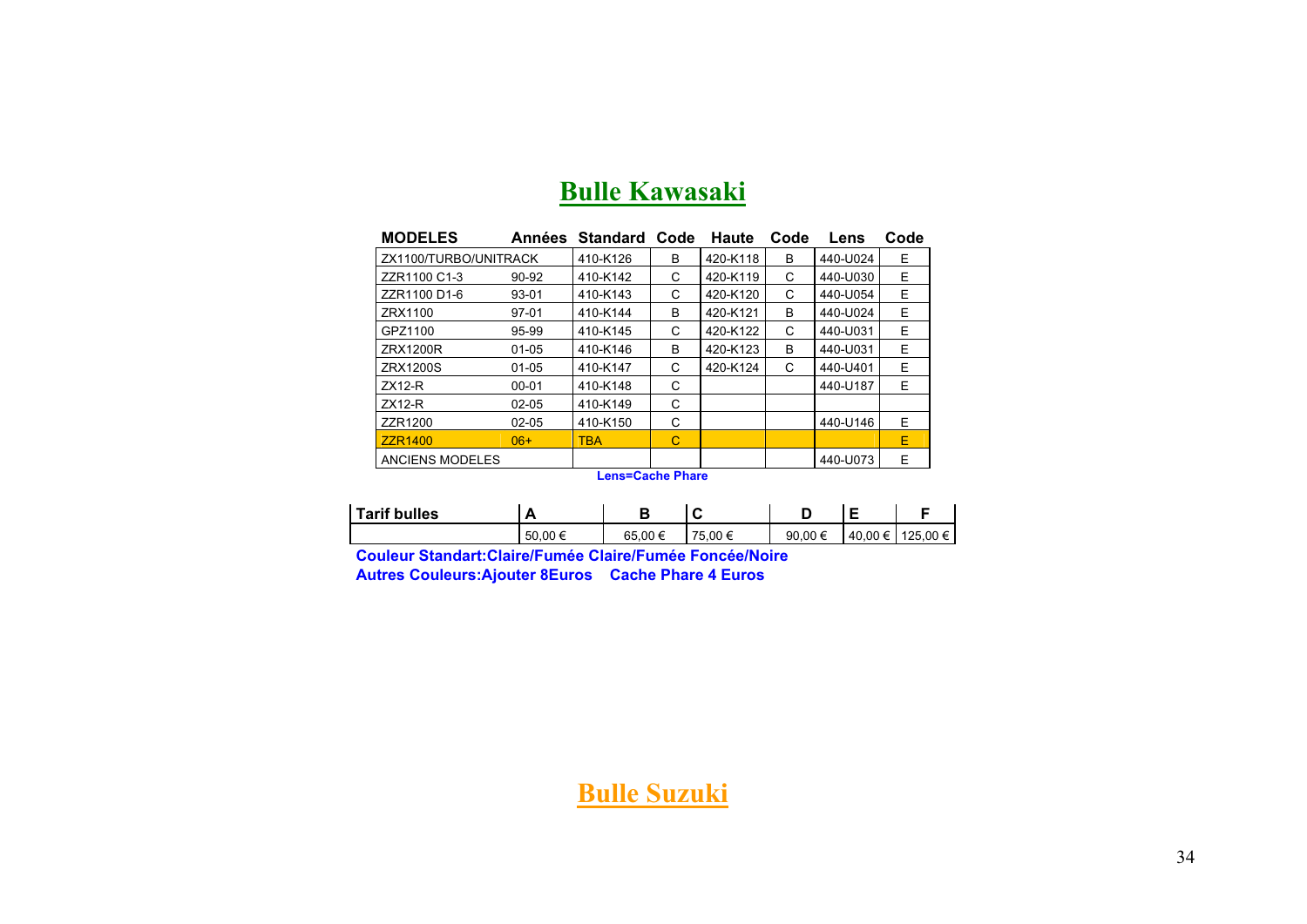| <b>MODELES</b>          | Années | Standard   |                | Code Haute | Code | Lens       | Code |
|-------------------------|--------|------------|----------------|------------|------|------------|------|
| RG125 GAMMA             |        | 410-S101   | B              |            |      | 440-U012   | E    |
| RG125 FUN P-R           |        | 410-S102   | B              |            |      | 440-U071   | E    |
| <b>RG250 MK1</b>        | 86     | 410-S103   | B              |            |      | 440-U071   | E    |
| RG250 MKII              | 87-89  | 410-S104   | B              |            |      | 440-U071   | E    |
| <b>RGV250 K/L</b>       | 89-90  | 410-S105   | B              |            |      | 440-U071   | E    |
| RGV250 M/N/P/R          | 91-96  | 410-S106   | B              |            |      | 440-U079   | F    |
| RGV250 SP               |        | 410-S107   | B              |            |      |            |      |
| <b>GSXR400 GK73</b>     |        | 410-S108   | B              |            |      | 440-U021   | E    |
| GSXR400 GK76 (CUT OUTS) |        | 410-S109   | B              |            |      | 440-U076   | E    |
| <b>RG500</b>            |        | 410-S110   | B              |            |      | 440-U071   | E    |
| <b>GS500F</b>           | $04+$  | <b>TBA</b> | C              |            |      |            |      |
| GSX550 ES/EFE           |        | 410-S111   | B              | 420-S101   | B    | 440-U024   | E    |
| RF600                   | 93-97  | 410-S112   | B              | 420-S102   | B    | 440-U058   | E    |
| GSX600F                 | 90-97  | 410-S113   | B              | 420-S103   | B    | 440-U019   | E    |
| <b>GSX600 FW</b>        | 98-04  | 410-S128   | B              | 420-S104   | B    | 440-U125   | E    |
| GSF600S Bandit          | 96-99  | 410-S115   | B              | 420-S105   | B    | 440-U079   | E    |
| GSF600S Bandit          | $00+$  | 410-S116   | C              |            |      |            |      |
| GSXR600RV-W             | 96-97  | 410-S118   | C              | 420-S106   | C    | 440-U101   | E    |
| <b>GSXR600</b>          | 98-00  | 410-S118   | C              | 420-S106   | C    | 440-U101   | E    |
| GSXR600                 | 01-03  | 410-S120   | C              |            |      | 440-U189   | E    |
| GSXR600                 | 04-05  | 410-S117   | C              |            |      | 440-U419   | E    |
| <b>GSXR600</b>          | $06+$  | <b>TBA</b> | $\overline{C}$ |            |      | <b>TBA</b> | E.   |
| <b>GSF650 Bandit</b>    | $05+$  | <b>TBA</b> | C<br>- 1       | 420-S107   | C    | <b>TBA</b> | Е    |

| <b>Lens=Cache Phare</b> |  |
|-------------------------|--|
|-------------------------|--|

| <b>Tarif bulles</b> | ⇁      |        |            |        |         |          |
|---------------------|--------|--------|------------|--------|---------|----------|
|                     | 50.00€ | 65.00€ | 00 €<br>75 | 90.00€ | 40.00 € | 125.00 € |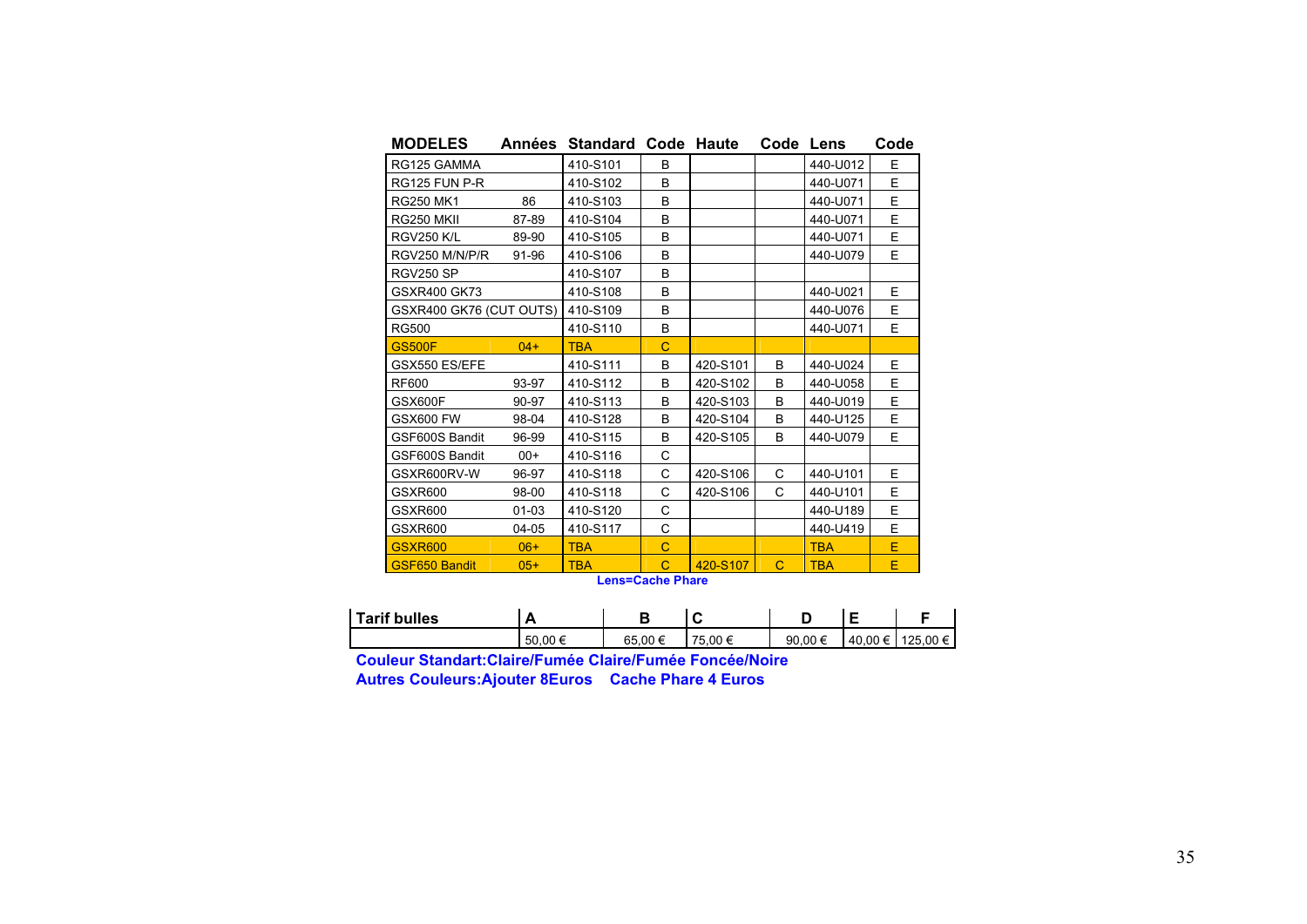| <b>MODELES</b>     | Années    | <b>Standard</b> | Code | <b>Haute</b> | Code | Lens       | Code |
|--------------------|-----------|-----------------|------|--------------|------|------------|------|
| <b>SV650S</b>      | 99-02     | 410-S123        | С    |              |      | 440-U177   | Е    |
| SV650S             | $03+$     | 410-S124        | C    |              |      | 440-U402   | E.   |
| XF650 Freewind     |           | 410-S125        | B    | 420-S108     | B    |            |      |
| <b>V-STROM 650</b> | $04+$     | <b>TBA</b>      | C    | <b>TBA</b>   | C    |            |      |
| GSX750 ES/EFE      |           | 410-S126        | B    | 420-S109     | B    | 440-U024   | E    |
| GSX750F            | 89-97     | 410-S127        | B    | 420-S103     | B    | 440-U019   | E.   |
| GSX750F 98-04      |           | 410-S128        | B    | 420-S104     | B    | 440-U125   | E    |
| GSXR750 F/G/H      | 85-87     | 410-S129        | С    |              |      | 440-U150   | E    |
| GSXR750 J/K/L      | 88-90     | 410-S121        | C    | 420-S110     | C    | 440-U151   | E    |
| GSXR750 M          | 91        | 410-S122        | C    | 420-S110     | C    | 440-U040   | E    |
| GSXR750 WN/WP      | 92-93     | 410-S123        | C    | 420-S111     | C    | 440-U048   | E    |
| GSXR750 WR/S       | 94-95     | 410-S119        | C    |              |      | 440-U070   | E    |
| GSXR750 WT/V       | 96-97     | 410-S118        | CC   | 420-S106     | C    | 440-U101   | E    |
| GSXR750 WW/X       | 98-99     | 410-S121        | C    |              |      | 440-U101   | E    |
| GSXR750 WY         | 00-03     | 410-S120        | C    |              |      | 440-U189   | E    |
| <b>GSXR750</b>     | $04 - 05$ | 410-S117        | C    |              |      | 440-U419   | E    |
| <b>GSXR750</b>     | $06+$     | <b>TBA</b>      | C    |              |      | <b>TBA</b> | Е    |
| <b>RF900</b>       | 94-99     | 410-S130        | B    | 420-S102     | B    | 440-U058   | E    |
| SV1000S            | 03-05     | 410-S124        | C    |              |      | 440-U402   | E    |
| <b>TL1000S</b>     |           | 410-S131        | С    |              |      | 440-U111   | E    |
| <b>TL1000R</b>     |           | 410-S132        | C    |              |      | 440-U128   | E    |

#### **Bulle Suzuki**

**Lens=Cache Phare** 

| <b>Tarif bulles</b> | r      |         | ◡       |             |         |          |
|---------------------|--------|---------|---------|-------------|---------|----------|
|                     | 50.00€ | 65.00 € | 75.00 € | 90.00 $\in$ | 40.00 € | 125.00 € |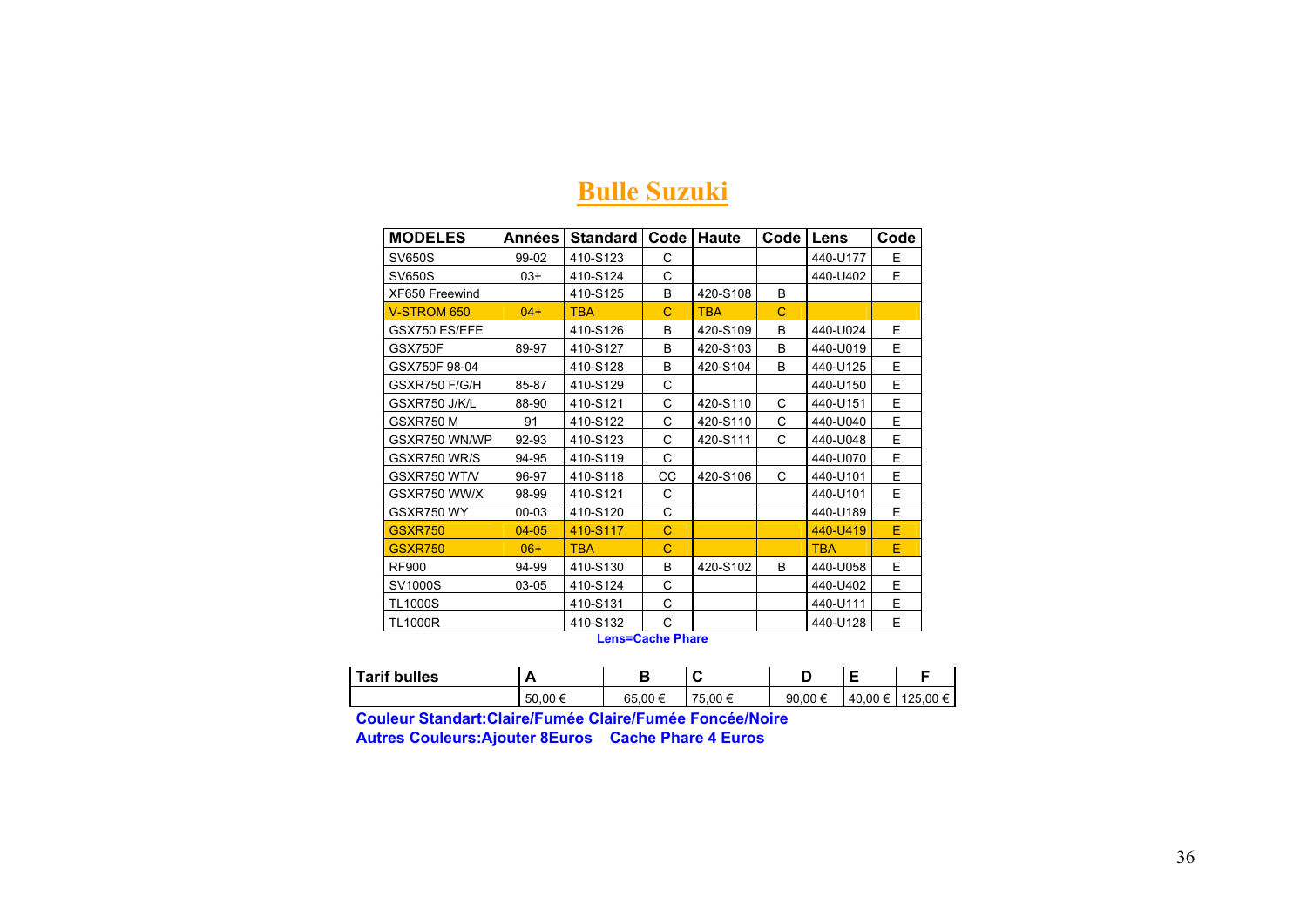#### **Bulle Suzuki**

| <b>MODELES</b>         | Années    | <b>Standard Code Haute</b>              |   |            | Code        | Lens       | Code |
|------------------------|-----------|-----------------------------------------|---|------------|-------------|------------|------|
| GSXR1000               | $01 - 02$ | 410-S120                                | C |            |             | 440-U189   | F    |
| GSXR1000               | 03-04     | 410-S133                                | C |            |             | 440-U403   | E.   |
| <b>GSXR1000</b>        | $05+$     | 410-S134                                | C |            |             | 440-U439   | E    |
| <b>V-STROM 1000</b>    | 02-04     | 410-S135                                | C | 420-S112   | C           |            |      |
| <b>V-STROM 1000</b>    | $05 - 06$ | <b>TBA</b>                              | C | <b>TBC</b> | $\mathbf C$ |            |      |
| <b>GSX1100 EFE</b>     | 84-88     | 410-S136                                | B | 420-S113   | B           | 440-U043   | E.   |
| GSX1100FJ Powerscreen  |           |                                         |   | 420-S114   | B           | 440-U019   | E    |
| <b>GSX1100 ESD</b>     | 83-85     | 410-S137                                | B | 420-S115   | B           | 440-U024   | E    |
| <b>GSXR1100 G/H/J</b>  | 86-88     | 410-S138                                | C |            |             | 440-U021   | E    |
| <b>GSXR1100 K/L</b>    | 89-90     | 410-S139                                | C | 420-S116   | C           | 440-U151   | E    |
| <b>GSXR1100 M/N</b>    | 91-92     | 410-S140                                | С | 420-S117   | C           | 440-U039   | E.   |
| <b>GSXR1100 WP/R</b>   | 93-94     | 410-S141                                | C | 420-S118   | C           | 440-U048   | E.   |
| <b>GSXR1100 WS-T</b>   | 95-96     | 410-S142                                | C |            |             | 440-U070   | E.   |
| KATANA 1100            |           | 410-S143                                | B | 420-S113   | B           | 440-U024   | E.   |
| GSF1200S Bandit        | 96-99     | 410-S115                                | B | 420-S105   | B           | 440-U079   | E.   |
| GSF1200S Bandit        | 00-05     | 410-S116                                | C |            |             |            |      |
| <b>GSF1200S Bandit</b> | 06        | <b>TBA</b>                              | C | 420-S107   | $\mathbf C$ | <b>TBA</b> | E    |
| GSX1300R Hayabusa      |           | 410-S144<br><b>Laws-Ossier District</b> | С |            |             | 440-U178   | E.   |

**Lens=Cache Phare** 

| <b>Tarif bulles</b> | . .      |                 | ⊾       |             |            |          |
|---------------------|----------|-----------------|---------|-------------|------------|----------|
|                     | .50.00 f | $.00 \in$<br>65 | 75.00 € | 90.00 $\in$ | €<br>40.00 | 125.00 € |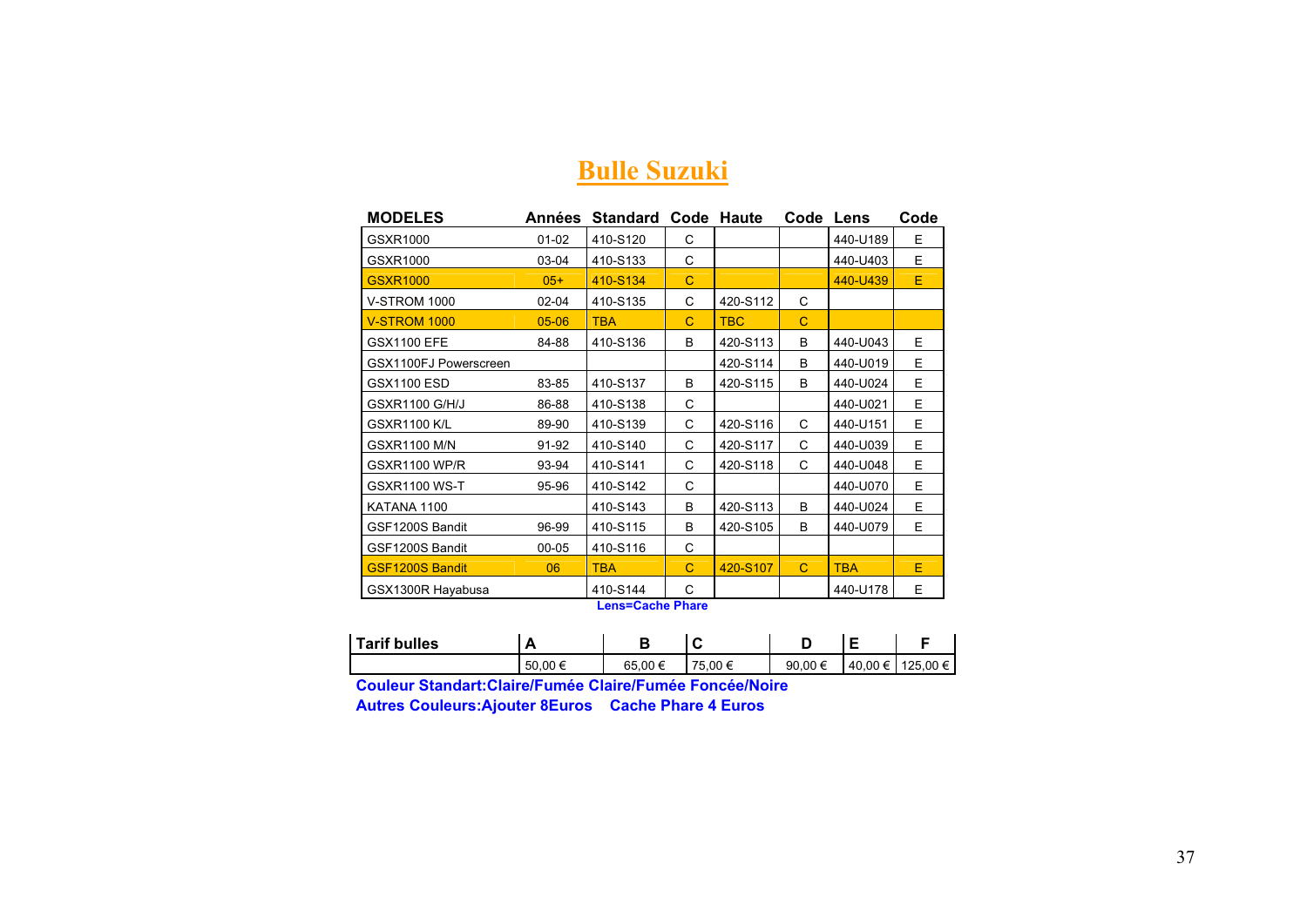### **Bulle Yamaha**

| <b>MODELES</b>   |           | Années Standard Code Haute |   |          | Code Lens    |          | Code |
|------------------|-----------|----------------------------|---|----------|--------------|----------|------|
| <b>RD125 LC</b>  |           | 410-Y101                   | A |          |              |          |      |
| TZR125R          | 93-00     | 410-Y102                   | B |          |              |          |      |
| <b>TZR125L</b>   | 87-93     | 410-Y103                   | B |          |              |          |      |
| TZR250           | 87-97     | 410-Y104                   | B |          |              |          |      |
| <b>TDR250</b>    | 88-91     | 410-Y105                   | A |          |              |          |      |
| RD350.500 LC/F   | 86-92     | 410-Y106                   | B |          |              | 440-U071 | Е    |
| FZR400R EXUP 1WG | 88-90     | 410-Y107                   | B |          |              | 440-U037 | E.   |
| FZR400RR EXUP    | 92-96     | 410-Y108                   | B |          |              | 440-U037 | E.   |
| FZ600/FZR400R G1 | 86-87     | 410-Y109                   | B |          |              | 440-U021 | E.   |
| <b>FZR600</b>    | 89-90     | 410-Y110                   | C | 420-Y101 | <sub>R</sub> | 440-U021 | E.   |
| FZR600R          | 91-93     | 410-Y111                   | С | 420-Y102 | <sub>R</sub> | 440-U037 | E.   |
| FZR600R          | 94-96     | 410-Y112                   | C | 420-Y103 | <sub>R</sub> | 440-U059 | E.   |
| FZS600 Fazer     | 98-01     | 410-Y113                   | C |          |              | 440-U132 | E.   |
| FZS600 Fazer     | $02 - 03$ | 410-Y114                   | C |          |              | 440-U198 | E.   |
| FZ-6 Fazer       | $04+$     |                            |   |          |              | 440-U420 | E.   |
| XJ600/900F       |           |                            |   | 420-Y104 | B            | 440-U071 | E.   |
| XJ600S Diversion | 92        | 410-Y115                   | C | 420-Y105 | C            | 440-U051 | E.   |
| XJ600S Diversion | 93-95     | 410-Y116                   | C | 420-Y106 | C            | 440-U051 | E.   |
|                  |           |                            |   |          |              |          |      |

**Lens=Cache Phare** 

| <b>Tarif bulles</b> | r      |        | ີ               |        |         |          |
|---------------------|--------|--------|-----------------|--------|---------|----------|
|                     | 50.00€ | 65.00€ | 75<br>$.00 \in$ | 90.00€ | 40.00 € | 125.00 € |

**Couleur Standart:Claire/Fumée Claire/Fumée Foncée/Noire** 

**Autres Couleurs:Ajouter 8Euros Cache Phare 4 Euros**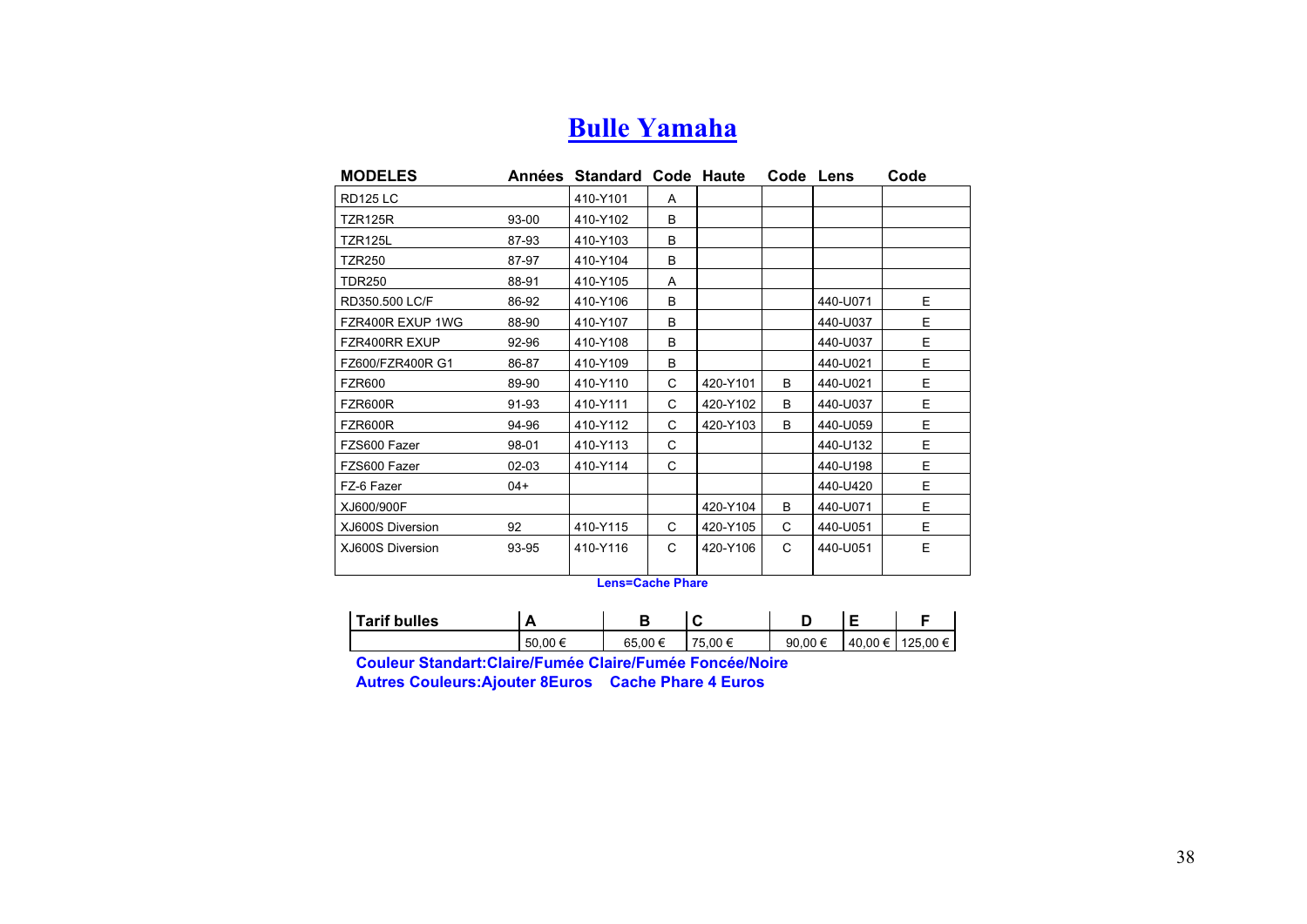| <b>Bulle Yamaha</b> |
|---------------------|
|---------------------|

| <b>MODELES</b>      | Années | <b>Standard</b> | Code        | <b>Haute</b>                 | Code | Lens              | Code |
|---------------------|--------|-----------------|-------------|------------------------------|------|-------------------|------|
| XJ600S Diversion    | 96-03  | 410-Y117        | B           | 420-Y107                     | B    |                   |      |
| YZF600R T/Cat       |        | 410-Y118        | C           | 420-Y108                     | C    | 440-U102          | E.   |
| YZF-R6              | 96-02  | 410-Y119        | C           |                              |      | 440-U175          | E    |
| YZF-R6              | 03-05  | 410-Y120        | C           |                              |      | 440-U405          | E    |
| YZF-R6              | $06+$  | <b>TBA</b>      | $\mathbf C$ |                              |      | <b>TBA</b>        | E    |
| SZR660              | 96     | 410-Y121        | C           |                              |      |                   |      |
| XTZ660              | 91-93  | 410-Y122        | B           | 420-Y109                     | B    | 440-U021          | E    |
| FZ750               | 85-86  | 410-Y123        | B           |                              |      | 440-U029          | E    |
| FZ750               | 87-92  | 410-Y124        | B           | 420-Y110                     | B    | 440-U029          | E    |
| XTZ750 Super Tenere |        | 410-Y125        | в           | 420-Y111                     | C    | 440-U021          | E    |
| YZF750 RSP          | 93-97  | 410-Y126        | C           | 420-Y112                     | C    | 440-U159/440-U059 | E*   |
| YZF750R             | 93-97  | 410-Y127        | C           | 420-Y113                     | C    | 440-U159/440-U059 | E*   |
| YZF-R7 OWO2         |        | 410-Y128        | C           |                              |      |                   |      |
| <b>TRX850</b>       |        | 410-Y132        | B           | 420-Y117                     | B    | 440-U109          | E    |
| <b>TDM850</b>       | 91-95  | 410-Y129        | B           | 420-Y114                     | B    | 440-U021          | E    |
| <b>TDM850</b>       | 96-01  | 410-Y130        | B           | 420-Y115                     | B    | 440-U161          | E    |
| <b>TDM900</b>       |        | 410-Y131        | B           | 420-Y116                     | B    |                   |      |
| XJ900S Diversion    | 94-03  |                 |             | 420-Y118<br>Long=Coope Dhoro | C    | 440-U031          | E    |

**Lens=Cache Phare** 

| <b>Tarif bulles</b> | -       | ▫      | ∼     |         |         |          |
|---------------------|---------|--------|-------|---------|---------|----------|
|                     | 50.00 € | 65.00€ | .00 € | 90.00 € | 40.00 € | 125.00 € |

**Couleur Standart:Claire/Fumée Claire/Fumée Foncée/Noire** 

**Autres Couleurs:Ajouter 8Euros Cache Phare 4 Euros**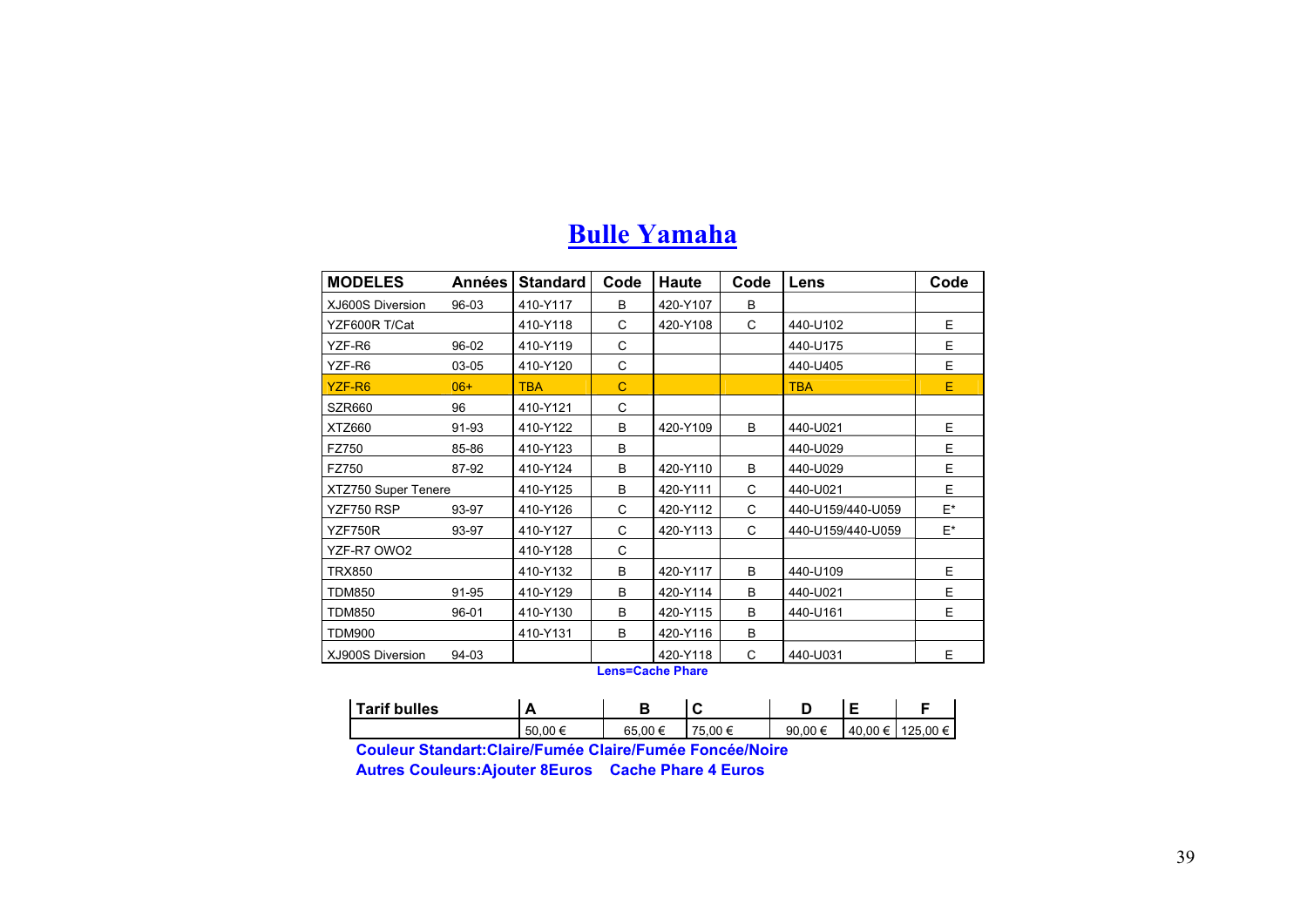#### **Bulle Yamaha**

| <b>MODELES</b>    | <b>Années</b> | <b>Standard</b> | Code        | Haute      | Code | Lens       | Code |
|-------------------|---------------|-----------------|-------------|------------|------|------------|------|
| FZR1000 Genesis   | 87-88         | 410-Y133        | C           |            |      | 440-U021   | E    |
| FZS1000 Fazer     | $01 - 05$     | 410-Y134        | C           | 420-Y119   | C    | 440-U198   | E    |
| <b>FZ-1 Fazer</b> | $06+$         | <b>TBA</b>      | C           | <b>TBA</b> | C    | <b>TBA</b> | E    |
| <b>EXUP</b>       | 89-90         | 410-Y135        | C           | 420-Y120   | C    | 440-U021   | E    |
| EX-UP RU          | 91-93         | 410-Y136        | C           | 420-Y121   | C    | 440-U037   | E    |
| EX-UP RU          | 94-96         | 410-Y137        | C           | 420-Y121   | C    | 440-U059   | E    |
| GTS1000           |               | 410-Y138        | C           | 420-Y122   | C    | 440-U060   | E    |
| YZF1000R T/Ace    |               | 410-Y139        | C           | 420-Y123   | C    | 440-U103   | E    |
| YZF1000R1         | 98-99         | 410-Y140        | C           |            |      | 440-U134   | E    |
| <b>YZF1000R1</b>  | $00 - 01$     | 410-Y141        | C           |            |      | 440-U191   | E    |
| YZF1000R1         | $02 - 03$     | 410-Y142        | C           |            |      | 440-U145   | E    |
| <b>YZF1000R1</b>  | $04+$         | 410-Y143        | $\mathbf C$ |            |      | 440-U421   | E    |
| FJ1100            | 84-85         | 410-Y144        | C           | 420-Y124   | C    | 440-U013   | E    |
| FJ1200            | 86-87         | 410-Y145        | C           | 420-Y125   | C    | 440-U013   | E    |
| FJ1200            | 88-90         | 410-Y146        | C           | 420-Y126   | C    | 440-U013   | E    |
| FJ1200            | 91-96         | 410-Y147        | C           | 420-Y127   | C    | 440-U042   | E    |
| V MAX             |               |                 |             |            |      | 440-U033   | E    |
| FJR1300           | 00-05         | 410-Y148        | F           | 420-Y128   | F.   | 440-U138   | E    |
| <b>FJR1300</b>    | 06            | <b>TBA</b>      | F           | <b>TBA</b> | F    | <b>TBA</b> | Ε    |

| Tarif bulles | –       |             | ∽<br>∼  |         | -       |          |
|--------------|---------|-------------|---------|---------|---------|----------|
|              | 50,00 € | .00 €<br>65 | 75.00 € | 90.00 € | 40.00 € | 125.00 € |